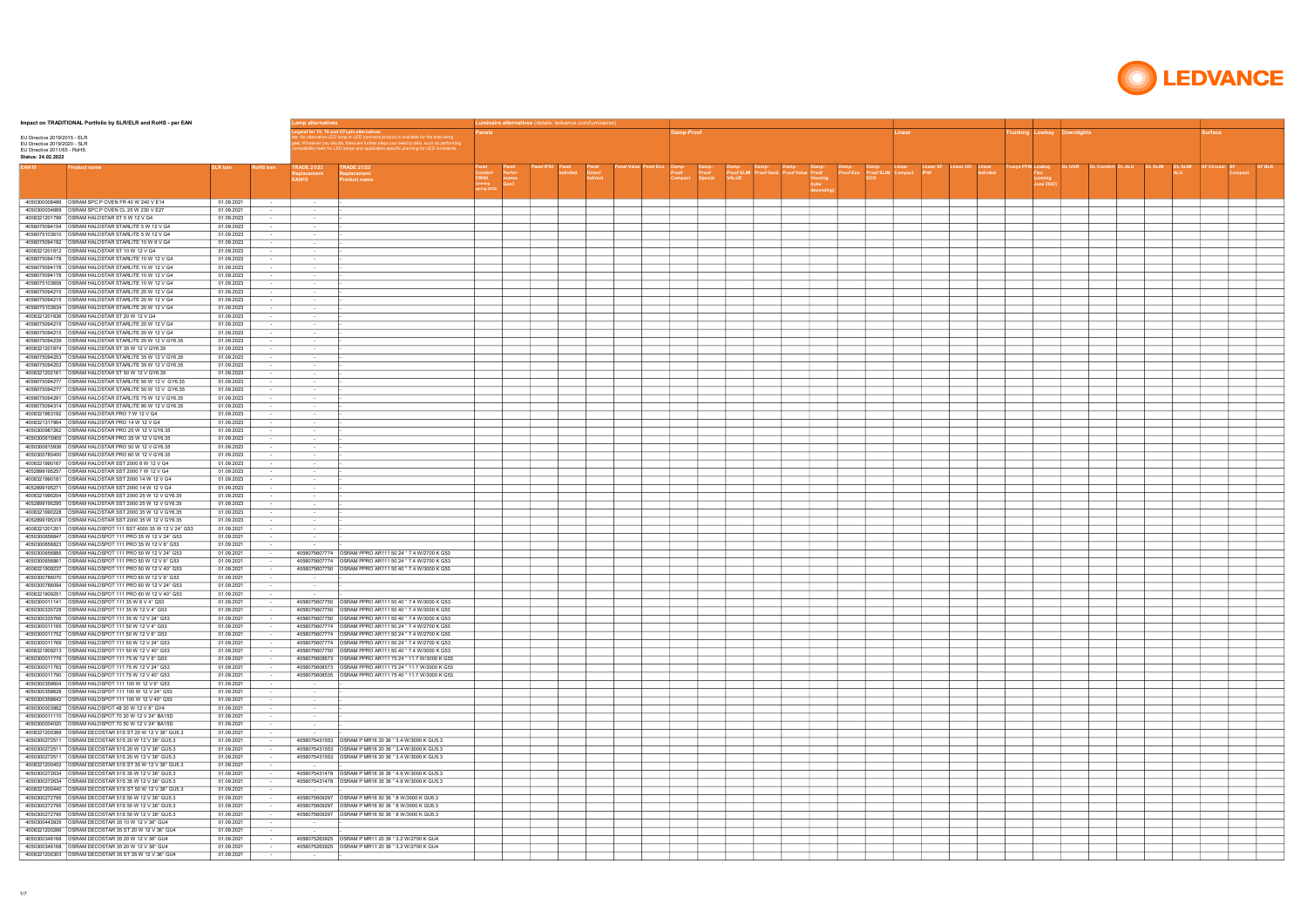| Impact on TRADITIONAL Portfolio by SLR/ELR and RoHS - per EAN                                                                 |                          |                                     | amp alternatives                  |                                                                                                                                                                                                                         |              | Luminaire alternatives (details: ledvance.com/luminaires) |  |  |           |  |  |       |                                  |                          |  |  |  |
|-------------------------------------------------------------------------------------------------------------------------------|--------------------------|-------------------------------------|-----------------------------------|-------------------------------------------------------------------------------------------------------------------------------------------------------------------------------------------------------------------------|--------------|-----------------------------------------------------------|--|--|-----------|--|--|-------|----------------------------------|--------------------------|--|--|--|
| EU Directive 2019/2015 - ELR<br>EU Directive 2019/2020 - SLR<br>EU Directive 2011/65 - RoHS                                   |                          |                                     |                                   | naire product is available for the time being<br>Whatever you decide, there are further steps you need to take, such as performin<br>itbility tests for LED lamps and application-specific planning for LED luminaires. |              |                                                           |  |  | amp-Proof |  |  | inear |                                  | unking Lowbay Downlights |  |  |  |
| Status: 24.02.2022                                                                                                            |                          |                                     |                                   |                                                                                                                                                                                                                         |              |                                                           |  |  |           |  |  |       |                                  |                          |  |  |  |
| Product name                                                                                                                  | SLR ban                  | <b>?oHS bar</b>                     | <b>TRADE 21/22</b><br>EAN10       | <b>TRADE 21/22</b><br><b>Product name</b>                                                                                                                                                                               | <b>CRI90</b> | mance<br>Gen3                                             |  |  |           |  |  |       | <b>ISVS PFM Lowbay</b><br>une 20 |                          |  |  |  |
| 4050300346229 <b>OSRAM DECOSTAR 35 35 W 12 V 36° GU4</b>                                                                      | 01.09.2021               |                                     |                                   | 4058075448407   OSRAM SST MR11 12 V 35 36 ° 4.5 W/2700 K GU4                                                                                                                                                            |              |                                                           |  |  |           |  |  |       |                                  |                          |  |  |  |
| 4050300346229 OSRAM DECOSTAR 35 35 W 12 V 36° GU4                                                                             | 01.09.2021<br>01.09.2021 |                                     |                                   | 4058075431553 OSRAM P MR16 20 36 ° 3.4 W/3000 K GU5.3                                                                                                                                                                   |              |                                                           |  |  |           |  |  |       |                                  |                          |  |  |  |
| OSRAM DECOSTAR 51 ALU 35 W 12 V 36° GU5.3<br>4050300428833                                                                    | 01.09.2021               |                                     |                                   | 4058075431478   OSRAM P MR16 35 36 ° 4.9 W/3000 K GU5.3                                                                                                                                                                 |              |                                                           |  |  |           |  |  |       |                                  |                          |  |  |  |
|                                                                                                                               | 01.09.2021               |                                     |                                   | 4058075609297   OSRAM P MR16 50 36 ° 8 W/3000 K GU5.3                                                                                                                                                                   |              |                                                           |  |  |           |  |  |       |                                  |                          |  |  |  |
| 4050300428659 OSRAM DECOSTAR 51 TITAN 20 W 12 V 36° GU5.3                                                                     | 01.09.2021<br>01.09.2021 |                                     |                                   | 4058075431553 OSRAM P MR16 20 36 ° 3.4 W/3000 K GU5.3<br>4058075431553 OSRAM P MR16 20 36 ° 3.4 W/3000 K GU5.3                                                                                                          |              |                                                           |  |  |           |  |  |       |                                  |                          |  |  |  |
| OSRAM DECOSTAR 51 LL 20 W 12 V 36° GU5.3<br>4050300857596                                                                     | 01.09.2021               |                                     |                                   | 4058075431553   OSRAM P MR16 20 36 ° 3.4 W/3000 K GU5.3                                                                                                                                                                 |              |                                                           |  |  |           |  |  |       |                                  |                          |  |  |  |
|                                                                                                                               | 01.09.2021               |                                     |                                   | 4058075431553 OSRAM P MR16 20 36 ° 3.4 W/3000 K GU5.3                                                                                                                                                                   |              |                                                           |  |  |           |  |  |       |                                  |                          |  |  |  |
| 4050300476414 OSRAM DECOSTAR 51 TITAN 35 W 12 V 24° GU5.3                                                                     | 01.09.2021<br>01.09.2021 |                                     |                                   |                                                                                                                                                                                                                         |              |                                                           |  |  |           |  |  |       |                                  |                          |  |  |  |
| 4050300428710 OSRAM DECOSTAR 51 TITAN 35 W 12 V 36° GU5.3                                                                     | 01.09.2021               |                                     |                                   | 4058075431478 OSRAM P MR16 35 36 ° 4.9 W/3000 K GU5.3                                                                                                                                                                   |              |                                                           |  |  |           |  |  |       |                                  |                          |  |  |  |
| 4050300857572 OSRAM DECOSTAR 51 TITAN 35 W 12 V 36° GU5.3<br>4050300428734 OSRAM DECOSTAR 51 TITAN 35 W 12 V 60° GU5.3        | 01.09.2021<br>01.09.2021 |                                     |                                   |                                                                                                                                                                                                                         |              |                                                           |  |  |           |  |  |       |                                  |                          |  |  |  |
|                                                                                                                               | 01.09.2021               |                                     |                                   | 4058075609297   OSRAM P MR16 50 36 ° 8 W/3000 K GU5.3                                                                                                                                                                   |              |                                                           |  |  |           |  |  |       |                                  |                          |  |  |  |
| 4050300465708   OSRAM DECOSTAR 51 TITAN 50 W 12 V 24° GU5.3                                                                   | 01.09.2021               |                                     |                                   | 4058075609297   OSRAM P MR16 50 36 ° 8 W/3000 K GU5.3                                                                                                                                                                   |              |                                                           |  |  |           |  |  |       |                                  |                          |  |  |  |
|                                                                                                                               | 01.09.2021<br>01.09.2021 |                                     |                                   | 4058075609297 OSRAM P MR16 50 36 ° 8 W/3000 K GU5.3<br>4058075609297   OSRAM P MR16 50 36 ° 8 W/3000 K GU5.3                                                                                                            |              |                                                           |  |  |           |  |  |       |                                  |                          |  |  |  |
| 4050300428796   OSRAM DECOSTAR 51 TITAN 50 W 12 V 60° GU5.3                                                                   | 01.09.2021               |                                     |                                   | 4058075609297   OSRAM P MR16 50 36 ° 8 W/3000 K GU5.3                                                                                                                                                                   |              |                                                           |  |  |           |  |  |       |                                  |                          |  |  |  |
| 4050300529301<br>OSRAM DECOSTAR 35 TITAN 20 W 12 V 10° GU4                                                                    | 01.09.2021               |                                     |                                   | 4058075263925 OSRAM P MR11 20 36 ° 3.2 W/2700 K GU4                                                                                                                                                                     |              |                                                           |  |  |           |  |  |       |                                  |                          |  |  |  |
| 4050300529325<br>OSRAM DECOSTAR 35 TITAN 20 W 12 V 36° GU4<br>OSRAM DECOSTAR 35 TITAN 35 W 12 V 10° GU4<br>4050300529349      | 01.09.2021<br>01.09.2021 |                                     |                                   | 4058075263925   OSRAM P MR11 20 36 ° 3.2 W/2700 K GU4<br>4058075448407 OSRAM SST MR11 12 V 35 36 ° 4.5 W/2700 K GU4                                                                                                     |              |                                                           |  |  |           |  |  |       |                                  |                          |  |  |  |
| 4050300529363 OSRAM DECOSTAR 35 TITAN 35 W 12 V 36° GU4                                                                       | 01.09.2021               |                                     |                                   | 4058075448407   OSRAM SST MR11 12 V 35 36 ° 4.5 W/2700 K GU4                                                                                                                                                            |              |                                                           |  |  |           |  |  |       |                                  |                          |  |  |  |
|                                                                                                                               | 01.09.2021               | $\sim$                              | <b>Contract</b>                   |                                                                                                                                                                                                                         |              |                                                           |  |  |           |  |  |       |                                  |                          |  |  |  |
|                                                                                                                               | 01.09.2021<br>01.09.2021 |                                     | $\sim 100$                        | 4058075431553 OSRAM P MR16 20 36 ° 3.4 W/3000 K GU5.3                                                                                                                                                                   |              |                                                           |  |  |           |  |  |       |                                  |                          |  |  |  |
|                                                                                                                               | 01.09.2021               |                                     |                                   | 4058075431553   OSRAM P MR16 20 36 ° 3.4 W/3000 K GU5.3                                                                                                                                                                 |              |                                                           |  |  |           |  |  |       |                                  |                          |  |  |  |
| 4050300620206 OSRAM DECOSTAR 51 PRO 20 W 12 V 36° GU5.3                                                                       | 01.09.2021               | $\sim$                              |                                   | 4058075431553 OSRAM P MR16 20 36 ° 3.4 W/3000 K GU5.3                                                                                                                                                                   |              |                                                           |  |  |           |  |  |       |                                  |                          |  |  |  |
| OSRAM DECOSTAR 51 PRO 20 W 12 V 60° GU5.3<br>4050300620220<br>4008321202734 OSRAM DECOSTAR 51 SST 4000 25 W 12 V 36° GU5.3    | 01.09.2021<br>01.09.2021 | $\sim$<br>$\sim$                    | <b>Contract</b>                   | 4058075431553 OSRAM P MR16 20 36 ° 3.4 W/3000 K GU5.3                                                                                                                                                                   |              |                                                           |  |  |           |  |  |       |                                  |                          |  |  |  |
|                                                                                                                               | 01.09.2021               | $\sim$                              | <b>CONTRACTOR</b>                 |                                                                                                                                                                                                                         |              |                                                           |  |  |           |  |  |       |                                  |                          |  |  |  |
| 4050300516592 OSRAM DECOSTAR 51 PRO 35 W 12 V 10° GU5.3                                                                       | 01.09.2021               |                                     |                                   | 4058075431478   OSRAM P MR16 35 36 ° 4.9 W/3000 K GU5.3                                                                                                                                                                 |              |                                                           |  |  |           |  |  |       |                                  |                          |  |  |  |
| 4008321202710 OSRAM DECOSTAR 51 SST 4000 35 W 12 V 36° GU5.3                                                                  | 01.09.2021<br>01.09.2021 |                                     | $\sim$ 100 $\sim$                 | 4058075431478   OSRAM P MR16 35 36 ° 4.9 W/3000 K GU5.3                                                                                                                                                                 |              |                                                           |  |  |           |  |  |       |                                  |                          |  |  |  |
| 4050300516639 OSRAM DECOSTAR 51 PRO 35 W 12 V 36° GU5.3                                                                       | 01.09.2021               |                                     |                                   | 4058075431478   OSRAM P MR16 35 36 ° 4.9 W/3000 K GU5.3                                                                                                                                                                 |              |                                                           |  |  |           |  |  |       |                                  |                          |  |  |  |
| 4050300516653 OSRAM DECOSTAR 51 PRO 35 W 12 V 60° GU5.3                                                                       | 01.09.2021               |                                     |                                   |                                                                                                                                                                                                                         |              |                                                           |  |  |           |  |  |       |                                  |                          |  |  |  |
| OSRAM DECOSTAR 51 PRO 50 W 12 V 10° GU5.3<br>4050300516677<br>4050300516691 OSRAM DECOSTAR 51 PRO 50 W 12 V 24° GU5.3         | 01.09.2021<br>01.09.2021 |                                     |                                   | 4058075609297 OSRAM P MR16 50 36 ° 8 W/3000 K GU5.3<br>4058075609297 OSRAM P MR16 50 36 ° 8 W/3000 K GU5.3                                                                                                              |              |                                                           |  |  |           |  |  |       |                                  |                          |  |  |  |
| 4050300516714   OSRAM DECOSTAR 51 PRO 50 W 12 V 36° GU5.3                                                                     | 01.09.2021               |                                     |                                   | 4058075609297   OSRAM P MR16 50 36 ° 8 W/3000 K GU5.3                                                                                                                                                                   |              |                                                           |  |  |           |  |  |       |                                  |                          |  |  |  |
| 4050300516738 OSRAM DECOSTAR 51 PRO 50 W 12 V 60° GU5.3                                                                       | 01.09.2021               |                                     |                                   | 4058075609297   OSRAM P MR16 50 36 ° 8 W/3000 K GU5.3                                                                                                                                                                   |              |                                                           |  |  |           |  |  |       |                                  |                          |  |  |  |
| 4008321945044<br>OSRAM DECOSTAR 51 PRO 14 W 12 V 36° GU5.3<br>4058075008366<br>OSRAM DECOSTAR 51 SST 4000 14 W 12 V 36° GU5.3 | 01.09.2021<br>01.09.2021 |                                     | $\sim$                            | 4058075431553   OSRAM P MR16 20 36 ° 3.4 W/3000 K GU5.3                                                                                                                                                                 |              |                                                           |  |  |           |  |  |       |                                  |                          |  |  |  |
| 4058075008380 OSRAM DECOSTAR 51 SST 4000 25 W 12 V 36° GU5.3                                                                  | 01.09.2021               |                                     | $\sim$                            |                                                                                                                                                                                                                         |              |                                                           |  |  |           |  |  |       |                                  |                          |  |  |  |
|                                                                                                                               | 01.09.2021               |                                     | $\sim$                            |                                                                                                                                                                                                                         |              |                                                           |  |  |           |  |  |       |                                  |                          |  |  |  |
| 4052899902817   OSRAM HALOLUX T 25 W 230 V E14<br>4008321204486   OSRAM HALOLUX T 40 W 230 V E14                              | 01.09.2021<br>01.09.2021 | $\sim$                              | $\sim$<br>$\sim$                  |                                                                                                                                                                                                                         |              |                                                           |  |  |           |  |  |       |                                  |                          |  |  |  |
| 4008321204509   OSRAM HALOLUX T 60 W 230 V E14                                                                                | 01.09.2021               |                                     | $\sim$                            |                                                                                                                                                                                                                         |              |                                                           |  |  |           |  |  |       |                                  |                          |  |  |  |
| 4050300331638   OSRAM HALOLUX T 60 W 230 V E14                                                                                | 01.09.2021               |                                     | $\sim$                            |                                                                                                                                                                                                                         |              |                                                           |  |  |           |  |  |       |                                  |                          |  |  |  |
| 4050300500942 OSRAM HALOLUX T 25 W 230 V E14                                                                                  | 01.09.2021<br>01.09.2021 | $\sim$                              | $\sim$<br>$\sim$                  |                                                                                                                                                                                                                         |              |                                                           |  |  |           |  |  |       |                                  |                          |  |  |  |
| 4008321202673 OSRAM HALOLINE SST 230 W 230 V R7S                                                                              | 01.09.2021               | $\sim$ $-$                          | $\sim 100$                        |                                                                                                                                                                                                                         |              |                                                           |  |  |           |  |  |       |                                  |                          |  |  |  |
| 4008321207692 OSRAM HALOLINE PRO 230 W 230 V R7S                                                                              | 01.09.2021               | $\sim$                              | $\sim$ 100 $\pm$                  |                                                                                                                                                                                                                         |              |                                                           |  |  |           |  |  |       |                                  |                          |  |  |  |
| 4008321207692 OSRAM HALOLINE PRO 230 W 230 V R7S<br>4008321227966 OSRAM HALOLINE SST 230 W 240 V R7S                          | 01.09.2021<br>01.09.2021 | <b>Contract</b><br>$\sim$ 100 $\pm$ | $\sim 10^{-1}$<br><b>Contract</b> |                                                                                                                                                                                                                         |              |                                                           |  |  |           |  |  |       |                                  |                          |  |  |  |
| 4008321275622 OSRAM HALOLINE PRO 230 W 240 V R7S                                                                              | 01.09.2021               | $\sim$ $-$                          | $\sim$ 100 $\pm$                  |                                                                                                                                                                                                                         |              |                                                           |  |  |           |  |  |       |                                  |                          |  |  |  |
| 4008321202697 OSRAM HALOLINE SST 400 W 230 V R7S<br>4008321207715 OSRAM HALOLINE PRO 400 W 230 V R7S                          | 01.09.2021<br>01.09.2021 | $\sim$ 100 $\pm$<br><b>Contract</b> | $\sim$<br>$\sim 10^{-1}$          |                                                                                                                                                                                                                         |              |                                                           |  |  |           |  |  |       |                                  |                          |  |  |  |
| 4008321227980 OSRAM HALOLINE SST 400 W 240 V R7S                                                                              | 01.09.2021               | $\sim$ $-$                          | $\sim 10^{-11}$                   |                                                                                                                                                                                                                         |              |                                                           |  |  |           |  |  |       |                                  |                          |  |  |  |
| 4008321275646 OSRAM HALOLINE PRO 400 W 240 V R7S                                                                              | 01.09.2021               | <b>Contract</b>                     | <b>Contract</b>                   |                                                                                                                                                                                                                         |              |                                                           |  |  |           |  |  |       |                                  |                          |  |  |  |
| 4008321977731 OSRAM HALOLINE SST 160 W 230 V R7S<br>4008321977755 OSRAM HALOLINE PRO 160 W 230 V R7S                          | 01.09.2021<br>01.09.2021 | $\sim$ 100 $\sim$<br>$\sim$         | $\sim$                            | 4058075626782 OSRAM P DIM LINE 118.00 MM 150 19 W/2700 K R7S                                                                                                                                                            |              |                                                           |  |  |           |  |  |       |                                  |                          |  |  |  |
| 4008321977779 OSRAM HALOLINE SST 160 W 240 V R7S                                                                              | 01.09.2021               | $\sim$                              |                                   |                                                                                                                                                                                                                         |              |                                                           |  |  |           |  |  |       |                                  |                          |  |  |  |
| 4008321977793 OSRAM HALOLINE PRO 160 W 240 V R7S                                                                              | 01.09.2021               | $\sim$                              |                                   | 4058075626782 OSRAM P DIM LINE 118.00 MM 150 19 W/2700 K R7S                                                                                                                                                            |              |                                                           |  |  |           |  |  |       |                                  |                          |  |  |  |
| 4050300641027 OSRAM HALOPIN 25 W 120 V G9<br>4050300641607 OSRAM HALOPIN 60 W 120 V G9                                        | 01.09.2023<br>01.09.2023 | $\sim$<br>$\sim$                    | $\sim$<br>$\sim$ 100 $\pm$        |                                                                                                                                                                                                                         |              |                                                           |  |  |           |  |  |       |                                  |                          |  |  |  |
| 4008321786975 OSRAM HALOPIN PRO 20 W 230 V G9                                                                                 | 01.09.2023               | $\sim$                              | $\sim$                            |                                                                                                                                                                                                                         |              |                                                           |  |  |           |  |  |       |                                  |                          |  |  |  |
| 4008321945136 OSRAM HALOPIN SST 20 W 230 V G9                                                                                 | 01.09.2023               | $\sim$                              | $\sim$                            |                                                                                                                                                                                                                         |              |                                                           |  |  |           |  |  |       |                                  |                          |  |  |  |
| 4008321945273 <b>OSRAM HALOPIN PRO 20 W 230 V G9</b>                                                                          | 01.09.2023<br>01.09.2023 | $\sim$<br>$\sim$                    | $\sim$<br>$\sim$                  |                                                                                                                                                                                                                         |              |                                                           |  |  |           |  |  |       |                                  |                          |  |  |  |
| 4008321945273 OSRAM HALOPIN PRO 20 W 230 V G9                                                                                 | 01.09.2023               | $\sim$ $-$                          | $\sim$ 100 $\mu$                  |                                                                                                                                                                                                                         |              |                                                           |  |  |           |  |  |       |                                  |                          |  |  |  |
|                                                                                                                               | 01.09.2023               | $\sim$                              | $\sim$                            |                                                                                                                                                                                                                         |              |                                                           |  |  |           |  |  |       |                                  |                          |  |  |  |
| 4008321945556   OSRAM HALOPIN PRO 20 W 240 V G9<br>4052899195356 OSRAM HALOPIN SST 20 W 230 V G9                              | 01.09.2023<br>01.09.2023 | $\sim$ $-$<br>$\sim$                | $\sim$<br>$\sim$                  |                                                                                                                                                                                                                         |              |                                                           |  |  |           |  |  |       |                                  |                          |  |  |  |
|                                                                                                                               | 01.09.2023               | $\sim$ 100 $\pm$                    | $\sim$                            |                                                                                                                                                                                                                         |              |                                                           |  |  |           |  |  |       |                                  |                          |  |  |  |
|                                                                                                                               | 01.09.2023               | $\sim$                              | $\sim$                            |                                                                                                                                                                                                                         |              |                                                           |  |  |           |  |  |       |                                  |                          |  |  |  |
| 4008321208668 OSRAM HALOPIN PRO 33 W 230 V G9<br>4008321208668 <b>OSRAM HALOPIN PRO 33 W 230 V G9</b>                         | 01.09.2023<br>01.09.2023 | $\sim$ $-$<br>$\sim$ $-$            | $\sim$ 100 $\pm$<br>$\sim$        |                                                                                                                                                                                                                         |              |                                                           |  |  |           |  |  |       |                                  |                          |  |  |  |
| 4008321208668 OSRAM HALOPIN PRO 33 W 230 V G9                                                                                 | 01.09.2023               | <b>Contract</b>                     | $\sim 10^{-1}$                    |                                                                                                                                                                                                                         |              |                                                           |  |  |           |  |  |       |                                  |                          |  |  |  |
| 4008321226327 OSRAM HALOPIN SST 35 W 240 V G9                                                                                 | 01.09.2023               | $\sim$                              | $\sim$ 100 $\pm$                  |                                                                                                                                                                                                                         |              |                                                           |  |  |           |  |  |       |                                  |                          |  |  |  |
| 4008321226341 OSRAM HALOPIN PRO 33 W 240 V G9<br>4052899195370 OSRAM HALOPIN SST 33 W 230 V G9                                | 01.09.2023<br>01.09.2023 | $\sim$<br>$\sim$ 100 $\pm$          | $\sim$<br>$\sim$ $-$              |                                                                                                                                                                                                                         |              |                                                           |  |  |           |  |  |       |                                  |                          |  |  |  |
|                                                                                                                               |                          |                                     |                                   |                                                                                                                                                                                                                         |              |                                                           |  |  |           |  |  |       |                                  |                          |  |  |  |

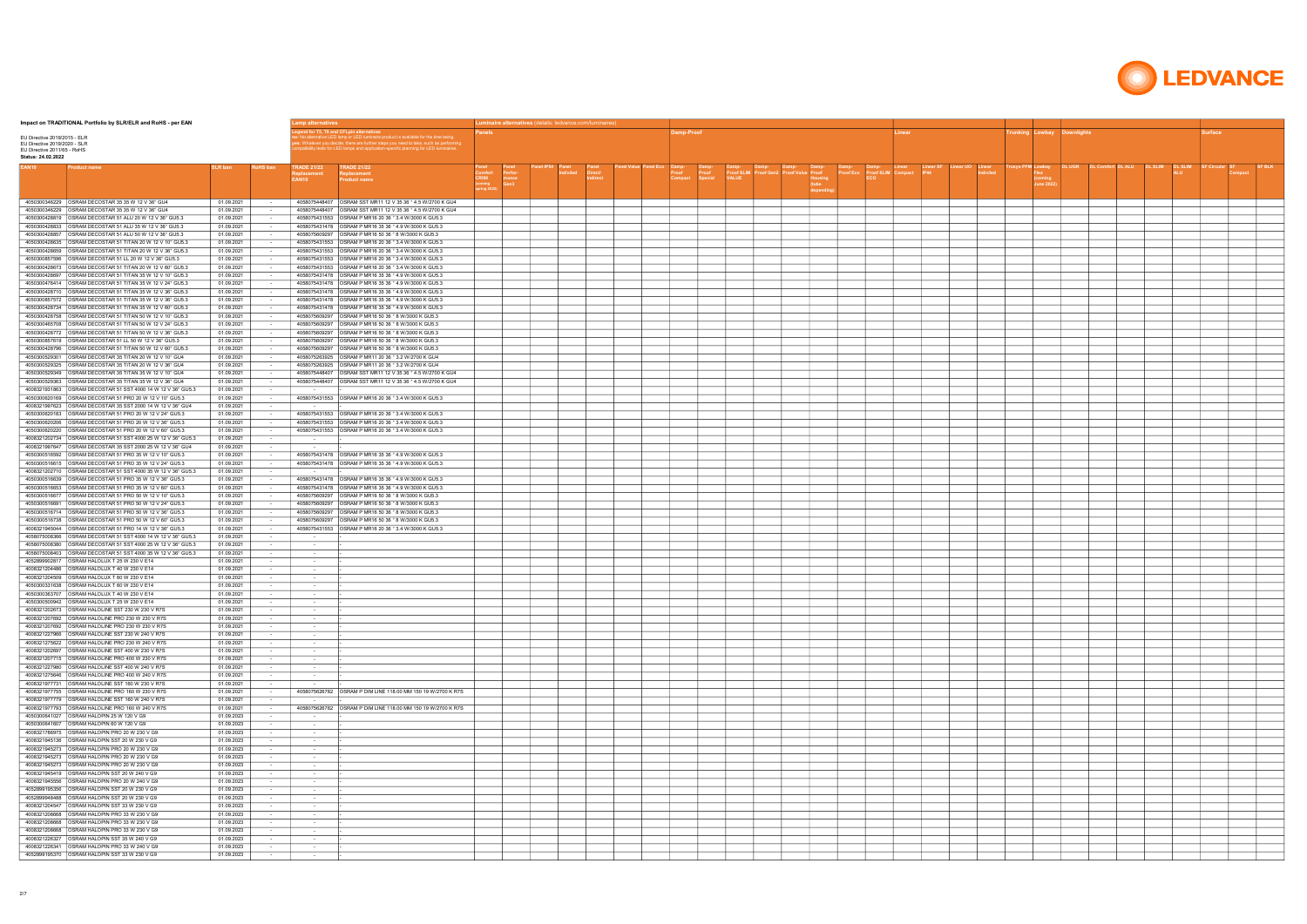| Impact on TRADITIONAL Portfolio by SLR/ELR and RoHS - per EAN                                    |                          |                          | Lamp alternatives           |                                                                                                                                                                                                                                                             |                                      |                            |                                       | Luminaire alternatives (details: ledvance.com/luminaires |                                |                                                                 |                                      |                           |                                    |                        |                                                          |                                      |                                |                            |                                               |                                    |                                    |                                      |                                                                    |                                      |                                                                           |                  |                                         |                                          |                                      |
|--------------------------------------------------------------------------------------------------|--------------------------|--------------------------|-----------------------------|-------------------------------------------------------------------------------------------------------------------------------------------------------------------------------------------------------------------------------------------------------------|--------------------------------------|----------------------------|---------------------------------------|----------------------------------------------------------|--------------------------------|-----------------------------------------------------------------|--------------------------------------|---------------------------|------------------------------------|------------------------|----------------------------------------------------------|--------------------------------------|--------------------------------|----------------------------|-----------------------------------------------|------------------------------------|------------------------------------|--------------------------------------|--------------------------------------------------------------------|--------------------------------------|---------------------------------------------------------------------------|------------------|-----------------------------------------|------------------------------------------|--------------------------------------|
| EU Directive 2019/2015 - ELR<br>EU Directive 2019/2020 - SLR<br>EU Directive 2011/65 - RoHS      |                          |                          | d for T5, T8 and CFLpi      | alternative LED lamp or LED luminaire product is available for the time being<br>: Whatever you decide, there are further steps you need to take, such as performin<br>patibility tests for LED lamps and application-specific planning for LED luminaires. |                                      |                            |                                       |                                                          |                                |                                                                 | amp-Proof                            |                           |                                    |                        |                                                          |                                      |                                | .inear                     |                                               |                                    |                                    | unking Lowbay Downlights             |                                                                    |                                      |                                                                           |                  | urface                                  |                                          |                                      |
| Status: 24.02.2022                                                                               |                          |                          |                             |                                                                                                                                                                                                                                                             |                                      |                            |                                       |                                                          |                                |                                                                 |                                      |                           |                                    |                        |                                                          |                                      |                                |                            |                                               |                                    |                                    |                                      |                                                                    |                                      |                                                                           |                  |                                         |                                          |                                      |
| oduct name                                                                                       | <b>SLR ban</b>           | RoHS bar                 | <b>TRADE 21/22</b><br>EAN10 | <b>RADE 21/22</b><br>roduct name                                                                                                                                                                                                                            | CRI90<br>oming                       | mance<br>Gen3              |                                       |                                                          |                                |                                                                 |                                      |                           | <b>Proof SLIN</b><br><b>VALUE</b>  |                        | lousing                                                  |                                      | <b>Proof SLIM</b> Compact      |                            |                                               |                                    |                                    | rusys PFM Lowbay<br>ine 20           | <b>DLUGR</b>                                                       |                                      |                                                                           |                  |                                         |                                          |                                      |
|                                                                                                  |                          |                          |                             |                                                                                                                                                                                                                                                             |                                      |                            |                                       |                                                          |                                |                                                                 |                                      |                           |                                    |                        |                                                          |                                      |                                |                            |                                               |                                    |                                    |                                      |                                                                    |                                      |                                                                           |                  |                                         |                                          |                                      |
| 4052899948501 OSRAM HALOPIN SST 35 W 230 V G9<br>4008321945198   OSRAM HALOPIN SST 50 W 230 V G9 | 01.09.2023<br>01.09.2023 | $\sim$                   | $\sim 100$<br>$\sim$        |                                                                                                                                                                                                                                                             |                                      |                            |                                       |                                                          |                                |                                                                 |                                      |                           |                                    |                        |                                                          |                                      |                                |                            |                                               |                                    |                                    |                                      |                                                                    |                                      |                                                                           |                  |                                         |                                          |                                      |
| 4008321945334   OSRAM HALOPIN PRO 48 W 230 V G9                                                  | 01.09.2023               | $\sim$ $-$               | $\sim$                      |                                                                                                                                                                                                                                                             |                                      |                            |                                       |                                                          |                                |                                                                 |                                      |                           |                                    |                        |                                                          |                                      |                                |                            |                                               |                                    |                                    |                                      |                                                                    |                                      |                                                                           |                  |                                         |                                          |                                      |
| 4008321945334   OSRAM HALOPIN PRO 48 W 230 V G9                                                  | 01.09.2023               |                          | $\sim$                      |                                                                                                                                                                                                                                                             |                                      |                            |                                       |                                                          |                                |                                                                 |                                      |                           |                                    |                        |                                                          |                                      |                                |                            |                                               |                                    |                                    |                                      |                                                                    |                                      |                                                                           |                  |                                         |                                          |                                      |
| 4008321945617 OSRAM HALOPIN PRO 48 W 230 V G9<br>4052899195394   OSRAM HALOPIN SST 48 W 230 V G9 | 01.09.2023<br>01.09.2023 | $\sim$<br>$\sim$         | $\sim$<br>$\sim$            |                                                                                                                                                                                                                                                             |                                      |                            |                                       |                                                          |                                |                                                                 |                                      |                           |                                    |                        |                                                          |                                      |                                |                            |                                               |                                    |                                    |                                      |                                                                    |                                      |                                                                           |                  |                                         |                                          |                                      |
| OSRAM HALOPIN PRO 48W 230V G9                                                                    | 01.09.2023               | $\sim$                   | $\sim$ $-$                  |                                                                                                                                                                                                                                                             |                                      |                            |                                       |                                                          |                                |                                                                 |                                      |                           |                                    |                        |                                                          |                                      |                                |                            |                                               |                                    |                                    |                                      |                                                                    |                                      |                                                                           |                  |                                         |                                          |                                      |
| 4008321945372 OSRAM HALOPIN PRO 60 W 230 V G9                                                    | 01.09.2023               | $\sim$                   | $\sim$                      |                                                                                                                                                                                                                                                             |                                      |                            |                                       |                                                          |                                |                                                                 |                                      |                           |                                    |                        |                                                          |                                      |                                |                            |                                               |                                    |                                    |                                      |                                                                    |                                      |                                                                           |                  |                                         |                                          |                                      |
| 4008321945655 OSRAM HALOPIN PRO 60 W 240 V G9                                                    | 01.09.2023               | $\sim$                   | $\sim$                      |                                                                                                                                                                                                                                                             |                                      |                            |                                       |                                                          |                                |                                                                 |                                      |                           |                                    |                        |                                                          |                                      |                                |                            |                                               |                                    |                                    |                                      |                                                                    |                                      |                                                                           |                  |                                         |                                          |                                      |
| 4008321916013 OSRAM HE 14 W/840<br>4008321916020 OSRAM HE 14 W/827                               | No<br>No                 | 25.08.2023<br>25.08.2023 | no<br>no                    |                                                                                                                                                                                                                                                             | yes<br>$\sim$ 100 $\pm$              | yes<br>$\sim$              | yes<br>$\sim$                         | yes<br>$\sim$ 100 $\pm$                                  | $\sim$<br>$\sim$               | yes<br>yes<br>$\sim$<br>$\sim$ 100 $\pm$                        | $\sim$ 100 $\mu$<br>$\sim$ 100 $\pm$ | $\sim$<br>$\sim$          | $\sim$<br>$\sim$ 100 $\pm$         | $\sim$                 | yes<br>yes<br>$\sim$<br>$\sim$                           | yes<br>$\sim$ 100 $\pm$              | yes<br>$\sim$ 100 $\pm$        | yes<br>$\sim$              | $\sim$<br>$\sim$                              | <b>State Street</b>                | $\sim$<br>$\sim$                   | $\sim$ 100 $\mu$<br>$\sim$ 100 $\pm$ | $\sim$<br><b>Service</b><br>$\sim$                                 | $\sim$<br>$\sim$ $-$                 | $\sim$<br>$\sim$<br>$\sim$<br>$\sim$ 100 $\pm$                            | $\sim$           | $\sim$<br>$\sim$ 100 $\pm$              | $\sim$<br>$\sim$ 100 $\pm$               | $\sim$<br>$\sim$                     |
| 4050300464688 <b>OSRAM HE 14 W/840</b>                                                           | No                       | 25.08.2023               | no                          |                                                                                                                                                                                                                                                             | yes                                  | yes                        | yes                                   | yes                                                      |                                | yes<br>yes                                                      | $\sim$                               | $\sim$                    |                                    | $\sim$ $-$             | yes<br>yes                                               | yes                                  | yes                            | yes                        |                                               | $\sim$                             |                                    | $\sim$ 100 $\mu$                     |                                                                    | $\sim$                               | $\sim$ 100 $\mu$                                                          |                  |                                         | $\sim$ 100 $\mu$                         | $\sim$ 100 $\mu$                     |
| 4050300464824   OSRAM HE 14 W/830                                                                | No                       | 25.08.2023               | no                          |                                                                                                                                                                                                                                                             | yes                                  | yes                        | yes                                   | yes                                                      | $\sim$                         | yes<br>yes                                                      | $\sim$ 100 $\mu$                     | $\sim$                    | $\sim$                             | $\sim$                 | yes<br>$\sim$                                            | $\sim$                               | $\sim$                         | yes                        | $\sim$                                        | $\sim$ 100 $\mu$                   | $\sim$                             | $\sim$                               | $\sim$<br>$\sim$                                                   | $\sim$                               | $\sim$<br>$\sim$ 100 $\mu$                                                | $\sim$           | $\sim$                                  | $\sim$ $-$                               | $\sim$                               |
|                                                                                                  | No                       | 25.08.2023               | no                          |                                                                                                                                                                                                                                                             |                                      | $\sim$                     | $\sim$                                | $\sim$                                                   | $\sim$                         | yes<br>yes                                                      | $\sim$                               | $\sim$                    | $\sim$                             | $\sim$ $-$             | yes<br>$\sim$                                            | yes                                  | yes                            | $\sim$                     | $\sim$                                        | $\sim$                             | $\sim$                             | $\sim$ $-$                           | $\sim$<br>$\sim$                                                   | $\sim$                               | $\sim$ $-$<br>$\sim$                                                      | $\sim$           | $\sim$                                  | $\sim$ 100 $\mu$                         | $\sim$                               |
| 4050300591384   OSRAM HE 14 W/840<br>4050300591520 OSRAM HE 14 W/830                             | No<br>No                 | 25.08.2023<br>25.08.2023 | yes<br>yes                  | <b>T5 LED TUBE</b><br><b>T5 LED TUBE</b>                                                                                                                                                                                                                    | yes<br>ves                           | yes<br>yes                 | yes<br>yes                            | yes<br>yes                                               | $\sim$ 100 $\pm$<br>$\sim$     | yes<br>yes<br>yes<br>yes                                        | $\sim$<br>$\sim$                     | $\sim$<br>$\sim$          | $\sim$<br>$\sim$                   | $\sim$<br>$\sim$       | yes<br>yes<br>yes                                        | yes<br>$\sim$                        | yes<br>$\sim$                  | yes<br>yes                 | $\sim$<br>$\sim$                              | $\sim$<br>$\sim$                   | $\sim$<br>$\sim$                   | $\sim$<br>$\sim$ 100 $\mu$           | $\sim$<br>$\sim$<br>$\sim$<br>$\sim$                               | $\sim$<br>$\sim$                     | $\sim$<br>$\sim$<br>$\sim$<br>$\sim$                                      | $\sim$<br>$\sim$ | $\sim$<br>$\sim$                        | $\sim$ $-$<br>$\sim$                     | $\sim$<br>$\sim$                     |
| 4050300591544   OSRAM HE 14 W/865                                                                | No                       | 25.08.2023               | yes                         | T5 LED TUBE                                                                                                                                                                                                                                                 | $\sim$ $-$                           | $\sim$                     | $\sim$                                | $\sim$                                                   | $\sim$                         | yes<br>yes                                                      | $\sim$                               | $\sim$                    | $\sim$                             | $\sim$                 | yes<br>$\overline{\phantom{a}}$                          | yes                                  | yes                            | $\sim$                     | $\sim$                                        | $\sim$                             | $\sim$                             | $\sim$                               | $\sim$<br>$\sim$                                                   | $\sim$                               | $\sim$<br>$\sim$                                                          | $\sim$           | $\sim$                                  | $\sim$ $-$                               | $\sim$                               |
| 4050300645919   OSRAM HE 14 W/827                                                                | No                       | 25.08.2023               | ves                         | T5 LED TUBE                                                                                                                                                                                                                                                 | $\sim$ 100 $\mu$                     | $\sim$                     | $\sim$ 100 $\mu$                      | $\sim$                                                   | $\sim$                         | $\sim$<br>$\sim$                                                | $\sim$ 100 $\mu$                     | $\sim$                    | $\sim$                             | $\sim$                 | $\sim$<br>$\sim$ $\sim$                                  | $\sim$                               | $\sim$                         | $\sim$                     | $\sim$                                        | $\sim$                             | $\sim$                             | $\sim$ 100 $\mu$                     | $\sim$<br>$\sim$                                                   | $\sim$                               | $\sim$<br>$\sim$                                                          |                  | $\sim$                                  | $\sim$ $-$                               | $\sim$                               |
| 4050300645933 OSRAM HE 14 W/827                                                                  | No                       | 25.08.2023               | no                          |                                                                                                                                                                                                                                                             | $\sim$ 100 $\pm$                     | $\sim$                     | $\sim$                                | $\sim$                                                   | $\sim$                         | $\sim$<br>$\sim$                                                | $\sim$                               | $\sim$                    | $\sim$ 100 $\pm$                   | $\sim$                 | $\sim$<br>$\sim$ 100 $\pm$                               | $\sim$                               | $\sim$                         | $\sim$                     | $\sim$                                        | $\sim$                             | $\sim$                             | $\sim$                               | $\sim$<br>$\sim$                                                   | $\sim$                               | $\sim$<br>$\sim$                                                          | $\sim$           | $\sim$                                  | $\sim$ $-$                               | $\sim$                               |
| 4008321912114   OSRAM HE 21 W/840<br>4008321912138 OSRAM HE 21 W/827                             | No<br>No                 | 25.08.2023<br>25.08.2023 | no<br>no                    |                                                                                                                                                                                                                                                             | $\sim$                               | $\sim$                     | $\sim$<br>$\sim$                      | $\sim$<br>$\sim$                                         | $\sim$                         | $\sim$<br>$\sim$                                                | $\sim$<br>$\sim$ 100 $\pm$           | $\sim$<br>$\sim$          | $\sim$ 100 $\pm$                   | $\sim$<br>$\sim$       | $\sim$<br>$\overline{\phantom{a}}$<br>$\sim$             | $\sim$<br>$\sim$                     | $\sim$                         | yes<br>$\sim$              | $\sim$<br>$\sim$                              | $\sim$                             | $\sim$                             | $\sim$ $\sim$<br>$\sim$              | $\sim$<br>$\sim$<br>$\sim$                                         | $\sim$                               | $\sim$<br>$\sim$                                                          | $\sim$           | $\sim$                                  | $\sim$ 100 $\mu$<br>$\sim$ $-$           | $\sim$<br>$\sim$                     |
| 4050300464626 OSRAM HE 21 W/865                                                                  | No                       | 25.08.2023               | no                          |                                                                                                                                                                                                                                                             |                                      |                            |                                       | $\sim$                                                   | $\sim$                         |                                                                 | $\sim$                               |                           |                                    |                        | $\sim$                                                   | $\sim$                               |                                |                            |                                               |                                    | $\sim$                             |                                      |                                                                    |                                      | $\sim$                                                                    |                  |                                         | $\sim$                                   | $\sim$                               |
| 4050300464701 OSRAM HE 21 W/840                                                                  | No                       | 25.08.2023               | no                          |                                                                                                                                                                                                                                                             | $\sim$                               |                            |                                       | $\sim$                                                   |                                |                                                                 |                                      | $\overline{\phantom{a}}$  |                                    |                        |                                                          | $\sim$                               |                                | yes                        |                                               |                                    | $\sim$                             |                                      |                                                                    |                                      | $\sim$                                                                    |                  | $\sim$                                  | $\sim$                                   | $\sim$                               |
| 4050300464800 OSRAM HE 21 W/830                                                                  | No                       | 25.08.2023               | no                          |                                                                                                                                                                                                                                                             |                                      | $\sim$                     | $\sim$                                | $\sim$                                                   |                                | $\sim$                                                          | $\sim$                               | $\sim$                    | $\sim$                             | $\sim$                 | $\sim$<br>$\sim$                                         | $\sim$                               |                                |                            | $\sim$                                        |                                    | $\sim$                             | $\sim$                               | $\sim$<br>$\sim$                                                   | $\sim$                               | $\sim$                                                                    |                  | $\sim$                                  | $\sim$ $-$                               | $\sim$                               |
| 4050300591322 OSRAM HE 21 W/865<br>4050300591407   OSRAM HE 21 W/840                             | No<br>No                 | 25.08.2023<br>25.08.2023 | yes<br>yes                  | T5 LED TUBE<br>T5 LED TUBE                                                                                                                                                                                                                                  | $\sim$                               | $\sim$<br>$\sim$           | $\sim$<br>$\sim$                      | $\sim$<br>$\sim$                                         | $\sim$<br>$\sim$               | $\sim$                                                          | $\sim$<br>$\sim$                     | $\sim$<br>$\sim$          | $\sim$<br>$\sim$                   | $\sim$<br>$\sim$       | $\overline{\phantom{a}}$<br>$\sim$<br>$\sim$ $-$         | $\sim$<br>$\sim$                     | $\sim$                         | $\sim$<br>yes              | $\overline{\phantom{a}}$<br>$\sim$            |                                    | $\sim$<br>$\sim$                   | $\sim$<br>$\sim$                     | $\sim$<br>$\sim$                                                   |                                      | $\sim$<br>$\sim$<br>$\sim$<br>$\sim$                                      |                  | $\sim$<br>$\sim$                        | $\sim$<br>$\sim$ $-$                     | $\sim$<br>$\sim$                     |
| 4050300591506 OSRAM HE 21 W/830                                                                  | No                       | 25.08.2023               | yes                         | T5 LED TUBE                                                                                                                                                                                                                                                 |                                      |                            |                                       | $\sim$                                                   | $\sim$                         | $\sim$                                                          |                                      | $\sim$                    | $\sim$                             |                        | $\overline{\phantom{a}}$                                 | $\sim$                               | $\sim$                         |                            |                                               |                                    | $\sim$                             |                                      |                                                                    |                                      | $\sim$                                                                    |                  | $\sim$                                  | $\sim$                                   | $\sim$                               |
| 4050300645957   OSRAM HE 21 W/827                                                                | No                       | 25.08.2023               | yes                         | T5 LED TUBE                                                                                                                                                                                                                                                 |                                      | $\sim$                     | $\sim$                                | $\sim$                                                   | $\sim$                         | $\sim$                                                          | $\sim$                               | $\sim$                    | $\sim$                             | $\sim$ $-$             | $\sim$<br>$\sim$                                         | $\sim$                               | $\sim$                         |                            | $\sim$                                        |                                    | $\sim$                             | $\sim$                               | $\sim$<br>$\sim$                                                   |                                      | $\sim$<br>$\sim$                                                          |                  | $\sim$                                  | <b>Service</b>                           | $\sim$ 100 $\pm$                     |
| 4050300645971   OSRAM HE 21 W/827                                                                | No                       | 25.08.2023               | no                          |                                                                                                                                                                                                                                                             |                                      |                            |                                       |                                                          |                                |                                                                 |                                      | $\sim$                    |                                    |                        |                                                          |                                      |                                |                            |                                               |                                    |                                    |                                      |                                                                    |                                      |                                                                           |                  |                                         |                                          | $\sim$                               |
| 4008321916037 OSRAM HE 28 W/840<br>4008321916044   OSRAM HE 28 W/827                             | No<br>No                 | 25.08.2023<br>25.08.2023 | no<br>no                    |                                                                                                                                                                                                                                                             | $\sim$ 100 $\pm$                     | yes                        | $\sim$                                | $\sim$ 100 $\pm$<br>$\sim$                               | yes                            | yes<br>$\sim$                                                   | yes                                  | yes<br>$\sim$             | yes                                | yes                    | yes<br>yes<br>$\sim$                                     | yes                                  | yes<br>$\sim$                  | yes                        | yes                                           | yes                                | yes                                | $\sim$ $-$                           | yes                                                                |                                      | $\sim$                                                                    |                  | $\sim$                                  | $\sim$ $-$                               | $\sim$<br>$\sim$                     |
| 4050300464640 <b>OSRAM HE 28 W/865</b>                                                           | No                       | 25.08.2023               | no                          |                                                                                                                                                                                                                                                             | $\sim$ 100 $\pm$                     | $\sim$                     | $\sim$                                | $\sim$                                                   | $\sim$                         | $\sim$                                                          | yes                                  | $\sim$                    | yes                                | yes                    | $\sim$<br>yes                                            | yes                                  | yes                            |                            | $\sim$                                        |                                    | $\sim$                             | $\sim$                               | $\sim$<br>$\sim$                                                   | $\sim$                               | $\sim$<br>$\sim$ $-$                                                      | $\sim$           | $\sim$                                  | $\sim$ 100 $\pm$                         | $\sim$ 100 $\pm$                     |
| 4050300464725 <b>OSRAM HE 28 W/840</b>                                                           | No                       | 25.08.2023               | no                          |                                                                                                                                                                                                                                                             |                                      | yes                        |                                       | $\sim$                                                   | yes                            | yes                                                             | yes                                  | yes                       | yes                                | yes                    | yes<br>yes                                               | yes                                  | yes                            | yes                        | yes                                           | yes                                | yes                                | $\sim$                               | yes                                                                |                                      |                                                                           |                  |                                         | $\sim$ $-$                               | $\sim$                               |
| 4050300464787 <b>OSRAM HE 28 W/830</b>                                                           | No                       | 25.08.2023               | no                          |                                                                                                                                                                                                                                                             | $\sim$ 100 $\mu$                     | yes                        | $\sim$                                | $\sim$ 100 $\pm$                                         | yes                            | $\sim$                                                          | yes                                  | $\sim$                    | $\sim$                             | yes                    | $\sim$<br>yes                                            | $\sim$                               | $\sim$                         | yes                        | yes                                           | yes                                | yes                                | $\sim$                               | $\sim$ 100 $\mu$                                                   | $\sim$ $-$                           | $\sim$                                                                    |                  | $\sim$                                  | $\sim$ 100 $\pm$                         | $\sim$                               |
| 4050300591346 OSRAM HE 28 W/865<br>4050300591421 OSRAM HE 28 W/840                               | No<br>No                 | 25.08.2023<br>25.08.2023 | yes<br>yes                  | T5 LED TUBE<br>T5 LED TUBE                                                                                                                                                                                                                                  | $\sim$ 100 $\mu$<br>$\sim$ 100 $\pm$ | $\sim$<br>yes              | $\sim$<br>$\sim$                      | $\sim$<br>$\sim$                                         | $\sim$<br>yes                  | $\sim$<br>yes<br>$\sim$                                         | yes<br>yes                           | $\sim$<br>yes             | yes<br>yes                         | yes<br>yes             | yes<br>$\sim$<br>yes<br>yes                              | yes<br>yes                           | yes<br>yes                     | $\sim$<br>yes              | $\sim$<br>yes                                 | $\sim$ $-$<br>yes                  | $\sim$<br>yes                      | $\sim$ 100 $\mu$<br>$\sim$           | $\sim$<br>$\sim$<br>yes<br>$\sim$                                  | $\sim$<br>$\sim$                     | $\sim$<br>$\sim$<br>$\sim$<br>$\sim$                                      | $\sim$           | $\sim$<br>$\sim$                        | $\sim$<br>$\sim$ 100 $\pm$               | $\sim$<br>$\sim$                     |
| 4050300591483 <b>OSRAM HE 28 W/830</b>                                                           | No                       | 25.08.2023               | yes                         | T5 LED TUBE                                                                                                                                                                                                                                                 | $\sim$ 100 $\pm$                     | yes                        | $\sim$                                | $\sim$                                                   | yes                            | $\sim$<br>$\sim$                                                | yes                                  | $\sim$                    | $\sim$                             | yes                    | yes<br>$\sim$                                            | $\sim$                               | $\sim$ $-$                     | yes                        | yes                                           | yes                                | yes                                | $\sim$ 100 $\mu$                     | $\sim$<br>$\sim$                                                   | $\sim$ 100 $\mu$                     | $\sim$<br>$\sim$                                                          | $\sim$           | $\sim$                                  | $\sim$ $-$                               | $\sim$ 100 $\mu$                     |
| 4050300645995 OSRAM HE 28 W/827                                                                  | No                       | 25.08.2023               | yes                         | T5 LED TUBE                                                                                                                                                                                                                                                 | $\sim$ $-$                           | $\sim$                     | $\sim$ 100 $\mu$                      | $\sim$                                                   | $\sim$                         | $\sim$<br>$\sim$                                                | $\sim$ 100 $\mu$                     | $\sim$                    | $\sim$                             | $\sim$                 | $\sim$<br>$\sim$ $\sim$                                  | $\sim$                               | $\sim$                         | $\sim$                     | $\sim$                                        | $\sim$ $-$                         | $\sim$                             | $\sim$                               | $\sim$<br>$\sim$                                                   | $\sim$                               | $\sim$<br>$\sim$                                                          |                  | $\sim$                                  | $\sim$ $-$                               | $\sim$                               |
| 4050300646015 OSRAM HE 28 W/827                                                                  | No                       | 25.08.2023               | no                          |                                                                                                                                                                                                                                                             | $\sim$ $-$                           | $\sim$                     | $\sim$                                | $\sim$                                                   | $\sim$                         | $\sim$<br>$\sim$                                                | $\sim$                               | $\sim$                    | $\sim$                             | $\sim$ $-$             | $\sim$<br>$\sim$                                         | $\sim$                               | $\sim$                         | $\sim$                     | $\sim$                                        | $\sim$ $-$                         | $\sim$                             | $\sim$ $-$                           | $\sim$<br>$\sim$                                                   | $\sim$                               | $\sim$<br>$\sim$ 100 $\mu$                                                | $\sim$           | $\sim$                                  | $\sim$ $-$                               | $\sim$                               |
| 4050300464664   OSRAM HE 35 W/865<br>4050300464749   OSRAM HE 35 W/840                           | No.<br>No                | 25.08.2023<br>25.08.2023 | no<br>no                    |                                                                                                                                                                                                                                                             | $\sim$ 100 $\pm$<br>$\sim$           | $\sim$<br>$\sim$           | $\sim$<br>$\sim$ 100 $\mu$            | $\sim$ 100 $\pm$<br>$\sim$                               | $\sim$ 100 $\mu$<br>$\sim$     | $\sim$ 100 $\pm$<br>$\sim$<br>$\sim$<br>$\sim$                  | yes<br>yes                           | $\sim$<br>yes             | yes<br>yes                         | yes<br>yes             | yes<br>$\sim$<br>yes<br>yes                              | yes<br>yes                           | $\sim$<br>yes                  | $\sim$<br>yes              | $\sim$<br>yes                                 | $\sim$<br>yes                      | $\sim$<br>yes                      | yes<br>yes                           | $\sim$ $-$<br>$\sim$<br>yes                                        | $\sim$ $-$<br>$\sim$                 | $\sim$<br>$\sim$ 100 $\mu$<br>$\sim$<br>$\sim$                            | $\sim$<br>$\sim$ | $\sim$ 100 $\pm$<br>$\sim$              | $\sim$ 100 $\pm$<br>$\sim$ $-$           | $\sim$<br>$\sim$ $-$                 |
| 4050300464763 <b>OSRAM HE 35 W/830</b>                                                           | No                       | 25.08.2023               | no                          |                                                                                                                                                                                                                                                             | $\sim$                               | $\sim$                     | $\sim$                                | $\sim$                                                   | $\sim$                         | $\sim$<br>$\sim$                                                | yes                                  | $\sim$                    | $\sim$                             | yes                    | yes<br>$\sim$                                            | $\sim$                               | $\sim$                         | yes                        | yes                                           | yes                                | yes                                | yes                                  | $\sim$<br>$\sim$                                                   | $\sim$                               | $\sim$<br>$\sim$                                                          | $\sim$           | $\sim$                                  | $\sim$ $-$                               | $\sim$                               |
| 4050300591360 OSRAM HE 35 W/865                                                                  | No                       | 25.08.2023               | yes                         | <b>T5 LED TUBE</b>                                                                                                                                                                                                                                          | $\sim$ 100 $\mu$                     | $\sim$                     | $\sim$ 100 $\mu$                      | $\sim$                                                   | $\sim$                         | $\sim$<br>$\sim$                                                | yes                                  | $\sim$                    | yes                                | yes                    | $\sim$<br>yes                                            | yes                                  | $\sim$                         | $\overline{\phantom{a}}$   | $\sim$                                        |                                    | $\sim$                             | yes                                  | $\sim$<br>$\sim$                                                   | $\sim$                               | $\sim$<br>$\sim$                                                          | $\sim$           | $\sim$                                  | $\sim$ $-$                               | $\sim$                               |
| 4050300591445 OSRAM HE 35 W/840                                                                  | No                       | 25.08.2023               | ves                         | <b>T5 LED TUBE</b>                                                                                                                                                                                                                                          | $\sim$ 100 $\pm$                     | $\sim$                     | $\sim$                                | $\sim$                                                   | $\sim$                         | $\sim$<br>$\sim$                                                | yes                                  | yes                       | yes                                | yes                    | yes<br>yes                                               | yes                                  | yes                            | yes                        | yes                                           | yes                                | yes                                | yes                                  | yes<br>$\overline{\phantom{a}}$                                    | $\sim$                               | $\sim$<br>$\sim$                                                          | $\sim$           | $\sim$                                  | $\sim$ $-$                               | $\sim$                               |
| 4050300591469 OSRAM HE 35 W/830<br>4050300646039 OSRAM HE 35 W/827                               | No<br>No                 | 25.08.2023<br>25.08.2023 | ves<br>yes                  | T5 LED TUBE<br>T5 LED TUBE                                                                                                                                                                                                                                  | $\sim$<br>$\sim$                     | $\sim$<br>$\sim$           | $\sim$ 100 $\mu$<br>$\sim$            | $\sim$<br>$\sim$                                         | $\sim$ 100 $\mu$<br>$\sim$     | $\sim$<br>$\sim$<br>$\sim$<br>$\sim$                            | yes<br>$\sim$                        | $\sim$<br>$\sim$          | $\sim$<br>$\sim$                   | yes<br>$\sim$          | $\sim$<br>yes<br>$\sim$<br>$\sim$                        | $\sim$<br>$\sim$                     | $\sim$<br>$\sim$               | yes<br>$\sim$              | yes<br>$\sim$                                 | yes<br>$\sim$ $-$                  | yes<br>$\sim$                      | yes<br>$\sim$                        | $\sim$<br>$\sim$<br>$\sim$<br>$\sim$                               | $\sim$ 100 $\mu$<br>$\sim$           | $\sim$<br>$\sim$ 100 $\mu$<br>$\sim$<br>$\sim$                            | $\sim$<br>$\sim$ | $\sim$<br>$\sim$                        | $\sim$<br>$\sim$ $-$                     | $\sim$ $-$<br>$\sim$                 |
| 4050300646053 OSRAM HE 35 W/827                                                                  | No                       | 25.08.2023               | no                          |                                                                                                                                                                                                                                                             | $\sim$ 100 $\mu$                     |                            | $\sim$                                | $\sim$                                                   | $\sim$                         |                                                                 | $\sim$                               | $\overline{\phantom{a}}$  | $\sim$                             | $\sim$                 | $\sim$                                                   | $\sim$                               |                                |                            | $\overline{\phantom{a}}$                      |                                    | $\sim$                             | $\sim$                               | $\sim$                                                             | $\sim$                               | $\sim$<br>$\sim$                                                          |                  | $\sim$                                  | $\sim$ 100 $\mu$                         | $\sim$                               |
| 4008321233028 OSRAM HO 24 W/940                                                                  | No                       | 25.08.2023               | ves                         | T5 LED TUBE                                                                                                                                                                                                                                                 | yes                                  |                            |                                       | $\sim$                                                   | $\sim$                         | $\sim$                                                          | $\sim$                               | $\sim$                    | $\sim$                             | $\sim$                 | yes                                                      | $\sim$                               | $\sim$                         | $\overline{\phantom{a}}$   | $\sim$                                        |                                    | $\sim$                             | $\sim$                               | $\sim$<br>$\sim$                                                   |                                      | $\sim$<br>$\sim$                                                          |                  | $\sim$                                  | $\sim$                                   | $\sim$                               |
| 4008321233042 OSRAM HO 24 W/965                                                                  | No                       | 25.08.2023               | ves                         | T5 LED TUBE                                                                                                                                                                                                                                                 |                                      | $\sim$                     | $\sim$                                | $\sim$                                                   |                                | $\sim$                                                          | $\sim$                               | $\sim$                    | $\sim$                             | $\sim$                 | yes                                                      | $\sim$                               | $\sim$                         | $\sim$                     | $\sim$                                        | $\sim$                             | $\sim$                             | $\sim$ $-$                           | $\sim$<br>$\sim$                                                   | $\sim$                               | $\sim$<br>$\sim$                                                          |                  | $\sim$                                  | $\sim$ $-$                               | $\sim$ $-$                           |
| 4008321330536 OSRAM HO 24 W/827<br>4050300453453 <b>OSRAM HO 24 W/865</b>                        | <b>No</b><br>No          | 25.08.2023<br>25.08.2023 | no<br>no                    |                                                                                                                                                                                                                                                             | $\sim$                               | $\sim$                     | $\sim$                                | $\sim$                                                   | $\sim$                         | $\sim$<br>$\sim$<br>yes<br>yes                                  | $\sim$ 100 $\pm$                     | $\sim$                    | $\sim$                             | $\sim$                 | $\sim$<br>$\sim$<br>yes                                  | $\sim$ $-$<br>yes                    | $\sim$<br>yes                  | $\sim$                     | $\sim$                                        | $\sim$                             | $\sim$                             | $\sim$                               | $\sim$<br>$\sim$                                                   | $\sim$                               | $\sim$ 100 $\pm$<br>$\sim$                                                | $\sim$           | $\sim$                                  | $\sim$                                   | $\sim$                               |
| 4050300453477 OSRAM HO 24 W/840                                                                  | No                       | 25.08.2023               | no                          |                                                                                                                                                                                                                                                             | yes                                  | yes                        | yes                                   | yes                                                      | $\sim$                         | yes<br>yes                                                      |                                      | $\sim$                    |                                    | $\sim$                 | yes<br>yes                                               | yes                                  | yes                            | yes                        |                                               |                                    | $\sim$                             |                                      |                                                                    |                                      | $\sim$                                                                    |                  |                                         | $\sim$                                   | $\sim$                               |
| 4050300453491 OSRAM HO 24 W/830                                                                  | No                       | 25.08.2023               | no                          |                                                                                                                                                                                                                                                             | yes                                  | yes                        | yes                                   | yes                                                      | $\sim$                         | yes<br>yes                                                      | $\sim$                               | $\sim$                    |                                    | $\sim$                 | yes                                                      | $\sim$                               | $\sim$                         | yes                        | $\sim$                                        |                                    |                                    | $\sim$<br>$\sim$                     |                                                                    | $\sim$                               | $\sim$                                                                    |                  | $\sim$                                  | $\sim$ $-$                               | <b>Contract</b>                      |
| 4050300591629 OSRAM HO 24 W/865<br>4050300591643 OSRAM HO 24 W/840                               | No                       | 25.08.2023<br>25.08.2023 | yes                         | <b>T5 LED TUBE</b><br><b>T5 LED TUBE</b>                                                                                                                                                                                                                    |                                      |                            |                                       | $\sim$                                                   | $\sim$ $-$                     | yes<br>yes                                                      |                                      | $\sim$                    |                                    |                        | $\sim$<br>yes                                            | yes                                  | yes                            |                            | $\sim$                                        | $\sim$ $-$                         | $\sim$                             |                                      | $\sim$                                                             |                                      |                                                                           |                  |                                         |                                          | <b>Contract</b>                      |
| 4050300591667 OSRAM HO 24 W/830                                                                  | No<br>No                 | 25.08.2023               | yes<br>yes                  | T5 LED TUBE                                                                                                                                                                                                                                                 | yes<br>yes                           | yes<br>yes                 | yes<br>yes                            | yes<br>yes                                               | $\sim 10^{-1}$<br>$\sim$ $-$   | yes<br>yes<br>yes<br>yes                                        | $\sim$ 100 $\pm$<br>$\sim$           | $\sim$<br>$\sim$          | $\sim$ 100 $\pm$<br>$\sim$         | <b>Contract</b>        | yes<br>yes<br>yes                                        | yes<br>$\sim$ $-$                    | yes<br>$\sim$                  | yes<br>yes                 | <b>Contract</b><br>$\sim$                     |                                    | $\sim$ 100 $\pm$<br>$\sim$         | $\sim 100$                           | $\sim$ 100 $\pm$<br>$\sim$ 100 $\pm$                               | $\sim$ $-$                           | <b>Contract</b><br>$\sim$ 100 $\pm$<br>$\sim$ 100 $\pm$<br>$\sim$         |                  | $\sim$ 100 $\pm$<br>$\sim$              | <b>Contract</b><br>$\sim$ $-$            | $\sim$ 100 $\pm$<br>$\sim$           |
| 4050300646077 OSRAM HO 24 W/827                                                                  | No                       | 25.08.2023               | yes                         | T5 LED TUBE                                                                                                                                                                                                                                                 | $\sim$ 100 $\mu$                     | $\sim$                     | $\sim$ $-$                            | $\sim 10^{-11}$                                          | $\sim$ 100 $\pm$               | $\sim 10^{-1}$<br>$\sim$                                        | $\sim$ 100 $\pm$                     | $\sim$ 100 $\pm$          | $\sim$ 100 $\pm$                   | $\sim$ 100 $\pm$       | $\sim$ 100 $\pm$<br>$\sim$                               | $\sim 10^{-1}$                       | $\sim$ 100 $\pm$               | $\sim$ $-$                 | <b>Contract</b>                               | $\sim$ 100 $\pm$                   | $\sim$ 100 $\pm$                   | $\sim$ 100 $\pm$                     | $\sim$ 100 $\pm$<br>$\sim$ $-$                                     | $\sim$ $-$                           | $\sim 100$<br>$\sim$ $-$                                                  | $\sim$           | $\sim 10^{-1}$                          | <b>Contract</b>                          | <b>Contract</b>                      |
| 4008321330512 OSRAM HO 39 W/827                                                                  | No                       | 25.08.2023               | no                          |                                                                                                                                                                                                                                                             |                                      | $\sim$                     | <b>Contract</b>                       | $\sim$ 100 $\pm$                                         | $\sim 10^{-1}$                 | $\sim$ 100 $\pm$                                                | $\sim 10^{-1}$                       | <b>Contract</b>           | $\sim$ 100 $\pm$                   |                        | $\sim$<br>$\sim 100$                                     | <b>Contract</b>                      | $\sim$ 100 $\pm$               | $\sim$                     | <b>Contract</b>                               |                                    | $\sim$                             | <b>Contract Contract</b>             | $\sim$                                                             | $\sim$ $-$                           | $\sim$ 100 $\pm$<br>$\sim$ $-$                                            |                  | $\sim$ 100 $\pm$                        | $\sim$ 100 $\pm$                         | <b>Contract</b>                      |
| 4050300453514   OSRAM HO 39 W/865<br>4050300453538 OSRAM HO 39 W/840                             | No<br>No                 | 25.08.2023<br>25.08.2023 | no<br>no                    |                                                                                                                                                                                                                                                             | <b>Contract</b>                      | $\sim$ 100 $\pm$           | <b>Contractor</b><br>$\sim$ 100 $\pm$ | <b>Contractor</b><br><b>Service</b>                      | <b>Contract</b><br>$\sim$ $-$  | $\sim$<br><b>Contract</b><br>$\sim$                             | <b>Contract</b><br>$\sim$ 100 $\pm$  | <b>Contract</b><br>$\sim$ | $\sim$ 100 $\pm$<br>$\sim 10^{-1}$ | <b>Contract</b>        | $\sim$<br>$\sim$ 100 $\pm$<br>$\sim$<br>$\sim$ 100 $\pm$ | <b>Contractor</b><br><b>Contract</b> | $\sim$ 100 $\pm$<br>$\sim$     | $\sim$ 100 $\pm$           | <b>Contract</b><br>$\sim$ $-$                 | <b>Contract</b><br><b>Service</b>  | $\sim$ 100 $\pm$<br>$\sim$         | <b>Contract</b><br>$\sim$ $-$        | <b>Contract</b><br>$\sim$ 100 $\pm$<br>$\sim$ $-$<br>$\sim$        | $\sim$ 100 $\pm$<br>$\sim$ $-$       | <b>Service</b><br>$\sim 10^{-1}$<br><b>Service</b><br>$\sim$              | $\sim$           | <b>Contract</b><br>$\sim$               | <b>Contractor</b><br>$\sim$ 100 $\pm$    | <b>Contract</b><br>$\sim$ 100 $\pm$  |
| 4050300453552 OSRAM HO 39 W/830                                                                  | No                       | 25.08.2023               | no                          |                                                                                                                                                                                                                                                             | <b>Contract</b>                      | $\sim$                     | $\sim$ 100 $\pm$                      | <b>Contract</b>                                          | $\sim$                         | $\sim$ $-$<br>$\sim$                                            | $\sim 10^{-1}$                       | <b>Contract</b>           | $\sim$ 10 $\pm$                    | $\sim$                 | $\sim$ 100 $\pm$<br>$\sim$ 100 $\pm$                     | <b>Contract</b>                      | <b>Contract</b>                | yes<br>yes                 | <b>Contract</b>                               | <b>Contract</b>                    | $\sim$                             | <b>Contract</b>                      | <b>Contract</b><br>$\sim$                                          | $\sim$ 100 $\pm$                     | <b>Contract</b><br>$\sim$                                                 | $\sim$           | $\sim$ $-$                              | <b>Contractor</b>                        | <b>Contract</b>                      |
| 4050300591681 OSRAM HO 39 W/865                                                                  | No                       | 25.08.2023               | yes                         | T5 LED TUBE                                                                                                                                                                                                                                                 | <b>STATE</b>                         | $\sim$                     | $\sim$ 100 $\pm$                      | <b>State Street</b>                                      | $\sim 10^{-1}$                 | $\sim$<br>$\sim$ 100 $\sim$                                     | $\sim$ 100 $\pm$                     | $\sim$                    | $\sim$ 100 $\pm$                   | <b>Contract</b>        | $\sim$ $-$<br>$\sim$ $-$                                 | <b>Contractor</b>                    | $\sim$ 100 $\pm$               | $\sim$                     | <b>Contract Contract</b>                      | <b>State Street</b>                | $\sim$ 100 $\pm$                   | <b>Contract Contract</b>             | $\sim$ 100 $\sim$<br>$\sim$                                        | $\sim$ 100 $\pm$                     | $\sim 10^{-1}$<br><b>State Street</b>                                     | $\sim$           | $\sim$ 100 $\pm$                        | <b>State Street</b>                      | <b>Contract</b>                      |
| 4050300591704 OSRAM HO 39 W/840                                                                  | No                       | 25.08.2023               | yes                         | T5 LED TUBE                                                                                                                                                                                                                                                 | $\sim$ 100 $\pm$                     | $\sim$                     | $\sim$                                | <b>Service</b>                                           | $\sim$                         | $\sim$<br>$\sim$ 100 $\pm$                                      | $\sim$ 100 $\pm$                     | $\sim$                    | $\sim$ 100 $\pm$                   | <b>Contract</b>        | $\sim$<br>$\sim$                                         | <b>Contractor</b>                    | $\sim$                         | yes                        | <b>Contractor</b>                             | <b>Contract</b>                    | $\sim$ 100 $\pm$                   | <b>Contract</b>                      | $\sim$<br>$\sim$                                                   | $\sim$ 100 $\sim$                    | <b>Service</b><br>$\sim$                                                  | $\sim$           | $\sim$ 100 $\pm$                        | <b>Contractor</b>                        | $\sim$ $-$                           |
| 4050300591728 OSRAM HO 39 W/830<br>4050300646138 OSRAM HO 39 W/827                               | No<br>No                 | 25.08.2023               | yes                         | T5 LED TUBE                                                                                                                                                                                                                                                 | $\sim 100$                           | $\sim$                     | $\sim$ 100 $\pm$                      | $\sim 100$                                               | $\sim$ $-$                     | $\sim$<br>$\sim 100$                                            | $\sim$ 100 $\pm$                     | $\sim$                    | $\sim$ 100 $\pm$                   | $\sim 100$             | $\sim$<br>$\sim$ 100 $\pm$                               | <b>Contract</b>                      | $\sim$ 100 $\pm$               | yes                        | $\sim$ $-$                                    | <b>Contract</b>                    | $\sim$ $-$                         | $\sim$ $-$                           | $\sim$ $-$<br>$\sim$ $-$                                           | $\sim$ $\sim$                        | $\sim 100$<br>$\sim$ $-$                                                  | $\sim$           | $\sim$ $-$                              | $\sim$ 100 $\pm$                         | $\sim$ 100 $\pm$                     |
| 4008321110732 OSRAM HO 49 W/865                                                                  | No                       | 25.08.2023<br>25.08.2023 | no<br>no                    |                                                                                                                                                                                                                                                             | <b>Contract</b><br><b>STATE</b>      | $\sim$ 100 $\pm$<br>$\sim$ | <b>Contract</b><br>$\sim$ 100 $\sim$  | <b>Contract</b><br>$\sim$ 100 $\sim$                     | $\sim$ 100 $\pm$<br>$\sim$ $-$ | $\sim$ $-$<br><b>Contract</b><br>$\sim$ $-$<br>$\sim$ 100 $\pm$ | <b>Contract</b><br>yes               | <b>Service</b><br>$\sim$  | <b>Contract</b><br>yes             | <b>Contract</b><br>yes | $\sim$ 100 $\pm$<br>$\sim 100$<br>yes<br>$\sim$          | <b>Contract</b><br>yes               | $\sim$ 100 $\pm$<br>$\sim$ $-$ | $\sim$ 100 $\pm$<br>$\sim$ | <b>Contractor</b><br><b>Contract Contract</b> | <b>Contract</b><br><b>Contract</b> | $\sim 10^{-1}$<br>$\sim$ 100 $\pm$ | <b>Contract</b><br>yes               | <b>Contract</b><br>$\sim$ 100 $\pm$<br>$\sim$ 100 $\sim$<br>$\sim$ | $\sim$ 100 $\pm$<br>$\sim$ 100 $\mu$ | <b>Contract</b><br>$\sim 10^{-1}$<br>$\sim$ $-$<br>$\sim$ $\sim$          | $\sim$<br>$\sim$ | <b>Contract</b><br>$\sim$ 100 $\mu$     | <b>Contractor</b><br><b>State Street</b> | <b>Contract</b><br><b>Contract</b>   |
| 4008321233066 OSRAM HO 49 W/965                                                                  | No                       | 25.08.2023               | yes                         | T5 LED TUBE                                                                                                                                                                                                                                                 | $\sim$ 100 $\pm$                     | $\sim$                     | $\sim$                                | <b>Contract</b>                                          | $\sim$ 100 $\pm$               | $\sim$ 100 $\pm$<br>$\sim$                                      | $\sim$ 100 $\pm$                     | $\sim$                    | $\sim$ 100 $\pm$                   | $\sim 100$             | yes<br>$\sim$                                            | <b>Contract</b>                      | $\sim$                         | $\sim$                     | <b>Contract</b>                               | $\sim$ $-$                         | $\sim$                             | <b>Contract</b>                      | $\sim$ 100 $\pm$<br>$\sim$                                         | $\sim$                               | $\sim$ 100 $\pm$<br>$\sim$                                                | $\sim$           | $\sim$                                  | <b>Contract</b>                          | $\sim$ $-$                           |
| 4008321234025 OSRAM HO 49 W/940                                                                  | No                       | 25.08.2023               | yes                         | T5 LED TUBE                                                                                                                                                                                                                                                 | $\sim$ 100 $\mu$                     | $\sim$                     | $\sim$                                | $\sim$                                                   | $\sim$                         | $\sim$<br>$\sim$                                                | $\sim$ $-$                           | $\sim$                    | $\sim$                             | $\sim$                 | $\sim$<br>yes                                            | $\sim$ $-$                           | $\sim$                         | $\sim$                     | $\sim$                                        | $\sim$ $-$                         | yes                                | $\sim$ 100 $\pm$                     | $\sim$<br>$\sim$                                                   | $\sim$                               | $\sim$<br>$\sim$                                                          | $\sim$           | $\sim$                                  | $\sim$ 100 $\sim$                        | $\sim$ 100 $\mu$                     |
| 4050300657134 OSRAM HO 49 W/840<br>4050300657158 OSRAM HO 49 W/830                               | No<br>No                 | 25.08.2023<br>25.08.2023 | no                          |                                                                                                                                                                                                                                                             | $\sim$ 100 $\pm$                     | $\sim$ $-$                 | $\sim$ 100 $\sim$                     | <b>State Street</b>                                      | $\sim$                         | $\sim$ $-$<br><b>Contractor</b>                                 | yes                                  | yes                       | yes                                | yes                    | yes<br>yes                                               | yes                                  | yes                            | yes                        | yes                                           | yes                                | yes                                | yes                                  | yes<br>$\sim$                                                      | $\sim$ 100 $\pm$                     | <b>Service</b><br>$\sim$                                                  | $\sim$           | <b>Contract Contract</b>                | and the con-                             | $\sim$ 100 $\sim$                    |
| 4050300796628 OSRAM HO 49 W/865                                                                  | No                       | 25.08.2023               | no<br>yes                   | T5 LED TUBE                                                                                                                                                                                                                                                 | <b>STATE</b><br>$\sim$ 100 $\mu$     | $\sim$<br>$\sim$           | $\sim$ 100 $\pm$<br>$\sim$            | $\sim$<br>$\sim$ 100 $\pm$                               | $\sim$ 100 $\pm$<br>$\sim$     | $\sim$<br>$\sim$<br>$\sim$<br>$\sim$                            | yes<br>yes                           | $\sim$<br>$\sim$          | $\sim$<br>yes                      | yes<br>yes             | $\sim$<br>yes<br>yes<br>$\sim$                           | $\sim$ $-$<br>yes                    | $\sim$<br>$\sim$               | yes<br>$\sim$              | yes<br>$\sim$ $-$                             | yes<br>$\sim$ $-$                  | yes<br>$\sim$                      | yes<br>yes                           | $\sim$<br>$\sim$<br>$\sim$ 100 $\pm$<br>$\sim$                     | $\sim$ 100 $\pm$<br>$\sim$ $-$       | $\sim$<br>$\sim$ 100 $\pm$<br>$\sim$ 100 $\pm$<br>$\sim$ 100 $\pm$        | $\sim$<br>$\sim$ | $\sim$ 100 $\pm$<br><b>State Street</b> | $\sim$ 100 $\sim$<br><b>Service</b>      | <b>Contract</b><br>$\sim$ 100 $\sim$ |
| 4050300796710 OSRAM HO 49 W/840                                                                  | No                       | 25.08.2023               | yes                         | T5 LED TUBE                                                                                                                                                                                                                                                 | $\sim$ 100 $\mu$                     | $\sim$                     | $\sim$                                | $\sim$                                                   | $\sim$                         | $\sim$<br>$\sim$                                                | yes                                  | yes                       | yes                                | yes                    | yes<br>yes                                               | yes                                  | yes                            | yes                        | yes                                           | yes                                | yes                                | yes                                  | yes<br>$\sim$                                                      | $\sim$ $-$                           | $\sim$<br>$\sim$                                                          | $\sim$           | $\sim$                                  | $\sim$ 100 $\mu$                         | $\sim$ $-$                           |
| 4050300796758 OSRAM HO 49 W/830                                                                  | No                       | 25.08.2023               | yes                         | <b>T5 LED TUBE</b>                                                                                                                                                                                                                                          | <b>State State</b>                   | $\sim$                     | $\sim$ 100 $\sim$                     | <b>State Street</b>                                      | $\sim$                         | $\sim$ $-$<br><b>State Street</b>                               | yes                                  | $\sim$ 100 $\mu$          | $\sim$                             | yes                    | yes<br>$\sim$ $-$                                        | <b>Contract Contract</b>             | $\sim$                         | yes                        | yes                                           | yes                                | yes                                | yes                                  | $\sim$<br>$\sim$                                                   | <b>State Street</b>                  | <b>State Street</b><br>$\sim$                                             | $\sim$ $-$       | $\sim$ $\sim$ $\sim$                    | and the con-                             | <b>State Street</b>                  |
| 4050300796772 OSRAM HO 49 W/827                                                                  | No                       | 25.08.2023               | ves                         | T5 LED TUBE                                                                                                                                                                                                                                                 | $\sim$                               | $\sim$                     | $\sim$                                | $\sim$                                                   | $\sim$                         | $\sim$<br>$\sim$                                                | $\sim$                               | $\sim$                    | $\sim$                             | $\sim$                 | $\sim$<br>$\sim$ $-$                                     | $\sim$ $-$                           | $\sim$                         | $\sim$                     | $\sim$                                        | $\sim$                             | $\sim$                             | $\sim$ $-$                           | $\sim$<br>$\sim$                                                   | $\sim$ $-$                           | $\sim$<br>$\sim$                                                          | $\sim$           | $\sim$                                  | $\sim$ $-$                               | <b>Contract</b>                      |
| 4008321233929 OSRAM HO 54 W/940<br>4008321233943   OSRAM HO 54 W/965                             | No<br>No                 | 25.08.2023<br>25.08.2023 | yes<br>yes                  | T5 LED TUBE<br>T5 LED TUBE                                                                                                                                                                                                                                  | $\sim$<br>$\sim$ 100 $\mu$           | $\sim$<br>$\sim$           | $\sim$<br>$\sim$ $-$                  | $\sim$<br>$\sim$                                         | $\sim$<br>$\sim$ $-$           | $\sim$<br>$\sim$<br>$\sim$<br>$\sim$                            | $\sim$<br>$\sim$ $-$                 | $\sim$<br>$\sim$          | $\sim$<br>$\sim$ 100 $\mu$         | $\sim$<br>$\sim$       | yes<br>$\overline{\phantom{a}}$<br>yes<br>$\sim$         | <b>Service</b><br>$\sim$ $-$         | $\sim$<br>$\sim$               | $\sim$<br>$\sim$           | $\sim$<br>$\sim$                              | $\sim$<br>$\sim$                   | yes<br>$\sim$                      | $\sim$<br>$\sim$ $-$                 | $\sim$<br>$\sim$<br>$\sim$<br>$\sim$                               | $\sim$<br>$\sim$ $-$                 | $\sim$<br>$\sim$<br>$\sim$<br>$\sim$ $-$                                  | $\sim$           | $\sim$<br>$\sim$                        | $\sim$ 100 $\pm$<br>$\sim$ $-$           | $\sim$<br>$\sim$                     |
| 4008321331304   OSRAM HO 54 W/827                                                                | No                       | 25.08.2023               | no                          |                                                                                                                                                                                                                                                             | $\sim$ 100 $\pm$                     | $\sim$                     | $\sim$                                | <b>Service</b>                                           | $\sim$                         | $\sim$<br>$\sim$                                                | $\sim$                               | $\sim$                    | $\sim$                             | $\sim$                 | $\sim$<br>$\sim$                                         | $\sim$                               | $\sim$                         | $\sim$                     | $\sim$                                        | $\sim$                             | $\sim$                             | $\sim$                               | $\sim$<br>$\sim$                                                   | $\sim$                               | <b>Service</b><br>$\sim$                                                  | $\sim$           | <b>Service</b>                          | $\sim$ 100 $\pm$                         | $\sim$                               |
| 4050300453378   OSRAM HO 54 W/865                                                                | No                       | 25.08.2023               | no                          |                                                                                                                                                                                                                                                             | $\sim$                               | $\sim$                     | $\sim$ $-$                            | $\sim$ $-$                                               | $\sim$ $-$                     | $\sim$<br>$\sim$                                                | yes                                  | $\sim$                    | yes                                | yes                    | $\sim$<br>yes                                            | yes                                  | yes                            | $\sim$                     | $\sim$                                        | $\sim$                             | $\sim$                             | $\sim$                               | $\sim$<br>$\sim$                                                   | $\sim$ $-$                           | $\sim$<br>$\sim$ $-$                                                      | $\sim$           | $\sim$                                  | $\sim$ 100 $\pm$                         | <b>Contract</b>                      |
| 4050300453392 OSRAM HO 54 W/840                                                                  | No<br>No                 | 25.08.2023               | no                          |                                                                                                                                                                                                                                                             | $\sim$                               | yes                        | $\sim$                                | $\sim$ 100 $\sim$                                        | yes                            | yes<br>$\sim$<br>$\sim$                                         | yes                                  | yes                       | yes                                | yes                    | yes<br>yes                                               | yes                                  | yes                            | yes                        | yes                                           | yes                                | yes                                | <b>State Street</b>                  | yes<br>$\sim$                                                      | $\sim$                               | $\sim$<br>$\sim$                                                          | $\sim$           | <b>Contract</b>                         | <b>Contract</b>                          | $\sim$ 100 $\pm$                     |
| 4050300453415   OSRAM HO 54 W/830<br>4050300591568 OSRAM HO 54 W/865                             | No                       | 25.08.2023<br>25.08.2023 | no<br>yes                   | T5 LED TUBE                                                                                                                                                                                                                                                 | $\sim$ 100 $\pm$<br>$\sim$           | yes<br>$\sim$              | $\sim$ $-$<br>$\sim$                  | <b>Contract</b><br><b>Contract</b>                       | yes<br>$\sim$                  | $\sim 10^{-1}$<br><b>College</b><br><b>Contract</b>             | yes<br>yes                           | $\sim$<br><b>Contract</b> | $\sim 10^{-1}$<br>yes              | yes<br>yes             | $\sim$<br>yes<br><b>Contract</b><br>yes                  | $\sim 10^{-11}$<br>yes               | $\sim$<br>yes                  | yes<br>$\sim$              | yes<br><b>Contract</b>                        | yes<br><b>Contract</b>             | yes<br><b>Contract</b>             | $\sim 10^{-11}$<br>$\sim 10^{-11}$   | $\sim 10^{-1}$<br>$\sim 10^{-1}$<br><b>Contract</b><br>$\sim$ $-$  | $\sim$ $-$<br>$\sim$ $-$             | $\sim 10^{-11}$<br>$\sim 10^{-1}$<br><b>Contractor</b><br><b>Contract</b> | $\sim$<br>$\sim$ | <b>Contract</b><br><b>Contract</b>      | <b>Contract</b><br><b>Contract</b>       | <b>Contract</b><br>$\sim$ 10 $\pm$   |

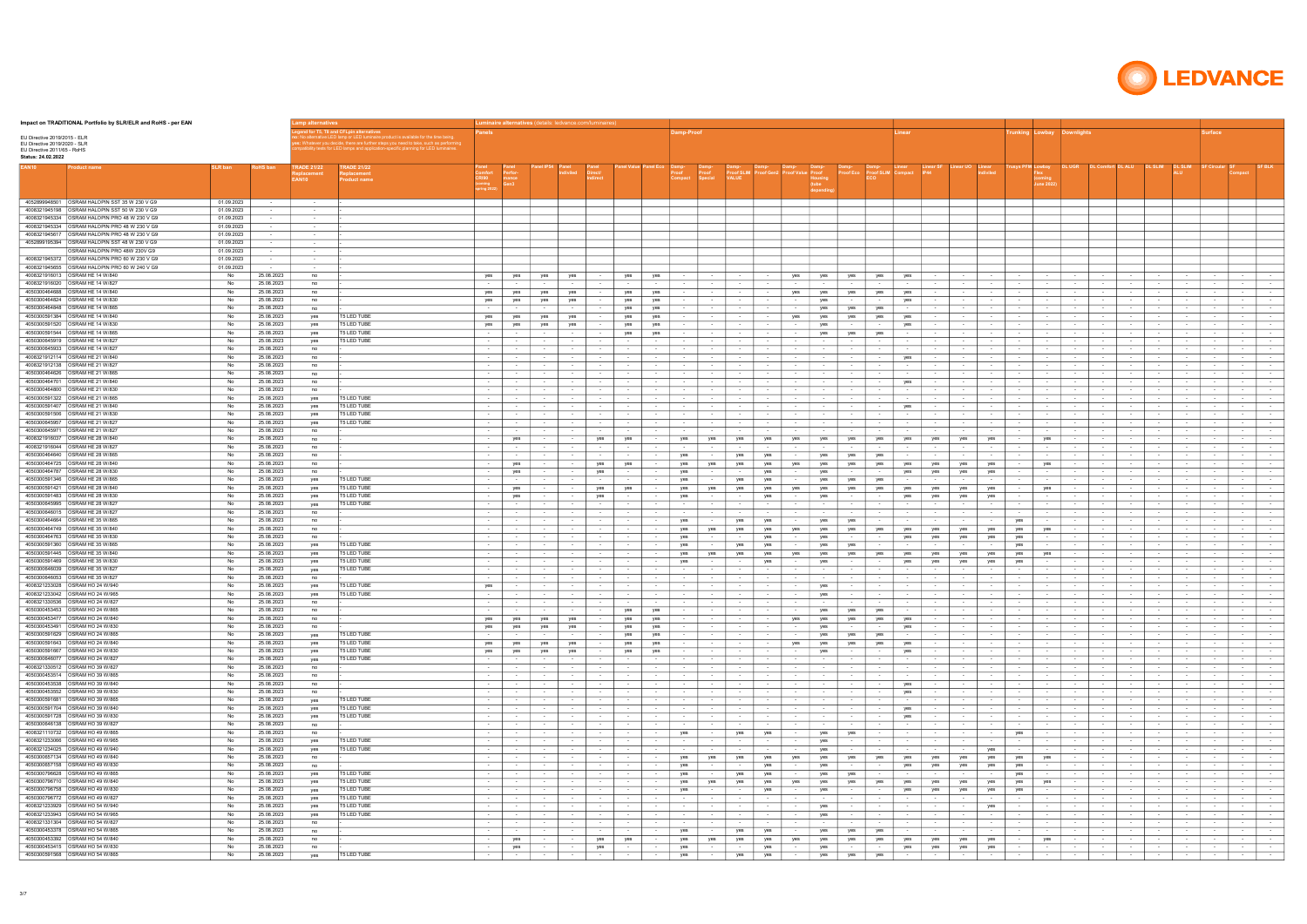| Impact on TRADITIONAL Portfolio by SLR/ELR and RoHS - per EAN                                                     |                          |                          |                                               |                                                                                                                                                                                                                                                                                                  |                                      |                                 |                                    | uminaire alternatives (details: ledvance.com/luminaire |                                                   |                                                        |                                                      |                          |                                |                                       |                                   |                                |                                       |                                          |                                                                 |                               |                            |                                        |                                            |                                      |                                            |                                              |                                        |                              |                                              |                                        |                                             |
|-------------------------------------------------------------------------------------------------------------------|--------------------------|--------------------------|-----------------------------------------------|--------------------------------------------------------------------------------------------------------------------------------------------------------------------------------------------------------------------------------------------------------------------------------------------------|--------------------------------------|---------------------------------|------------------------------------|--------------------------------------------------------|---------------------------------------------------|--------------------------------------------------------|------------------------------------------------------|--------------------------|--------------------------------|---------------------------------------|-----------------------------------|--------------------------------|---------------------------------------|------------------------------------------|-----------------------------------------------------------------|-------------------------------|----------------------------|----------------------------------------|--------------------------------------------|--------------------------------------|--------------------------------------------|----------------------------------------------|----------------------------------------|------------------------------|----------------------------------------------|----------------------------------------|---------------------------------------------|
| EU Directive 2019/2015 - ELR<br>EU Directive 2019/2020 - SLR<br>EU Directive 2011/65 - RoHS<br>Status: 24.02.2022 |                          |                          |                                               | d for T5. T8 and CFLpin alternative<br>alternative LED lamp or LED luminaire product is available for the time being.<br>: Whatever you decide, there are further steps you need to take, such as performin<br>tibility tests for LED lamps and application-specific planning for LED luminaires |                                      |                                 |                                    |                                                        |                                                   |                                                        | amp-Proof                                            |                          |                                |                                       |                                   |                                |                                       |                                          |                                                                 |                               |                            |                                        | <b>Frunking Lowbay Downlights</b>          |                                      |                                            |                                              |                                        |                              | urface                                       |                                        |                                             |
| EAN10<br>oduct name                                                                                               | <b>SLR</b> ban           | <b>coHS</b> ban          | <b>RADE 21/22</b><br>placement<br><b>AN10</b> | <b>TRADE 21/22</b><br><b>Replacement</b><br><b>Product name</b>                                                                                                                                                                                                                                  | Comfort<br>CRI90                     | nance                           |                                    |                                                        |                                                   |                                                        |                                                      | Damp-<br>Proof           | roof SLIM                      |                                       |                                   | Proof                          | roof Ec                               | roof SLIM                                | Compact<br><b>IP44</b>                                          |                               | diviled                    | usys PFM Lowbay                        | une 2022                                   | <b>DL UGR</b>                        |                                            |                                              |                                        |                              |                                              |                                        |                                             |
| 4050300591582 OSRAM HO 54 W/840                                                                                   | No                       | 25.08.2023               | yes                                           | <b>T5 LED TUBE</b>                                                                                                                                                                                                                                                                               | $\sim$ 100 $\pm$                     | yes                             | $\sim$                             | $\sim$                                                 | yes                                               | yes<br>$\sim$ 100 $\pm$                                | yes                                                  | yes                      | yes                            | yes                                   | yes                               | yes                            | yes                                   | yes                                      | yes<br>yes                                                      | yes                           | yes                        | $\sim$                                 | yes                                        | $\sim$                               |                                            | $\sim$                                       | $\sim$ 100 $\pm$                       | $\sim$ $-$                   | $\sim$                                       | <b>Service</b>                         | $\sim$ 100 $\mu$                            |
| 4050300591605 OSRAM HO 54 W/830<br>4050300646152 OSRAM HO 54 W/827                                                | No<br>No                 | 25.08.2023<br>25.08.2023 | ves                                           | <b>T5 LED TUBE</b><br><b>T5 LED TUBE</b>                                                                                                                                                                                                                                                         | $\sim$ 100 $\pm$                     | yes                             | $\sim$                             | $\sim$                                                 | yes<br>$\sim$                                     | $\sim$                                                 | yes                                                  |                          | $\sim$                         | yes                                   | $\sim$                            | yes                            | $\sim$                                | $\sim$                                   | yes<br>yes                                                      | yes                           | yes                        | $\sim$                                 | $\sim$                                     | $\sim$                               |                                            | $\sim$                                       |                                        | $\sim$                       |                                              | $\sim$                                 | $\sim$ $\sim$                               |
| 4050300515113   OSRAM HO 80 W/865                                                                                 | No                       | 25.08.2023               | yes<br>no                                     |                                                                                                                                                                                                                                                                                                  | $\sim$                               | $\sim$                          | $\sim$                             | $\sim$                                                 | $\sim$<br>$\sim$                                  | $\sim$                                                 | $\sim$<br>yes                                        | $\overline{\phantom{a}}$ | $\sim$<br>yes                  | $\sim$<br>yes                         | $\sim$                            | $\sim$<br>yes                  | $\sim$<br>yes                         | $\sim$                                   | $\sim$<br>$\sim$                                                | $\sim$                        | $\sim$                     | yes                                    | $\sim$                                     | $\sim$                               |                                            | $\sim$                                       | $\sim$                                 | $\sim$                       | $\sim$                                       | $\sim$<br>$\sim$                       | $\sim$<br>$\sim$                            |
| 4050300515137<br><b>OSRAM HO 80 W/830</b>                                                                         | No                       | 25.08.2023               | no                                            |                                                                                                                                                                                                                                                                                                  |                                      |                                 | $\sim$                             |                                                        |                                                   |                                                        | yes                                                  |                          |                                | yes                                   |                                   | yes                            |                                       |                                          | yes<br>yes                                                      | yes                           | yes                        | yes                                    |                                            |                                      |                                            |                                              |                                        |                              |                                              | $\sim$                                 | $\sim$                                      |
| 4050300515151<br>OSRAM HO 80 W/840                                                                                | No                       | 25.08.2023               | no                                            |                                                                                                                                                                                                                                                                                                  | $\sim$                               | $\sim$                          | $\sim$                             |                                                        |                                                   | $\sim$                                                 | yes                                                  | yes                      | yes                            | yes                                   | yes                               | yes                            | yes                                   | yes                                      | yes<br>yes                                                      | yes                           | yes                        | yes                                    | yes                                        |                                      |                                            |                                              |                                        | $\sim$                       |                                              | $\sim$                                 | $\sim$                                      |
| 4050300591803<br>OSRAM HO 80 W/865<br>4050300591827<br><b>OSRAM HO 80 W/830</b>                                   | No<br>No                 | 25.08.2023<br>25.08.2023 | yes<br>yes                                    | <b>T5 LED TUBE</b><br><b>T5 LED TUBE</b>                                                                                                                                                                                                                                                         | $\sim$<br>$\sim$                     | $\sim$                          | $\sim$<br>$\sim$                   | $\sim$                                                 | $\sim$                                            | $\sim$                                                 | yes<br>yes                                           | $\sim$                   | yes                            | yes<br>yes                            | $\sim$                            | yes<br>yes                     | yes<br>$\sim$                         | $\sim$                                   | $\sim$<br>yes<br>yes                                            | $\sim$<br>yes                 | $\sim$<br>yes              | yes<br>yes                             | $\sim$                                     | $\sim$                               |                                            | $\sim$                                       |                                        | $\sim$                       | $\sim$                                       | $\sim$<br>$\sim$                       | $\sim$<br>$\sim$                            |
| <b>OSRAM HO 80 W/840</b><br>4050300591841                                                                         | No                       | 25.08.2023               | yes                                           | <b>T5 LED TUBE</b>                                                                                                                                                                                                                                                                               |                                      |                                 |                                    |                                                        |                                                   |                                                        | yes                                                  | yes                      | yes                            | yes                                   | yes                               | yes                            | yes                                   | yes                                      | yes<br>yes                                                      | yes                           | yes                        | yes                                    | yes                                        |                                      |                                            |                                              |                                        |                              |                                              |                                        |                                             |
| OSRAM HO 80 W/827<br>4050300646213                                                                                | No                       | 25.08.2023               | no                                            |                                                                                                                                                                                                                                                                                                  | $\sim$                               |                                 | $\sim$                             | $\sim$                                                 | $\sim$                                            | $\sim$                                                 | $\sim$                                               | $\sim$                   | $\sim$                         | $\sim$                                | $\sim$                            |                                | $\sim$                                |                                          | $\sim$<br>$\sim$                                                |                               |                            |                                        | $\sim$                                     |                                      |                                            | $\sim$                                       |                                        |                              | $\sim$                                       | $\sim$ $-$                             | $\sim$                                      |
| 4008321025036<br>OSRAM L 4 W/640<br>4050300008875<br>OSRAM L 4 W/640                                              | No<br>No                 | 25.08.2023<br>25.08.2023 | no                                            |                                                                                                                                                                                                                                                                                                  | $\sim$<br>$\sim$ 100 $\pm$           | $\sim$ $-$                      | $\sim$<br>$\sim$                   | $\sim$<br>$\sim$                                       | $\sim$<br>$\sim$                                  | $\sim$ 100 $\mu$                                       | $\sim$ $-$                                           | $\sim$                   | $\sim$                         | $\sim$                                | $\sim$<br>$\sim$                  | $\sim$                         | $\sim$                                | $\sim$ $-$                               | $\sim$<br>$\sim$<br>$\sim$<br>$\sim$ $-$                        |                               | $\sim$                     |                                        | $\sim$<br>$\sim$                           | $\sim$<br>$\sim$                     |                                            | $\sim$                                       | $\sim$                                 | $\sim$                       | $\sim$<br>$\sim$                             | $\sim$ $-$                             | $\sim$<br>$\sim$ 100 $\pm$                  |
| 4008321025050<br>OSRAM L 6 W/640                                                                                  | No                       | 25.08.2023               | no                                            |                                                                                                                                                                                                                                                                                                  |                                      |                                 |                                    |                                                        |                                                   |                                                        |                                                      |                          |                                |                                       |                                   |                                |                                       |                                          |                                                                 |                               |                            |                                        |                                            |                                      |                                            |                                              |                                        |                              |                                              |                                        |                                             |
| 4008321152381<br>OSRAM Emergency Lighting 6 W/640                                                                 | No                       | 25.08.2023               | $\sim$                                        |                                                                                                                                                                                                                                                                                                  | $\sim$ 100 $\pm$                     | $\sim$ $-$                      | $\sim$                             | $\sim$                                                 | $\sim$                                            | $\sim$                                                 | $\sim$                                               |                          |                                | $\sim$                                |                                   |                                | $\sim$                                |                                          | $\sim$<br>$\sim$                                                |                               |                            |                                        | $\sim$                                     | $\sim$                               |                                            | $\sim$                                       |                                        |                              | $\sim$                                       | $\sim$ $-$                             | $\sim$                                      |
| OSRAM L 6 W/640<br>4050300008899                                                                                  | No<br>No                 | 25.08.2023<br>25.08.2023 | $\sim$                                        |                                                                                                                                                                                                                                                                                                  | $\sim$<br>$\sim$ 100 $\pm$           | $\sim$<br>$\sim$ 100 $\mu$      | $\sim$<br>$\sim$                   | $\sim$<br>$\sim$ 100 $\pm$                             | $\sim$<br>$\sim$ $-$<br>$\sim$                    | $\sim$<br>$\sim$                                       | $\sim$<br>$\sim$ $-$                                 | $\sim$<br>$\sim$         | $\sim$ 100 $\mu$               | $\sim$<br>$\sim$                      | $\sim$<br>$\sim$ $-$              | $\sim$<br>$\sim$               | $\sim$<br>$\sim$                      | $\sim$ $-$                               | $\sim$<br>$\sim$<br>$\sim$<br>$\sim$ 100 $\mu$                  | $\sim$ $-$                    | $\sim$ $\sim$              | $\sim$                                 | $\sim$<br>$\sim$                           | $\sim$<br>$\sim$                     | $\sim$                                     | $\sim$                                       | $\sim$ 100 $\mu$                       | $\sim$<br>$\sim$             | $\sim$ 100 $\pm$                             | $\sim$<br>$\sim$ $-$                   | $\sim$<br>$\sim$                            |
| OSRAM L 6 W/830<br>4008321959874                                                                                  | No                       | 25.08.2023               | $\sim$                                        |                                                                                                                                                                                                                                                                                                  |                                      | $\sim$ 100 $\mu$                | $\sim$                             |                                                        | $\sim$ $-$<br>$\sim$                              |                                                        | <b>Service</b>                                       |                          |                                | $\sim$                                |                                   |                                | $\sim$                                | $\sim$ 100 $\mu$                         | $\sim$                                                          |                               |                            |                                        | $\sim$                                     | $\sim$                               |                                            |                                              |                                        | $\sim$                       |                                              | $\sim$ $-$                             | $\sim$                                      |
| OSRAM L 8 W/640<br>4008321025081                                                                                  | No                       | 25.08.2023               | no                                            |                                                                                                                                                                                                                                                                                                  | $\sim$ 100 $\pm$                     | $\sim$ $-$                      | $\sim$                             | $\sim$                                                 | $\sim$<br>$\sim$                                  | $\sim$                                                 | $\sim$                                               | $\sim$                   | $\sim$                         | $\sim$                                | $\sim$ $-$                        | $\sim$                         | $\sim$                                | $\sim$                                   | yes<br>$\sim$                                                   |                               | $\sim$                     | $\sim$                                 | $\sim$                                     | $\sim$                               | $\sim$                                     | $\sim$                                       | $\sim$ 100 $\mu$                       | $\sim$                       | $\sim$                                       | $\sim$                                 | $\sim$                                      |
| 4008321325846<br>OSRAM Emergency Lighting 8 W/840                                                                 | No                       | 25.08.2023               | $\sim$ 100 $\mu$                              |                                                                                                                                                                                                                                                                                                  | $\sim$                               | $\sim$ 100 $\mu$                | $\sim$                             | $\sim$                                                 | $\sim$<br>$\sim$                                  | $\sim$ 100 $\mu$                                       | $\sim$                                               | $\sim$                   |                                | $\sim$                                | $\sim$                            | $\sim$                         | $\sim$                                | $\sim$                                   | $\sim$<br>$\sim$                                                |                               | $\sim$                     |                                        | $\sim$                                     | $\sim$                               |                                            | $\sim$                                       | $\sim$ $-$                             | $\sim$                       | $\sim$                                       | $\sim$                                 | $\sim$                                      |
| 4050300008912 OSRAM L 8 W/640<br>4050300035475<br>IOSRAM L 8 W/765                                                | No.<br>No.               | 25.08.2023<br>25.08.2023 | $\sim$ 100 $\mu$<br>$\sim$ 100 $\mu$          |                                                                                                                                                                                                                                                                                                  | $\sim$ 100 $\pm$                     | $\sim$<br>$\sim$ 100 $\mu$      | $\sim$<br>$\sim$                   | $\sim$ 100 $\pm$                                       | $\sim$ $-$<br>$\sim$<br>$\sim$ $-$                | $\sim$ $-$                                             | $\sim$<br>$\sim$                                     | $\sim$                   | $\sim$ 100 $\pm$               | $\sim$<br>$\sim$                      | $\sim$<br>$\sim$                  | $\sim$<br>$\sim$               | $\sim$<br>$\sim$                      | $\sim$ $-$<br>$\sim$                     | yes<br>$\sim$ 100 $\mu$<br>$\sim$                               | $\sim$ $-$                    | $\sim$                     | $\sim$                                 | $\sim$<br>$\sim$                           | $\sim$<br>$\sim$                     | $\sim$                                     | $\sim$                                       | $\sim$ $-$<br><b>STATE</b>             | $\sim$<br>$\sim$             | $\sim$                                       | $\sim$<br>$\sim$                       | $\sim$<br>$\sim$                            |
| 4050300241807<br>OSRAM L 8 W/535                                                                                  | No                       | 25.08.2023               | $\sim$ 100 $\mu$                              |                                                                                                                                                                                                                                                                                                  | $\sim$ 100 $\pm$                     | $\sim$ $-$                      | $\sim$                             | $\sim$                                                 | $\sim$<br>$\sim$                                  | $\sim$ 100 $\pm$                                       | $\sim$                                               | $\sim$                   | $\sim$                         | $\sim$                                | $\sim$                            | $\sim$                         | $\sim$                                | $\sim$                                   | $\sim$<br>$\sim$                                                | $\sim$                        | $\sim$                     | $\sim$                                 | $\sim$                                     | $\sim$                               | $\sim$                                     | $\sim$                                       | $\sim$                                 | $\sim$                       | $\sim$                                       | $\sim$                                 | $\sim$                                      |
| 4050300606644 OSRAM Emergency Lighting 8 W/640                                                                    | No                       | 25.08.2023               | $\sim$                                        |                                                                                                                                                                                                                                                                                                  | $\sim$                               | $\sim$ 100 $\mu$                | $\sim$                             | $\sim$                                                 | $\sim$<br>$\sim$                                  | $\sim$                                                 | $\sim$                                               | $\overline{\phantom{a}}$ |                                | $\sim$                                | $\sim$                            | $\sim$                         | $\sim$                                |                                          | $\sim$<br>$\sim$                                                |                               | $\sim$                     |                                        | $\sim$                                     | $\sim$                               | $\sim$                                     | $\overline{\phantom{a}}$                     | $\sim$                                 | $\sim$                       |                                              | $\sim$                                 | $\sim$                                      |
| 4008321067241<br>OSRAM L 8 W/840<br>4008321959881<br>OSRAM L 8 W/830                                              | No<br>No                 | 25.08.2023<br>25.08.2023 | no<br>$\sim$                                  |                                                                                                                                                                                                                                                                                                  | $\sim$ 100 $\pm$                     | $\sim$<br>$\sim$                | $\sim$<br>$\sim$                   | $\sim$ 100 $\pm$                                       | $\sim$<br>$\sim$<br>$\sim$                        | $\sim$ 100 $\pm$                                       | $\sim$<br>$\sim$                                     | $\sim$                   | $\sim$<br>$\sim$               | $\sim$<br>$\overline{\phantom{a}}$    | $\sim$                            | $\sim$<br>$\sim$               | $\sim$<br>$\sim$                      | $\sim$<br>$\sim$                         | yes<br>$\sim$<br>yes<br>$\sim$                                  | $\sim$                        | $\sim$                     | $\sim$                                 | <b>Service</b><br>$\sim$                   | $\sim$<br>$\sim$                     | $\sim$<br>$\sim$                           | $\sim$                                       | $\sim$                                 | $\sim$<br>$\sim$             | $\sim$                                       | $\sim$<br>$\sim$                       | $\sim$<br>$\sim$                            |
| 4050300008943<br>OSRAM L 8 W/827                                                                                  | No                       | 25.08.2023               | $\sim$                                        |                                                                                                                                                                                                                                                                                                  | $\sim$ 100 $\pm$                     | $\sim$ $-$                      | $\sim$                             | $\sim$                                                 | $\sim$<br>$\sim$                                  | $\sim$ 100 $\pm$                                       | $\sim$                                               | $\sim$                   | $\sim$                         | $\sim$                                | $\sim$                            | $\sim$                         | $\sim$                                | $\sim$                                   | $\sim$<br>$\sim$                                                | $\sim$                        | $\sim$                     | $\sim$                                 | $\sim$                                     | $\sim$                               | $\sim$                                     | $\sim$                                       | $\sim$                                 | $\sim$                       | $\sim$                                       | $\sim$                                 | $\sim$                                      |
| 4050300241623<br>OSRAM L 8 W/840                                                                                  | No                       | 25.08.2023               | $\sim$ 100 $\mu$                              |                                                                                                                                                                                                                                                                                                  | $\sim$                               | $\sim$ 100 $\mu$                | $\sim$                             | $\sim$                                                 | $\sim$                                            | $\sim$                                                 | $\sim$                                               |                          | $\sim$                         | $\sim$                                |                                   | $\sim$                         | $\sim$                                |                                          | yes<br>$\sim$                                                   |                               |                            |                                        | $\sim$                                     | $\sim$                               |                                            |                                              | $\sim$                                 | $\sim$                       |                                              | $\sim$                                 | $\sim$                                      |
| 4050300336961<br>OSRAM L 8 W/827<br>4008321025524<br>OSRAM L 13 W/640                                             | No<br>No                 | 25.08.2023<br>25.08.2023 | no<br>no                                      |                                                                                                                                                                                                                                                                                                  | $\sim$                               | $\sim$<br>$\sim$                | $\sim$<br>$\sim$                   |                                                        | $\sim$                                            |                                                        | $\sim$<br>$\sim$                                     |                          |                                | $\sim$                                |                                   | $\sim$<br>$\sim$               | $\sim$<br>$\sim$                      |                                          | yes                                                             |                               |                            |                                        | $\sim$<br>$\sim$                           | $\sim$                               |                                            | $\sim$                                       |                                        | $\sim$<br>$\sim$             | $\sim$                                       | $\sim$<br>$\sim$                       | $\sim$<br>$\sim$                            |
| 4050300008974<br><b>OSRAM L 13 W/640</b>                                                                          | No                       | 25.08.2023               | $\sim$                                        |                                                                                                                                                                                                                                                                                                  | $\sim$                               | $\sim$                          | $\sim$                             | $\sim$                                                 | $\sim$<br>$\sim$                                  | $\sim$                                                 | $\sim$                                               |                          | $\sim$                         | $\sim$                                |                                   | $\sim$                         | $\sim$                                |                                          | yes                                                             |                               | $\sim$                     |                                        | $\sim$                                     | $\sim$                               |                                            | $\sim$                                       |                                        | $\sim$                       |                                              | $\sim$                                 | $\sim$                                      |
| 4050300035536<br>OSRAM L 13 W/765                                                                                 | No                       | 25.08.2023               |                                               |                                                                                                                                                                                                                                                                                                  | $\sim$                               | $\sim$                          | $\sim$                             |                                                        |                                                   |                                                        | $\sim$                                               |                          |                                |                                       |                                   | $\sim$                         |                                       |                                          |                                                                 |                               |                            |                                        | $\sim$                                     | $\sim$                               |                                            |                                              |                                        | $\sim$                       |                                              | $\sim$                                 | $\sim$                                      |
| 4008321067210 OSRAM L 13 W/840<br>4008321959898<br>OSRAM L 13 W/830                                               | No<br>No                 | 25.08.2023<br>25.08.2023 | no                                            |                                                                                                                                                                                                                                                                                                  | $\sim$                               | $\sim$                          | $\sim$<br>$\sim$                   |                                                        | $\sim$<br>$\sim$                                  |                                                        | $\sim$<br>$\sim$                                     |                          |                                | $\sim$                                |                                   | $\sim$<br>$\sim$               | $\sim$<br>$\sim$                      |                                          | yes<br>yes                                                      |                               |                            |                                        | $\sim$<br>$\sim$                           | $\sim$                               |                                            | $\sim$                                       |                                        | $\sim$<br>$\sim$             |                                              | $\sim$                                 | $\sim$<br>$\sim$                            |
| 4050300008967<br>OSRAM L 13 W/827                                                                                 | No                       | 25.08.2023               | $\sim$                                        |                                                                                                                                                                                                                                                                                                  | $\sim$                               | $\sim$                          | $\sim$                             | $\sim$                                                 | $\sim$<br>$\sim$                                  |                                                        | $\sim$                                               |                          | $\sim$                         | $\sim$                                |                                   | $\sim$                         | $\sim$                                |                                          | $\sim$                                                          |                               | $\sim$                     |                                        | $\sim$                                     | $\sim$                               |                                            | $\sim$                                       | $\sim$                                 | $\sim$                       |                                              | $\sim$                                 | $\sim$                                      |
| 4050300241647<br><b>OSRAM L 13 W/840</b>                                                                          | No                       | 25.08.2023               | $\sim$                                        |                                                                                                                                                                                                                                                                                                  | $\sim$ 100 $\pm$                     | $\sim$ $-$                      | $\sim$                             | $\sim$                                                 | $\sim$                                            | $\sim$ $-$                                             | $\sim$                                               |                          |                                | $\sim$                                | $\sim$                            | $\sim$                         | $\sim$                                |                                          | yes<br>$\sim$                                                   |                               |                            |                                        | $\sim$                                     | $\sim$                               |                                            | $\sim$                                       | $\sim$                                 | $\sim$                       |                                              | $\sim$ $-$                             | $\sim$                                      |
| 4050300325750<br><b>OSRAM L 13 W/827</b>                                                                          | No                       | 25.08.2023               | no                                            |                                                                                                                                                                                                                                                                                                  |                                      |                                 |                                    |                                                        |                                                   |                                                        |                                                      |                          |                                |                                       |                                   |                                |                                       |                                          |                                                                 |                               |                            |                                        |                                            |                                      |                                            |                                              |                                        |                              |                                              |                                        |                                             |
| <b>OSRAM L 18 W/827</b><br>4050300325675<br>4050300336800<br><b>OSRAM L 18 W/840</b>                              | 01.09.2023<br>01.09.2023 | 25.08.2023<br>25.08.2023 | no<br>no                                      |                                                                                                                                                                                                                                                                                                  | $\sim$<br>yes                        | yes                             | $\sim$<br>yes                      | $\sim$<br>yes                                          | $\sim$<br>yes                                     | yes                                                    | $\sim$<br>$\sim$                                     |                          |                                | $\sim$                                | yes                               | yes                            | $\sim$<br>yes                         | yes                                      | yes                                                             |                               |                            |                                        | $\sim$                                     | $\sim$                               |                                            | $\sim$                                       |                                        | $\sim$<br>$\sim$             | $\sim$                                       |                                        | $\sim$<br>$\sim$                            |
| 4050300517773 <b>OSRAM L 18 W/865</b>                                                                             | 01.09.2023               | 25.08.2023               | yes                                           | <b>T8 LED TUBE</b>                                                                                                                                                                                                                                                                               | $\sim$ 100 $\pm$                     | $\sim$ $-$                      | $\sim$                             | $\sim$ 100 $\pm$                                       | $\sim$ $-$                                        | yes<br>yes                                             | $\sim$                                               | $\sim$                   | $\sim$ $-$                     | $\sim$ 100 $\pm$                      | $\sim$ $-$                        | yes                            | yes                                   | yes                                      | $\sim$<br>$\sim$ $-$                                            |                               | $\sim$                     | $\sim$                                 | $\sim$ 100 $\pm$                           | $\sim$ 100 $\pm$                     | $\sim$                                     | $\sim$                                       | $\sim$ $-$                             | $\sim$                       | $\sim$                                       | $\sim$                                 | $\sim$                                      |
| 4050300517797<br><b>OSRAM L 18 W/840</b><br>4050300517810 OSRAM L 18 W/830                                        | 01.09.2023               | 25.08.2023               | yes                                           | T8 LED TUBE                                                                                                                                                                                                                                                                                      | yes                                  | yes                             | yes                                | yes                                                    |                                                   | yes<br>yes                                             |                                                      |                          |                                |                                       | yes                               | yes                            | yes                                   | yes                                      | yes                                                             |                               |                            |                                        |                                            |                                      |                                            |                                              |                                        |                              |                                              |                                        | $\sim$                                      |
| 4050300517834<br>IOSRAM L 18 W/827                                                                                | 01.09.2023<br>01.09.2023 | 25.08.2023<br>25.08.2023 | yes                                           | T8 LED TUBE                                                                                                                                                                                                                                                                                      | yes                                  | yes<br>$\sim$                   | yes<br>$\sim$                      | yes<br>$\sim$                                          | yes<br>$\sim$<br>$\sim$ $-$<br>$\sim$             | yes                                                    | $\sim$<br>$\sim$                                     | $\sim$<br>$\sim$         | $\sim$                         | $\sim$<br>$\sim$                      | $\sim$<br>$\sim$ $-$              | yes<br>$\sim$                  | $\sim$<br>$\sim$                      | $\sim$ $-$<br>$\sim$                     | yes<br>$\sim$<br>$\sim$                                         | $\sim$                        | $\sim$                     | $\sim$                                 | $\sim$<br>$\sim$                           | $\sim$<br>$\sim$                     | $\sim$<br>$\sim$                           | $\sim$                                       | $\sim$<br>$\sim$ 100 $\mu$             | $\sim$<br>$\sim$             | $\sim$                                       | $\sim$<br>$\sim$                       | $\sim$<br>$\sim$ $-$                        |
| <b>OSRAM L 18 W/865</b><br>4052899209015                                                                          | 01.09.2023               | 25.08.2023               | no                                            |                                                                                                                                                                                                                                                                                                  | $\sim$                               | $\sim$                          | $\sim$                             | $\sim$ 100 $\pm$                                       | $\sim$ $-$                                        | yes<br>yes                                             | $\sim$                                               | $\sim$                   | $\sim$                         | $\sim$                                | $\sim$ $-$                        | yes                            | yes                                   | yes                                      | $\sim$<br>$\sim$                                                |                               | $\sim$                     | $\sim$                                 | $\sim$                                     | $\sim$                               | $\sim$                                     | $\sim$                                       | $\sim$ 100 $\pm$                       | $\sim$                       | $\sim$ 100 $\pm$                             | $\sim$ $-$                             | $\sim$                                      |
| 4052899306967<br><b>OSRAM L 18 W/840</b>                                                                          | 01.09.2023               | 25.08.2023               | yes                                           | T8 LED TUBE                                                                                                                                                                                                                                                                                      | yes                                  | yes                             | yes                                | yes                                                    | $\sim$                                            | yes<br>yes                                             | $\sim$                                               | $\sim$                   |                                | $\sim$                                | yes                               | yes                            | yes                                   | yes                                      | yes<br>$\sim$                                                   |                               |                            | $\sim$                                 | $\sim$                                     | $\sim$                               |                                            | $\sim$                                       | $\sim$ 100 $\pm$                       | $\sim$                       |                                              | $\sim$                                 | $\sim$                                      |
| 4050300470405<br><b>OSRAM L 18 W/3000 K</b>                                                                       | 01.09.2023<br>01.09.2023 | 25.08.2023<br>25.08.2023 | no<br>no                                      |                                                                                                                                                                                                                                                                                                  | yes<br>yes                           | yes<br>yes                      | yes<br>yes                         | yes<br>yes                                             | yes<br>$\sim$<br>$\sim$ $-$                       | yes<br>yes<br>yes                                      | $\sim$<br>$\sim$                                     | $\sim$<br>$\sim$         | $\sim$ 100 $\pm$               | $\sim$<br>$\sim$                      | yes<br>$\sim$ $-$                 | yes<br>yes                     | yes<br>$\sim$                         | yes<br>$\sim$                            | yes<br>$\sim$<br>yes<br>$\sim$                                  | $\sim$                        | $\sim$<br>$\sim$           | $\sim$                                 | $\sim$ $-$<br>$\sim$                       | $\sim$<br>$\sim$                     | $\sim$<br>$\sim$                           | $\sim$<br>$\sim$                             | $\sim$ 100 $\pm$<br>$\sim$ 100 $\pm$   | $\sim$<br>$\sim$             | $\sim$                                       | $\sim$<br>$\sim$ $-$                   | $\sim$<br>$\sim$ 100 $\mu$                  |
| 4008321027962 OSRAM   18 W/880                                                                                    | 01.09.2023               | 25.08.2023               | $\sim$ 100 $\mu$                              |                                                                                                                                                                                                                                                                                                  | $\sim$                               | $\sim$ 100 $\mu$                | $\sim$                             | $\sim$ 100 $\pm$                                       | $\sim$ $-$<br>$\sim$ $-$                          | $\sim$ 100 $\pm$                                       | $\sim$                                               | $\sim$                   | $\sim$ 100 $\pm$               | $\sim$                                | $\sim$                            | $\sim$ 100 $\pm$               | $\sim$                                | $\sim$ 100 $\mu$                         | $\sim$<br>$\sim$                                                | $\sim$                        | $\sim$ $-$                 | $\sim$                                 | $\sim$                                     | $\sim$                               | $\sim$                                     | $\sim$                                       | $\sim$ 100 $\pm$                       | $\sim$                       | $\sim$ 100 $\pm$                             | $\sim$ $-$                             | $\sim$                                      |
| 4008321331946<br><b>OSRAM L 18 W/880</b>                                                                          | 01.09.2023               | 25.08.2023               | no                                            |                                                                                                                                                                                                                                                                                                  | $\sim$                               | $\sim$                          | $\sim$                             | $\sim$                                                 | $\sim$<br>$\sim$                                  | $\sim$                                                 | $\sim$                                               | $\sim$                   | $\sim$                         | $\sim$                                |                                   | $\sim$                         | $\sim$                                |                                          | $\sim$<br>$\sim$                                                | $\sim$                        | $\sim$                     | $\sim$                                 | $\sim$                                     | $\sim$                               |                                            |                                              |                                        | $\sim$                       |                                              | $\sim$                                 | $\sim$                                      |
| 4050300325699   OSRAM L 36 W/827<br>4050300336763 OSRAM L 36 W/840                                                | 01.09.2023<br>01.09.2023 | 25.08.2023<br>25.08.2023 | no<br>no                                      |                                                                                                                                                                                                                                                                                                  | $\sim$ 100 $\pm$<br>$\sim$ 100 $\pm$ | $\sim$<br>yes                   | $\sim$<br>$\sim$                   | $\sim$<br>$\sim$                                       | $\sim$<br>$\sim$<br>yes<br>yes                    | $\sim$ 100 $\pm$<br>$\sim$ 100 $\pm$                   | $\sim$ $-$<br>yes                                    | $\sim$<br>yes            | $\sim$<br>yes                  | $\sim$<br>yes                         | $\sim$<br>yes                     | $\sim$<br>yes                  | $\sim$<br>yes                         | $\sim$<br>yes                            | $\sim$<br>$\sim$<br>yes<br>yes                                  | $\sim$<br>yes                 | $\sim$<br>yes              | $\sim$<br>$\sim$                       | $\sim$ $-$<br>yes                          | $\sim$<br>$\sim$                     | $\sim$<br>$\sim$ $-$                       | $\sim$<br>$\sim$                             | $\sim$<br>$\sim$ $-$                   | $\sim$<br>$\sim$             | $\sim$<br>$\sim$                             | $\sim$<br>$\sim$                       | $\sim$<br>$\sim$                            |
| 4050300517858 OSRAM L 36 W/865                                                                                    |                          | 01.09.2023 25.08.2023    | yes                                           | II8 LED IUBE                                                                                                                                                                                                                                                                                     |                                      |                                 |                                    |                                                        |                                                   |                                                        | yes                                                  |                          | yes                            | yes                                   |                                   | yes                            | yes                                   | yes                                      |                                                                 |                               |                            |                                        |                                            |                                      |                                            |                                              |                                        |                              |                                              |                                        |                                             |
| 4050300517872 OSRAM L 36 W/840                                                                                    | 01.09.2023               | 25.08.2023               | yes                                           | T8 LED TUBE                                                                                                                                                                                                                                                                                      | $\sim$                               | yes                             |                                    | $\sim$                                                 | yes<br>yes                                        | $\sim$                                                 | yes                                                  | yes                      | yes                            | yes                                   | yes                               | yes                            | yes                                   | yes                                      | yes<br>yes                                                      | yes                           | yes                        | $\sim$ 100 $\mu$                       | yes                                        | $\sim$                               | $\sim$                                     | $\sim$                                       | $\sim$ 100 $\pm$                       | $\sim$                       | $\sim$                                       | $\sim$                                 | $\sim$ 100 $\mu$                            |
| 4050300517896 OSRAM L 36 W/830<br>4050300517919 OSRAM L 36 W/827                                                  | 01.09.2023<br>01.09.2023 | 25.08.2023<br>25.08.2023 | yes<br>$\sim$                                 | T8 LED TUBE                                                                                                                                                                                                                                                                                      | $\sim$<br>$\sim$                     | yes<br>$\sim$                   | $\sim$<br>$\sim$                   | $\sim$ 100 $\pm$<br>$\sim$                             | yes<br>$\sim$ $-$<br>$\sim$                       | $\sim$<br>$\sim$                                       | yes<br>$\sim$                                        | $\sim$                   | $\sim$<br>$\sim$               | yes<br>$\sim$                         | $\sim$                            | yes<br>$\sim$                  | $\sim$<br>$\sim$                      | $\sim$<br>$\sim$                         | yes<br>yes<br>$\sim$<br>$\sim$                                  | yes                           | yes<br>$\sim$              | $\sim$ 100 $\sim$<br>$\sim$            | <b>Service</b><br>$\sim$ $-$               | $\sim$<br>$\sim$                     | <b>Service</b><br>$\sim$                   | <b>Service</b><br>$\sim$                     | $\sim$<br>$\sim$                       | $\sim$<br>$\sim$             | $\sim$                                       | $\sim$<br>$\sim$ $-$                   | $\sim$ 100 $\sim$<br><b>Contract</b>        |
| 4052899209039 OSRAM L 36 W/865                                                                                    | 01.09.2023               | 25.08.2023               | no                                            |                                                                                                                                                                                                                                                                                                  | $\sim$                               | $\sim$                          | $\sim$                             | $\sim$                                                 | $\sim$<br>$\sim$                                  | $\sim$ 100 $\pm$                                       | yes                                                  | $\sim$                   | yes                            | yes                                   | $\sim$                            | yes                            | yes                                   | yes                                      | $\sim$<br>$\sim$                                                |                               | $\sim$                     | $\sim$                                 | $\sim$                                     | $\sim$                               |                                            | $\sim$                                       | $\sim$                                 | $\sim$                       |                                              | $\sim$                                 | $\sim$                                      |
| 4052899306981 OSRAM L 36 W/840                                                                                    | 01.09.2023               | 25.08.2023               | yes                                           | T8 LED TUBE                                                                                                                                                                                                                                                                                      | $\sim$ $-$                           | yes                             | $\sim$                             | $\sim 10^{-1}$                                         | yes                                               | yes<br>$\sim$ 100 $\mu$                                | yes                                                  | yes                      | yes                            | yes                                   | yes                               | yes                            | yes                                   | yes                                      | yes<br>yes                                                      | yes                           | yes                        | $\sim$                                 | yes                                        | $\sim$ $\sim$                        | $\sim$                                     | $\sim$                                       | $\sim$ $-$                             | $\sim$                       | $\sim$                                       | $\sim$ $-$                             | $\sim$ $-$                                  |
| 4050300443300 OSRAM L 36 W/840<br>4050300443324 OSRAM L 36 W/830                                                  | 01.09.2023<br>01.09.2023 | 25.08.2023<br>25.08.2023 | no<br>no                                      |                                                                                                                                                                                                                                                                                                  | $\sim$<br>$\sim$ $\sim$              | yes<br>yes                      | $\sim$<br>$\sim$                   | $\sim$<br>$\sim$                                       | yes<br>yes<br>$\sim$                              | yes<br>$\sim$<br>$\sim$ 100 $\mu$                      | yes<br>yes                                           | yes                      | yes<br>$\sim$                  | yes<br>yes                            | yes<br>$\sim$                     | yes<br>yes                     | yes<br>$\sim$                         | yes<br>$\sim$                            | yes<br>yes<br>yes<br>yes                                        | yes<br>yes                    | yes<br>yes                 | $\sim$ 100 $\sim$<br>$\sim$            | yes<br>$\sim$ $-$                          | $\sim$<br>$\sim$ $\sim$              | $\sim$<br>$\sim$                           | $\sim$<br>$\sim$                             | $\sim$<br>$\sim$                       | $\sim$<br>$\sim$             | $\sim$ $-$<br>$\sim$                         | $\sim$ $-$<br>$\sim$ $-$               | $\sim$ 100 $\pm$<br><b>Contract</b>         |
| 4008321002976 OSRAM L 36 W/880                                                                                    | 01.09.2023               | 25.08.2023               | $\sim$                                        |                                                                                                                                                                                                                                                                                                  | $\sim$                               | $\sim$                          | $\sim$                             | $\sim$                                                 | $\sim$<br>$\sim$                                  | $\sim$                                                 | $\sim$                                               | $\sim$                   | $\sim$                         | $\sim$                                | $\sim$                            | $\sim$                         | $\sim$                                | $\sim$                                   | $\sim$<br>$\sim$                                                | $\sim$                        | $\sim$                     | $\sim$                                 | $\sim$ $-$                                 | $\sim$                               |                                            | $\sim$                                       | $\sim$                                 | $\sim$                       | $\sim$                                       | $\sim$                                 | $\sim$                                      |
| 4008321331960 OSRAM L 36 W/880<br>4050300325712 OSRAM L 58 W/827                                                  | 01.09.2023               | 25.08.2023               | no                                            |                                                                                                                                                                                                                                                                                                  | $\sim$ $\sim$                        | $\sim$ $-$                      | $\sim$                             | $\sim$ 100 $\pm$                                       | $\sim$<br>$\sim$                                  | $\sim$                                                 | $\sim$ $-$                                           | $\sim$                   | $\sim$                         | $\sim$                                | $\sim$                            | $\sim$                         | $\sim$                                | $\sim$ $-$                               | $\sim$<br>$\sim$                                                | $\sim$                        | $\sim$                     | $\sim$                                 | $\sim$ $-$                                 | $\sim$                               | $\sim$                                     | $\sim$                                       | $\sim$                                 | $\sim$                       | $\sim$ $\sim$                                | $\sim$ $-$                             | $\sim$ $-$                                  |
| 4050300336787 OSRAM L 58 W/840                                                                                    | 01.09.2023<br>01.09.2023 | 25.08.2023<br>25.08.2023 | no<br>no                                      |                                                                                                                                                                                                                                                                                                  | $\sim$<br>$\sim$ $-$                 | $\sim$ 100 $\pm$                | $\sim$<br>$\sim$                   | $\sim$ 100 $\pm$<br>$\sim$ 100 $\pm$                   | $\sim$ 100 $\pm$                                  | $\sim$<br>$\sim$<br>$\sim$<br>$\sim$ 100 $\pm$         | $\sim$<br>yes                                        | $\sim$<br>yes            | $\sim$<br>yes                  | $\sim$<br>yes                         | $\sim$<br>yes                     | $\sim$<br>yes                  | $\sim$<br>yes                         | $\sim$<br>yes                            | $\sim$<br>$\sim$<br>yes<br>yes                                  | yes                           | $\sim$<br>yes              | $\sim$<br>yes                          | $\sim$<br>yes                              | $\sim$ $-$<br>$\sim$                 | $\sim$<br>$\sim$ $-$                       | $\sim$<br>$\sim$ 100 $\pm$                   | $\sim$<br><b>Contract</b>              | $\sim$<br>$\sim$             | $\sim$<br>$\sim$ 100 $\pm$                   | $\sim$<br><b>Contract</b>              | <b>Contract</b><br><b>Contract</b>          |
| 4050300517933 OSRAM L 58 W/865                                                                                    | 01.09.2023               | 25.08.2023               | yes                                           | T8 LED TUBE                                                                                                                                                                                                                                                                                      |                                      |                                 | $\sim$                             |                                                        | $\sim$                                            |                                                        | yes                                                  | $\sim$ $-$               | yes                            | yes                                   | $\sim$                            | yes                            | yes                                   | $\sim$ $-$                               | $\sim$ $-$<br>$\sim$                                            | $\sim$ 100 $\pm$              | $\sim$                     | yes                                    | $\sim 10^{-11}$                            | $\sim$                               |                                            |                                              | $\sim$ $-$                             | $\sim$                       |                                              | $\sim$                                 | <b>Contract</b>                             |
| 4050300517957 OSRAM L 58 W/840                                                                                    | 01.09.2023               | 25.08.2023               | yes                                           | T8 LED TUBE                                                                                                                                                                                                                                                                                      | $\sim$ 100 $\pm$                     | $\sim$ 100 $\pm$                | $\sim$                             | $\sim$ 100 $\pm$                                       | $\sim$ 100 $\pm$                                  | $\sim$<br>$\sim$ 100 $\pm$                             | yes                                                  | yes                      | yes                            | yes                                   | yes                               | yes                            | yes                                   | yes                                      | yes<br>yes                                                      | yes                           | yes                        | yes                                    | yes                                        | $\sim$ 100 $\pm$                     | $\sim$                                     | $\sim$ 100 $\pm$                             | <b>Contract</b>                        | $\sim$                       | $\sim$ 100 $\pm$                             | <b>Contract</b>                        | <b>Contract</b>                             |
| 4050300517971 OSRAM L 58 W/830<br>4050300603049 OSRAM L 58 W/827                                                  | 01.09.2023<br>01.09.2023 | 25.08.2023<br>25.08.2023 | yes                                           | <b>T8 LED TUBE</b>                                                                                                                                                                                                                                                                               | $\sim$ 100 $\pm$<br><b>Contract</b>  | $\sim$ $-$<br>$\sim$ 100 $\pm$  | $\sim$<br><b>Service</b>           | $\sim 10^{-1}$<br><b>Contract</b>                      | $\sim$ $-$<br>$\sim$ 100 $\pm$<br>$\sim$ $-$      | $\sim$<br>$\sim$ $-$<br>$\sim$ 100 $\pm$               | yes<br><b>Contract</b>                               | $\sim$ $-$<br>$\sim$     | $\sim$<br>$\sim$               | yes<br>$\sim$ 100 $\pm$               | $\sim$<br>$\sim$                  | yes<br>$\sim$ $-$              | $\sim$ $-$<br><b>Contract</b>         | $\sim 10^{-11}$<br>$\sim$ 100 $\pm$      | yes<br>yes<br>$\sim 10^{-1}$<br>$\sim$ 100 $\pm$                | yes<br>$\sim 10^{-11}$        | yes<br>$\sim$ 100 $\pm$    | yes<br>$\sim$ 100 $\pm$                | $\sim 10^{-11}$<br><b>Contract</b>         | <b>Contract</b><br>$\sim$ 100 $\pm$  | <b>College</b><br><b>Contract Contract</b> | $\sim$ 100 $\pm$<br>$\sim$ 100 $\pm$         | $\sim$ $-$<br><b>Contract</b>          | <b>College</b><br>$\sim$ $-$ | $\sim 10^{-11}$<br>$\sim 10^{-1}$            | <b>Contract</b><br><b>Contractor</b>   | <b>Contract</b><br><b>Contract Contract</b> |
| 4052899209053 OSRAM L 58 W/865                                                                                    | 01.09.2023               | 25.08.2023               | no                                            |                                                                                                                                                                                                                                                                                                  |                                      |                                 | $\sim$                             |                                                        | $\sim$                                            |                                                        | yes                                                  | $\sim$                   | yes                            | yes                                   | $\sim$                            | yes                            | yes                                   |                                          | $\sim$<br>$\sim$ $-$                                            |                               | $\sim$                     | yes                                    | <b>Service</b>                             | $\sim$                               | $\sim$ 100 $\pm$                           | $\sim$ 100 $\pm$                             | $\sim$ $-$                             | $\sim$                       |                                              | <b>Contract</b>                        | <b>Contract</b>                             |
| 4052899307001 OSRAM L 58 W/840                                                                                    | 01.09.2023               | 25.08.2023               | yes                                           | T8 LED TUBE                                                                                                                                                                                                                                                                                      | $\sim$ 100 $\pm$                     | $\sim$ 100 $\pm$                | <b>Service</b>                     | <b>Contract</b>                                        | $\sim$ 100 $\pm$<br>$\sim$ $-$                    | <b>Contract</b>                                        | yes                                                  | yes                      | yes                            | yes                                   | yes                               | yes                            | yes                                   | yes                                      | yes<br>yes                                                      | yes                           | yes                        | yes                                    | yes                                        | $\sim 100$                           | <b>Service</b>                             | <b>Contract</b>                              | $\sim$ 100 $\pm$                       | <b>Contract</b>              | $\sim 10^{-1}$                               | <b>Contract</b>                        | <b>Contract</b>                             |
| 4050300443362 OSRAM L 58 W/840<br>4050300470382 OSRAM L 58 W/830                                                  | 01.09.2023<br>01.09.2023 | 25.08.2023<br>25.08.2023 | no<br>no                                      |                                                                                                                                                                                                                                                                                                  | $\sim$ 100 $\pm$<br>$\sim 10^{-1}$   | $\sim$ $-$<br>$\sim$ 100 $\pm$  | $\sim$<br><b>Contract Contract</b> | $\sim$ 100 $\pm$<br><b>Contract</b>                    | $\sim$ $-$<br>$\sim$<br><b>Contract</b><br>$\sim$ | $\sim$ 100 $\pm$<br>$\sim$ 100 $\pm$                   | yes<br>yes                                           | yes<br>$\sim$ $-$        | yes<br>$\sim$ 100 $\pm$        | yes<br>yes                            | yes<br><b>Contract</b>            | yes<br>yes                     | yes<br>$\sim 10^{-1}$                 | yes<br>$\sim$ 100 $\pm$                  | yes<br>yes<br>yes<br>yes                                        | yes<br>yes                    | yes<br>yes                 | yes<br>yes                             | yes<br><b>Contract</b>                     | $\sim$ $-$<br>$\sim$ 100 $\pm$       | $\sim$ 100 $\pm$                           | $\sim$<br><b>Contract</b>                    | $\sim$ $-$<br><b>Contract</b>          | $\sim$<br>$\sim$ $-$         | $\sim$ 100 $\pm$<br><b>Contract</b>          | <b>Contract</b><br><b>Contractor</b>   | <b>Contract</b><br><b>Contract Contract</b> |
| 4008321002990 OSRAM L 58 W/880                                                                                    | 01.09.2023               | 25.08.2023               |                                               |                                                                                                                                                                                                                                                                                                  | $\sim$ 100 $\mu$                     | $\sim$ $-$                      | $\sim 100$                         | $\sim$ 100 $\mu$                                       | $\sim 100$<br>$\sim$ $-$                          | $\sim$ 100 $\mu$                                       | $\sim$ $-$                                           | $\sim$                   | $\sim$                         | $\sim$ $-$                            | <b>Contract</b>                   | $\sim$                         | <b>Contract Contract</b>              | $\sim$ 100 $\pm$                         | $\sim$<br>$\sim$ $-$                                            | $\sim$                        | $\sim$                     | <b>Contract</b>                        | <b>Service</b>                             | $\sim$ 100 $\pm$                     | <b>Service</b>                             | $\sim$ 100 $\pm$                             | <b>Contract</b>                        | $\sim$ $-$                   | $\sim$ 100 $\mu$                             | <b>Contract Contract</b>               | <b>Contract Contract</b>                    |
| 4008321331984 OSRAM L 58 W/880                                                                                    | 01.09.2023               | 25.08.2023               | no                                            |                                                                                                                                                                                                                                                                                                  | $\sim$ 100 $\pm$                     | $\sim$ 100 $\pm$                | $\sim$                             | $\sim$ 100 $\pm$                                       | $\sim$ 100 $\pm$                                  | $\sim$ 100 $\pm$<br>$\sim$                             | <b>Contract</b>                                      | $\sim$                   | $\sim$ 100 $\pm$               | <b>Contract</b>                       | $\sim$ 100 $\pm$                  | $\sim$ 100 $\pm$               | <b>Contract</b>                       | $\sim$ 100 $\pm$                         | $\sim$ 100 $\pm$<br>$\sim 10^{-1}$                              | $\sim$ 100 $\pm$              | $\sim$ 100 $\pm$           | <b>Contract</b>                        | $\sim 10^{-10}$                            | $\sim$ 100 $\pm$                     | <b>Contract Contract</b>                   | <b>Contract</b>                              | $\sim 10^{-1}$                         | $\sim$                       | $\sim$ 100 $\pm$                             | <b>Contractor</b>                      | <b>Contract</b>                             |
| 4008321064325 OSRAM L 15 W/840<br>4050300325613 OSRAM L 15 W/827                                                  | No<br>No                 | 25.08.2023<br>25.08.2023 | no<br>no                                      |                                                                                                                                                                                                                                                                                                  | $\sim$ 100 $\pm$<br>$\sim$ 100 $\pm$ | $\sim$ $-$<br>$\sim$ 100 $\sim$ | $\sim$<br>$\sim$                   | $\sim$ 100 $\pm$<br>$\sim$                             | $\sim 100$<br>$\sim$<br><b>State Street</b>       | $\sim$ 100 $\mu$<br><b>Service</b><br>$\sim$ 100 $\pm$ | <b>Contract Contract</b><br><b>Contract Contract</b> | $\sim$<br>$\sim$         | $\sim$ $-$<br>$\sim$ 100 $\pm$ | $\sim$ 100 $\pm$<br><b>STATISTICS</b> | <b>Contract</b><br><b>Service</b> | $\sim$ $-$<br>$\sim$ 100 $\pm$ | <b>Contract</b><br><b>State State</b> | $\sim$ 100 $\sim$<br><b>State Street</b> | $\sim$ 100 $\pm$<br>$\sim$ $-$<br>$\sim$ $-$<br><b>Contract</b> | $\sim$<br><b>State Street</b> | $\sim$<br>$\sim$ 100 $\pm$ | $\sim 100$<br><b>Contract Contract</b> | <b>Contract</b><br><b>Service</b>          | $\sim$ 100 $\pm$<br>$\sim$ 100 $\pm$ | $\sim$ $-$                                 | $\sim$ 100 $\pm$<br><b>Contract Contract</b> | $\sim 100$<br><b>Contract Contract</b> | $\sim$<br>$\sim$ 100 $\pm$   | $\sim$ 100 $\pm$<br><b>Contract Contract</b> | <b>Contract</b><br><b>State Street</b> | <b>Contract</b><br>$\sim$ 100 $\sim$        |
| 4050300446004 OSRAM L 15 W/840                                                                                    | No                       | 25.08.2023               | yes                                           | <b>T8 LED TUBE</b>                                                                                                                                                                                                                                                                               | $\sim$ 100 $\pm$                     | $\sim$ $-$                      | $\sim$                             | $\sim$ 100 $\pm$                                       | $\sim$ 100 $\pm$<br>$\sim$                        | $\sim$ $-$                                             | <b>Service</b>                                       | $\sim$                   | $\sim$                         | $\sim$                                | $\sim$ $-$                        | $\sim$                         | <b>Contract</b>                       | $\sim$ 100 $\mu$                         | $\sim$<br>$\sim$ 100 $\pm$                                      | $\sim$                        | $\sim$ $-$                 | $\sim$ 100 $\mu$                       | <b>Service</b>                             | $\sim$                               | $\sim$                                     | $\sim$                                       | $\sim$ 100 $\pm$                       | $\sim$                       | $\sim$                                       | $\sim$ 100 $\sim$                      | <b>Contract</b>                             |
| 4050300446028 OSRAM L 15 W/830                                                                                    | No                       | 25.08.2023               | yes                                           | T8 LED TUBE                                                                                                                                                                                                                                                                                      | $\sim$                               | $\sim$ 100 $\sim$               | $\sim$                             | $\sim$                                                 | $\sim$ 100 $\sim$<br>$\sim$                       | $\sim$ 100 $\pm$                                       | $\sim$                                               | $\sim$                   | $\sim$ 100 $\mu$               | $\sim$ 100 $\sim$                     | $\sim$ $-$                        | $\sim$ 100 $\pm$               | <b>Contractor</b>                     | $\sim$ 100 $\sim$                        | $\sim$<br>$\sim$                                                | $\sim$ 100 $\pm$              | $\sim$ 100 $\pm$           | <b>Contract</b>                        | <b>Service</b>                             | $\sim$                               | the company                                | $\sim$                                       | $\sim$ 100 $\pm$                       | $\sim$                       | $\sim$ $-$                                   | $\sim$                                 | <b>Service</b>                              |
| 4050300446042 <b>OSRAM L 15 W/827</b><br>4050300446189 OSRAM L 15 W/865                                           | No<br>No                 | 25.08.2023<br>25.08.2023 |                                               |                                                                                                                                                                                                                                                                                                  | $\sim$ 100 $\pm$<br>$\sim$ 100 $\pm$ | $\sim$ $-$<br>$\sim$ 100 $\sim$ | $\sim$<br>$\sim$                   | $\sim$ 100 $\pm$<br>$\sim$ 100 $\mu$                   | $\sim$ $-$<br>$\sim$<br><b>Service</b><br>$\sim$  | $\sim$ $-$<br>$\sim$ 100 $\pm$                         | $\sim$ $-$<br><b>Service</b>                         | $\sim$<br>$\sim$         | $\sim$<br>$\sim$               | $\sim$<br>$\sim$ 100 $\sim$           | $\sim$<br><b>Service</b>          | $\sim$<br>$\sim$ 100 $\pm$     | $\sim$ $-$<br><b>State State</b>      | $\sim$ $-$<br>$\sim$ 100 $\sim$          | $\sim$ $-$<br>$\sim$<br>$\sim$<br>$\sim$ 100 $\pm$              | $\sim$ $-$<br><b>Service</b>  | $\sim$ $-$<br>$\sim$       | $\sim$<br><b>Contract</b>              | <b>Contract Contract</b><br>the control of | $\sim$ 100 $\pm$<br>$\sim$           | $\sim$                                     | $\sim$<br><b>Contract Contract</b>           | $\sim$ $-$<br><b>STATE</b>             | $\sim$<br>$\sim$ 100 $\pm$   | $\sim$ 100 $\pm$<br><b>Service</b>           | $\sim$ 100 $\pm$<br>and the con-       | <b>Contract</b><br><b>Contract Contract</b> |
| 4008321064301 OSRAM L 16 W/840                                                                                    | No                       | 25.08.2023               | no                                            |                                                                                                                                                                                                                                                                                                  | $\sim$                               | $\sim$ $-$                      | $\sim$                             | $\sim$                                                 | $\sim$ $-$<br>$\sim$                              | $\sim$ 100 $\pm$                                       | <b>Contract Contract</b>                             | $\sim$                   | $\sim$                         | $\sim$                                | $\sim$                            | $\sim$                         | <b>Contract</b>                       | $\sim$                                   | $\sim$ $-$<br>$\sim$                                            | $\sim$ 100 $\pm$              | $\sim$ $-$                 | $\sim$ 100 $\mu$                       | $\sim$ $-$                                 | $\sim$                               | $\sim$ $-$                                 | $\sim$                                       | $\sim$ 100 $\pm$                       | $\sim$ $-$                   | $\sim$ 100 $\pm$                             | <b>Contract</b>                        | <b>Contract Contract</b>                    |
| 4008321959065 OSRAM L 16 W/830                                                                                    | No                       | 25.08.2023               |                                               |                                                                                                                                                                                                                                                                                                  | $\sim$ 100 $\pm$                     | $\sim$ 100 $\sim$               | $\sim$                             | $\sim$                                                 | <b>State Street</b><br>$\sim$ $-$                 | $\sim$ 100 $\pm$                                       | <b>Contract Contract</b>                             | $\sim$ 100 $\pm$         | $\sim$ $-$                     | <b>State Street</b>                   | <b>Contract</b>                   | $\sim$ 100 $\pm$               | <b>State State</b>                    | $\sim$ 100 $\sim$                        | $\sim$ 100 $\sim$<br><b>Service</b>                             | <b>State Street</b>           | $\sim$ 100 $\sim$          | <b>Contract Contract</b>               | <b>Contract Contract</b>                   | $\sim$ 100 $\mu$                     | <b>Service</b>                             | <b>Contract Contract</b>                     | <b>STATE</b>                           | $\sim$                       | <b>Contract</b>                              | <b>State Street</b>                    | $\sim$ 100 $\sim$                           |
| 4050300325637 OSRAM L 16 W/827                                                                                    | No                       | 25.08.2023               | no                                            |                                                                                                                                                                                                                                                                                                  | $\sim 10^{-11}$                      | $\sim$ 100 $\pm$                | <b>Contract</b>                    | $\sim 10^{-1}$                                         | $\sim$ 100 $\pm$                                  | $\sim 10^{-11}$<br>$\sim$ $-$                          | $\sim 10^{-10}$                                      | $\sim$ $-$               | <b>Contract</b>                | $\sim 10^{-1}$                        | <b>Contract</b>                   | $\sim$ $-$                     | <b>Contract</b>                       | <b>Contract</b>                          | $\sim 10^{-1}$<br>$\sim 10^{-1}$                                | <b>Contract</b>               | $\sim 10^{-1}$             | $\sim 10^{-1}$                         | <b>Contract</b>                            | $\sim 100$                           | - 1                                        | <b>Contract</b>                              | <b>Contract</b>                        | <b>Contract</b>              | <b>Contract</b>                              | <b>Contract</b>                        | <b>Contract</b>                             |

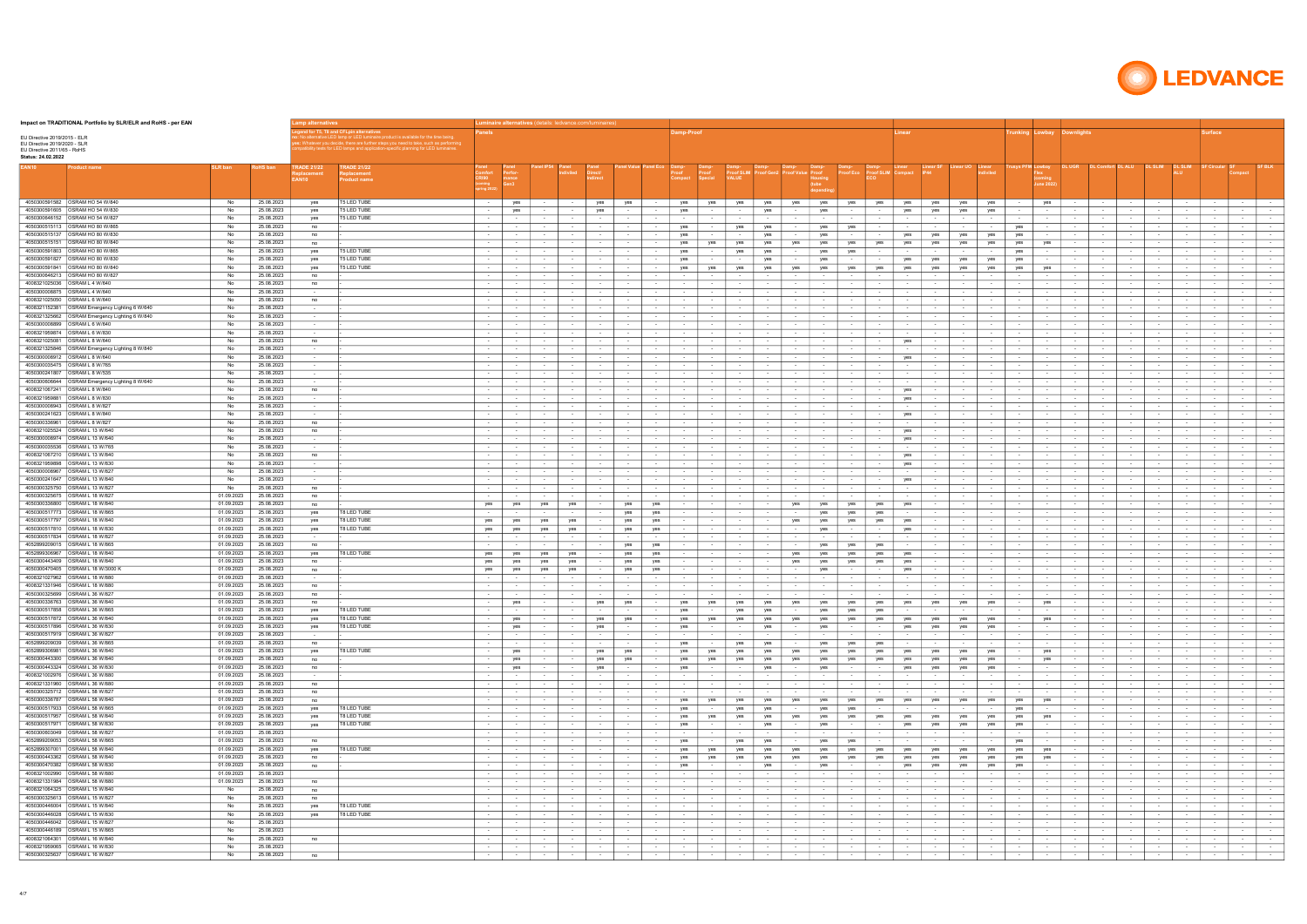| Impact on TRADITIONAL Portfolio by SLR/ELR and RoHS - per EAN                                                     |                          |                          | .amp alternatives           |                                                                                                                                                                                                                                                            |                                      |                                |                  |                               | L <b>uminaire alternatives</b> (details: ledvance.com/luminaires) |                          |                                |                                       |                            |                                      |                                                         |                            |                                     |                             |                      |                            |                                                    |                                     |                                       |                            |                              |                                |                              |                            |                                      |                                       |                                             |
|-------------------------------------------------------------------------------------------------------------------|--------------------------|--------------------------|-----------------------------|------------------------------------------------------------------------------------------------------------------------------------------------------------------------------------------------------------------------------------------------------------|--------------------------------------|--------------------------------|------------------|-------------------------------|-------------------------------------------------------------------|--------------------------|--------------------------------|---------------------------------------|----------------------------|--------------------------------------|---------------------------------------------------------|----------------------------|-------------------------------------|-----------------------------|----------------------|----------------------------|----------------------------------------------------|-------------------------------------|---------------------------------------|----------------------------|------------------------------|--------------------------------|------------------------------|----------------------------|--------------------------------------|---------------------------------------|---------------------------------------------|
| EU Directive 2019/2015 - ELR<br>EU Directive 2019/2020 - SLR<br>EU Directive 2011/65 - RoHS<br>Status: 24.02.2022 |                          |                          |                             | ernative LED lamp or LED luminaire product is available for the time being.<br>: Whatever you decide, there are further steps you need to take, such as performing<br>patibility tests for LED lamps and application-specific planning for LED luminaires. | anels                                |                                |                  |                               |                                                                   |                          |                                | amp-Proof                             |                            |                                      |                                                         |                            |                                     |                             | inear                |                            |                                                    |                                     |                                       | unking Lowbay Downlights   |                              |                                |                              |                            | urface                               |                                       |                                             |
| EAN10<br><b>Product name</b>                                                                                      | <b>SLR ban</b>           | RoHS ban                 | <b>TRADE 21/22</b><br>EAN10 | <b>TRADE 21/22</b><br><b>Product name</b>                                                                                                                                                                                                                  | CRI90<br>oming<br>»ring 202:         | erfor-<br>nance<br>Gen3        |                  |                               |                                                                   |                          |                                | Proof                                 |                            |                                      |                                                         | lousing                    |                                     | Proof SLIM                  |                      |                            | diviled                                            |                                     | rusys PFM Lowbay<br>oming:<br>une 20: | <b>DL UGR</b>              |                              |                                |                              | <b>DL SLIM</b>             |                                      |                                       |                                             |
| 4050300446066 <b>OSRAM L 16 W/840</b>                                                                             | No                       | 25.08.2023               |                             |                                                                                                                                                                                                                                                            | $\sim 100$                           | $\sim$ $-$                     |                  | $\sim$ 100 $\pm$              | $\sim$ 100 $\pm$                                                  | $\sim$                   | $\sim$ 100 $\pm$               | <b>Service</b>                        | $\sim$                     | $\sim$ 100 $\pm$                     | $\sim$                                                  | $\sim$                     | <b>Contract</b>                     |                             | $\sim$               | $\sim$                     | $\sim$ 100 $\pm$                                   | $\sim$                              | $\sim$ 100 $\pm$                      | $\sim$                     | $\sim$                       | $\sim$ 100 $\pm$               | $\sim$ $-$                   | $\sim$                     | $\sim$ 100 $\pm$                     | <b>Contract</b>                       | $\sim 100$                                  |
| 4050300446080 OSRAM L 16 W/827                                                                                    | No                       | 25.08.2023               |                             |                                                                                                                                                                                                                                                            | $\sim 100$                           | $\sim$                         |                  | $\sim$                        | $\sim$ 100 $\pm$                                                  | $\sim$                   | $\sim$ $-$                     |                                       | $\sim$                     | $\sim$                               | $\sim$<br>$\sim$                                        | $\sim$                     | $\sim$                              | $\sim$                      | $\sim$               | $\sim$                     | $\sim$                                             | $\sim$ 100 $\mu$                    | $\sim$                                | $\sim$                     | $\sim$                       | $\sim$                         | $\sim$ $\sim$                | $\sim$                     | $\sim$                               | $\sim$ 100 $\pm$                      | $\sim$ 100 $\pm$                            |
| 4050300446240 OSRAM L 23 W/840<br>4050300325651 OSRAM L 30 W/827                                                  | No<br>No                 | 25.08.2023<br>25.08.2023 | no                          |                                                                                                                                                                                                                                                            | <b>Contract</b><br>$\sim$            | $\sim$<br>$\sim$               | $\sim$           | $\sim$ 100 $\pm$              | $\sim$ 100 $\pm$                                                  | <b>Service</b><br>$\sim$ | $\sim$ 100 $\pm$               | $\sim$ 100 $\sim$<br>$\sim$ 100 $\mu$ | $\sim$<br>$\sim$           | $\sim$ 100 $\pm$                     | <b>Contract</b><br>$\sim$<br>$\sim$                     | $\sim$                     | <b>Contract</b><br>$\sim$           | $\sim$ 100 $\sim$           | $\sim$ $-$<br>$\sim$ | $\sim$                     | <b>Service</b><br>$\sim$ 100 $\pm$                 | <b>Contract</b><br>$\sim$ 100 $\mu$ | $\sim$ 100 $\pm$<br>$\sim$            | $\sim$                     | $\sim$ $-$                   | $\sim$                         | $\sim$ $-$                   | $\sim$                     | $\sim$ 100 $\pm$                     | $\sim$ 100 $\pm$<br>$\sim$ $-$        | <b>Contract</b><br>$\sim$ 100 $\pm$         |
| 4050300336947   OSRAM L 30 W/840                                                                                  | No                       | 25.08.2023               | no                          |                                                                                                                                                                                                                                                            | $\sim$ 100 $\pm$                     | $\sim$                         | $\sim$           | $\sim$                        | $\sim$ 100 $\pm$                                                  | $\sim$                   | $\sim$ $-$                     | $\sim$ $-$                            | $\sim$                     | $\sim$ $-$<br>$\sim$                 | $\sim$                                                  | $\sim$                     | $\sim$                              | $\sim$ 100 $\sim$           | yes                  | $\sim$                     | $\sim$<br>$\sim$                                   | $\sim$ $-$                          | $\sim$                                | $\sim$                     | $\sim$                       | $\sim$                         | $\sim$                       | $\sim$                     | $\sim$                               | $\sim$ 100 $\pm$                      | $\sim$                                      |
| 4050300518015 <b>OSRAM L 30 W/865</b>                                                                             | No                       | 25.08.2023               | yes                         | T8 LED TUBE                                                                                                                                                                                                                                                | $\sim 100$                           | $\sim$                         |                  | $\sim$                        | $\sim$                                                            | $\sim$                   | $\sim$                         | $\sim$                                | $\sim$                     | $\sim$                               | $\sim$<br>$\sim$                                        |                            | $\sim$                              | $\sim$                      | $\sim$               | $\sim$                     | $\sim$<br>$\sim$                                   | $\sim$ 100 $\mu$                    | $\sim$                                | $\sim$                     | $\sim$                       | $\sim$                         | $\sim$                       | $\sim$                     | $\sim$                               | $\sim$ $-$                            | $\sim$                                      |
|                                                                                                                   | No<br>No                 | 25.08.2023               | yes                         | T8 LED TUBE                                                                                                                                                                                                                                                | $\sim 100$                           | $\sim$                         | $\sim$           | $\sim$                        | $\sim$                                                            | $\sim$                   | $\sim$ 100 $\pm$               | $\sim$                                | $\sim$                     | $\sim$                               | $\sim$<br>$\sim$                                        | $\sim$ 100 $\mu$           | $\sim$ $-$                          | $\sim$ 100 $\sim$           | yes                  | $\sim$                     | $\sim$<br>$\sim$                                   | $\sim$                              | $\sim$ $-$                            | $\sim$                     | $\sim$                       | $\sim$                         | $\sim$                       | $\sim$                     | $\sim$                               | $\sim$ 100 $\pm$                      | $\sim$                                      |
| 4050300518053 OSRAM L 30 W/830<br>4050300518077   OSRAM L 30 W/827                                                | No                       | 25.08.2023<br>25.08.2023 |                             |                                                                                                                                                                                                                                                            | $\sim$<br>$\sim$ 100 $\pm$           | $\sim$<br>$\sim$               | $\sim$<br>$\sim$ | $\sim$<br>$\sim$              | $\sim$<br>$\sim$                                                  | $\sim$<br>$\sim$         | $\sim$                         | $\sim$<br>$\sim$                      | $\sim$<br>$\sim$           | $\sim$<br>$\sim$                     | $\sim$<br>$\sim$<br>$\sim$ 100 $\pm$<br>$\sim$          | $\sim$<br>$\sim$           | $\sim$<br>$\sim$ $-$                | $\sim$<br>$\sim$            | yes<br>$\sim$        | $\sim$<br>$\sim$           | $\sim$<br>$\sim$<br>$\sim$<br>$\sim$               | $\sim$<br>$\sim$                    | $\sim$<br>$\sim$ $-$                  | $\sim$<br>$\sim$           | $\sim$<br>$\sim$             | $\sim$<br>$\sim$               | $\sim$<br>$\sim$             | $\sim$<br>$\sim$           | $\sim$<br>$\sim$                     | $\sim$ $-$<br>$\sim$ $-$              | $\sim$<br>$\sim$                            |
| 4008321959058 OSRAM L 36 W/830-1                                                                                  | No                       | 25.08.2023               |                             |                                                                                                                                                                                                                                                            | $\sim$ 100 $\pm$                     | $\sim$                         | $\sim$           | $\sim$                        | $\sim$                                                            | $\sim$                   | $\sim$                         | $\sim$ 100 $\sim$                     | $\sim$                     | $\sim$                               | $\sim$<br>$\sim$                                        | $\sim$                     | $\sim$                              | $\sim$                      | $\sim$               | $\sim$                     | $\sim$<br>$\sim$                                   | $\sim$ 100 $\mu$                    | $\sim$                                | $\sim$                     | $\sim$                       | $\sim$                         | $\sim$                       | $\sim$                     | $\sim$                               | $\sim$ $-$                            | $\sim$                                      |
| 4050300518091 OSRAM L 36 W/840-1                                                                                  | No                       | 25.08.2023               |                             |                                                                                                                                                                                                                                                            | $\sim$ 100 $\pm$                     | $\sim$                         | $\sim$           | $\sim$                        | $\sim$                                                            | $\sim$                   | $\sim$ 100 $\pm$               | $\sim$                                | $\sim$                     | $\sim$                               | $\sim$<br>$\sim$                                        | $\sim$                     | $\sim$                              | $\sim$                      | $\sim$               | $\sim$                     | $\sim$<br>$\sim$                                   | $\sim$                              | $\sim$ $-$                            | $\sim$                     | $\sim$                       | $\sim$                         | $\sim$                       | $\sim$                     | $\sim$                               | $\sim$ $-$                            | $\sim$                                      |
| 4050300518114 OSRAM L 36 W/827-1<br>4050300518138   OSRAM L 38 W/840                                              | No<br>No                 | 25.08.2023<br>25.08.2023 | yes                         | T8 LED TUBE                                                                                                                                                                                                                                                | $\sim$<br>$\sim$ 100 $\pm$           | $\sim$<br>$\sim$               | $\sim$           | $\sim$<br>$\sim$              | $\sim$<br>$\sim$                                                  | $\sim$<br>$\sim$         | $\sim$                         | $\sim$ 100 $\sim$<br>$\sim$           | $\sim$<br>$\sim$           | $\sim$<br>$\sim$                     | $\sim$<br>$\sim$<br>$\sim$<br>$\sim$                    | $\sim$<br>$\sim$           | $\sim$<br>$\sim$ 100 $\pm$          |                             | $\sim$<br>$\sim$     | $\sim$<br>$\sim$           | $\sim$<br>$\sim$<br>$\sim$<br>$\sim$               | $\sim$ 100 $\mu$<br>$\sim$ $-$      | $\sim$<br>$\sim$ $-$                  | $\sim$<br>$\sim$           | $\sim$<br>$\sim$             | $\sim$                         | $\sim$<br>$\sim$             | $\sim$<br>$\sim$           | $\sim$<br>$\sim$                     | $\sim$ $-$<br>$\sim$ $-$              | $\sim$<br>$\sim$                            |
| 4050300518152 OSRAM L 38 W/830                                                                                    | No                       | 25.08.2023               |                             |                                                                                                                                                                                                                                                            | $\sim$ 100 $\pm$                     | $\sim$                         |                  | $\sim$                        | $\sim$                                                            | $\sim$                   | $\sim$                         | yes                                   | $\sim$                     | yes<br>$\sim$                        | $\sim$                                                  | yes                        | $\sim$                              |                             | $\sim$               | $\sim$                     | $\sim$                                             | $\sim$ 100 $\mu$                    | $\sim$                                | $\sim$                     | $\sim$                       | $\sim$                         | $\sim$                       | $\sim$                     | $\sim$                               | $\sim$                                | $\sim$                                      |
| 4008321027986 OSRAM L 30 W/880                                                                                    | No                       | 25.08.2023               |                             |                                                                                                                                                                                                                                                            | $\sim$                               | $\sim$                         |                  | $\sim$                        |                                                                   | $\sim$                   | $\sim$                         | $\sim$                                | $\sim$                     | $\sim$<br>$\sim$                     | $\sim$                                                  | $\sim$                     | $\sim$                              | $\sim$                      | $\sim$               |                            | $\sim$                                             | $\sim$                              | $\sim$                                | $\overline{\phantom{a}}$   |                              | $\sim$                         | $\sim$                       | $\sim$                     | $\sim$                               | $\sim$                                | $\sim$                                      |
| 4008321003959 OSRAM L 70 W/840<br>4050300010519   OSRAM L 18 W/76                                                 | No                       | 25.08.2023<br>25.08.2023 | yes                         | T8 LED TUBE                                                                                                                                                                                                                                                | $\sim$ 100 $\pm$                     | $\sim$                         |                  | $\sim$                        | $\sim$                                                            | $\sim$                   |                                | $\sim$                                | $\sim$                     | $\sim$                               | $\sim$<br>yes                                           |                            | $\sim$                              |                             | $\sim$               | $\sim$                     | $\sim$                                             | $\sim$                              | $\sim$                                |                            | $\sim$                       | $\sim$                         |                              | $\sim$                     | $\sim$                               | $\sim$ $-$                            | $\sim$                                      |
| 4050300010526 OSRAM L 36 W/76                                                                                     | No<br>No                 | 25.08.2023               | yes                         | T8 LED TUBE                                                                                                                                                                                                                                                | $\sim$<br>$\sim$                     | $\sim$<br>$\sim$               |                  | $\sim$<br>$\sim$              | $\sim$                                                            | $\sim$<br>$\sim$         |                                | $\sim$                                | $\sim$<br>$\sim$           | $\sim$<br>$\sim$<br>$\sim$           | $\sim$<br>$\sim$                                        |                            | $\sim$<br>$\sim$                    |                             | $\sim$<br>$\sim$     |                            | $\sim$<br>$\sim$                                   | $\sim$<br>$\sim$                    | $\sim$<br>$\sim$                      | $\sim$                     |                              | $\sim$<br>$\sim$               | $\sim$                       |                            | $\sim$<br>$\sim$                     | $\sim$<br>$\sim$ $-$                  | $\sim$<br>$\sim$                            |
| 4050300010526 OSRAM L 36 W/76                                                                                     | No                       | 25.08.2023               | yes                         | T8 LED TUBE                                                                                                                                                                                                                                                | $\sim$                               | $\sim$                         |                  | $\sim$                        | $\sim$                                                            | $\sim$                   | $\sim$                         | $\sim$                                | $\sim$                     | $\sim$<br>$\sim$                     | $\sim$                                                  | $\sim$                     | $\sim$                              | $\sim$                      | $\sim$               |                            | $\sim$                                             | $\sim$                              | $\sim$                                | $\sim$                     | $\sim$                       | $\sim$                         | $\sim$                       | $\sim$                     | $\sim$                               | $\sim$                                | $\sim$                                      |
| 4008321232823 OSRAM L 36 W/840 SPS                                                                                | 01.09.2023               | 25.08.2023               |                             |                                                                                                                                                                                                                                                            | $\sim$                               | yes                            |                  | $\sim$                        | yes                                                               | yes                      |                                | yes                                   | yes                        | yes                                  | yes<br>yes                                              | yes                        | yes                                 | yes                         | yes                  | yes                        | yes<br>yes                                         | $\sim$                              | yes                                   |                            | $\sim$                       | $\sim$                         |                              |                            | $\sim$                               | $\sim$ $-$                            | $\sim$                                      |
| 4050300010533 OSRAM L 58 W/76<br>4050300010540   OSRAM L 30 W/76                                                  | No<br>No                 | 25.08.2023<br>25.08.2023 | yes<br>yes                  | T8 LED TUBE<br>T8 LED TUBE                                                                                                                                                                                                                                 | $\sim$ 100 $\pm$<br>$\sim$           | $\sim$<br>$\sim$               |                  | $\sim$<br>$\sim$              | $\sim$                                                            | $\sim$<br>$\sim$         | $\sim$                         | $\sim$                                | $\sim$<br>$\sim$           | $\sim$<br>$\sim$<br>$\sim$           | $\sim$<br>$\sim$                                        |                            | $\sim$<br>$\sim$                    | $\sim$                      | $\sim$<br>$\sim$     |                            | $\sim$<br>$\sim$<br>$\sim$                         | $\sim$<br>$\sim$                    | $\sim$<br>$\sim$                      | $\sim$                     | $\sim$                       | $\sim$<br>$\sim$               | $\sim$                       | $\sim$                     | $\sim$<br>$\sim$                     | $\sim$<br>$\sim$ $-$                  | $\sim$<br>$\sim$                            |
| 4050300004235 <b>OSRAM L 18 W/77</b>                                                                              | No                       | 25.08.2023               |                             |                                                                                                                                                                                                                                                            | $\sim$                               | $\sim$                         |                  | $\sim$                        |                                                                   | $\sim$                   |                                |                                       | $\sim$                     |                                      |                                                         |                            |                                     |                             | $\sim$               |                            | $\sim$                                             |                                     | $\sim$                                |                            |                              |                                |                              |                            |                                      |                                       | $\sim$                                      |
| 4050300325798 <b>OSRAM L 18 W/77</b>                                                                              | No                       | 25.08.2023               | no                          |                                                                                                                                                                                                                                                            | <b>Contract</b>                      | $\sim$ 100 $\mu$               | $\sim$           | $\sim$ 100 $\pm$              | $\sim 10^{-1}$                                                    | $\sim$                   | $\sim$ 100 $\pm$               | $\sim$ $-$                            | $\sim$ $-$                 | $\sim$ 100 $\pm$                     | <b>Contract</b><br>$\sim$                               | $\sim$                     | $\sim$ 100 $\pm$                    | $\sim$                      | $\sim$               | $\sim$ $-$                 | $\sim$ $-$<br>$\sim$ $-$                           | $\sim$ $-$                          | $\sim$ 100 $\pm$                      | $\sim$                     | $\sim$ $-$                   | $\sim$                         | $\sim$ $-$                   | $\sim$                     | $\sim$ 100 $\pm$                     | <b>Service</b>                        | $\sim$ 100 $\pm$                            |
| 4050300003184   OSRAM L 36 W/77<br>4050300325774   OSRAM L 36 W/77                                                | No                       | 25.08.2023               |                             |                                                                                                                                                                                                                                                            |                                      | $\sim$                         |                  |                               | $\sim$ $-$                                                        | $\sim$                   | $\sim$ $-$                     | $\sim$                                | $\sim$                     |                                      | $\sim$<br>$\sim$                                        |                            |                                     |                             | $\sim$               | $\sim$                     |                                                    |                                     |                                       |                            | $\sim$                       |                                | $\sim$                       | $\sim$                     |                                      |                                       | $\sim$                                      |
| 4050300004259 <b>OSRAM L 58 W/77</b>                                                                              | No<br>No                 | 25.08.2023<br>25.08.2023 | no                          |                                                                                                                                                                                                                                                            | $\sim$ 100 $\pm$<br>$\sim$           | $\sim$                         |                  | $\sim$<br>$\sim$              |                                                                   | $\sim$<br>$\sim$         | $\sim$                         |                                       | $\sim$<br>$\sim$           | $\sim$ 100 $\pm$<br>$\sim$           | $\sim$<br>$\sim$                                        |                            | $\sim$<br>$\sim$                    |                             | $\sim$<br>$\sim$     |                            | $\sim$<br>$\sim$                                   | $\sim$<br>$\sim$                    | $\sim$ 100 $\pm$<br>$\sim$            |                            |                              | $\sim$<br>$\sim$               | $\sim$                       |                            | $\sim$<br>$\sim$                     | $\sim$ $-$<br>$\sim$                  | $\sim$<br>$\sim$                            |
| 4050300325811   OSRAM L 58 W/77                                                                                   | No                       | 25.08.2023               | no                          |                                                                                                                                                                                                                                                            | <b>Contract</b>                      | $\sim$ 100 $\mu$               | $\sim$ $-$       | $\sim$ 100 $\pm$              | $\sim$ 100 $\pm$                                                  | $\sim$                   | $\sim$ 100 $\pm$               | $\sim$ $-$                            | $\sim$                     | $\sim$ 100 $\pm$                     | <b>Contract</b><br>$\sim$ 100 $\pm$                     | $\sim$ 100 $\mu$           | $\sim 100$                          | $\sim$ 100 $\mu$            | $\sim$               | $\sim$                     | $\sim$ 100 $\pm$<br>$\sim$                         | $\sim 100$                          | $\sim 10^{-1}$                        | $\sim$                     | $\sim$ 100 $\pm$             | $\sim$                         | $\sim$ 100 $\pm$             | $\sim$                     | $\sim$ 100 $\pm$                     | <b>Service</b>                        | $\sim$ 100 $\mu$                            |
| 4050300003238 OSRAM L 30 W/77                                                                                     | No                       | 25.08.2023               |                             |                                                                                                                                                                                                                                                            | $\sim$                               | $\sim$                         |                  | $\sim$                        | $\sim$                                                            | $\sim$                   |                                | $\sim$                                | $\sim$                     | $\sim$                               | $\sim$<br>$\sim$                                        |                            | $\sim$ 100 $\pm$                    |                             | $\sim$               | $\sim$                     | $\sim$<br>$\sim$                                   | $\sim$ 100 $\mu$                    | $\sim$                                | $\sim$                     | $\sim$                       | $\sim$                         | $\sim$ $-$                   | $\sim$                     | $\sim$                               | $\sim$ 100 $\mu$                      | $\sim$ 100 $\mu$                            |
| 4050300325453 <b>OSRAM L 30 W/77</b><br>4008321423023 <b>OSRAM L 18 W/950</b>                                     | No<br>No                 | 25.08.2023<br>25.08.2023 | no                          |                                                                                                                                                                                                                                                            | $\sim$ 100 $\pm$<br>$\sim 100$       | $\sim$<br>$\sim$               | $\sim$           | $\sim$<br>$\sim$              | $\sim$ 100 $\pm$<br>$\sim$ 100 $\pm$                              | $\sim$<br>$\sim$         | $\sim$ $-$<br>$\sim$           | $\sim$ $-$<br>$\sim$                  | $\sim$<br>$\sim$           | $\sim$<br>$\sim$                     | $\sim$<br>$\sim$<br>$\sim$<br>$\sim$                    | $\sim$                     | $\sim$<br>$\sim$                    | $\sim$ 100 $\sim$<br>$\sim$ | $\sim$<br>$\sim$     | $\sim$<br>$\sim$           | $\sim$<br>$\sim$<br>$\sim$<br>$\sim$               | $\sim$<br>$\sim$ 100 $\mu$          | $\sim$<br>$\sim$                      | $\sim$<br>$\sim$           | $\sim$<br>$\sim$             | $\sim$<br>$\sim$               | $\sim$ 100 $\mu$<br>$\sim$   | $\sim$<br>$\sim$           | $\sim$<br>$\sim$                     | $\sim$ $-$<br>$\sim$ $-$              | $\sim$<br>$\sim$                            |
| 4008321423047   OSRAM L 36 W/950                                                                                  | No                       | 25.08.2023               |                             |                                                                                                                                                                                                                                                            | <b>Contract</b>                      | $\sim$                         | $\sim$ $-$       | $\sim$                        | $\sim$ 100 $\pm$                                                  | $\sim$                   | $\sim$ 100 $\pm$               | $\sim$ 100 $\mu$                      | $\sim$                     | $\sim$ 100 $\pm$                     | $\sim$<br>$\sim$                                        | $\sim$ 100 $\mu$           | $\sim$ 100 $\pm$                    | $\sim$                      | $\sim$               | $\sim$                     | $\sim$ 100 $\pm$<br>$\sim$                         | <b>State Street</b>                 | $\sim$                                | $\sim$                     | $\sim$ $-$                   | $\sim$                         | $\sim$ $-$                   | $\sim$                     | $\sim$ 100 $\pm$                     | $\sim$ 100 $\pm$                      | $\sim$                                      |
| 4008321423061   OSRAM L 58 W/950                                                                                  | No                       | 25.08.2023               |                             |                                                                                                                                                                                                                                                            | $\sim$                               | $\sim$                         |                  |                               | $\sim$                                                            | $\sim$                   |                                | $\sim$ 100 $\sim$                     | $\sim$                     | $\sim$                               | $\sim$<br>$\sim$                                        |                            | $\sim$                              |                             | $\sim$               | $\sim$                     | $\sim$                                             | $\sim$ 100 $\mu$                    | $\sim$                                | $\sim$                     | $\sim$                       |                                | $\sim$                       | $\sim$                     |                                      | $\sim$ $-$                            | $\sim$                                      |
| 4050300302461   OSRAM L 30 W/965<br>4050300937946   OSRAM L 30 W/965                                              | No<br>01.09.2023         | 25.08.2023<br>25.08.2023 | no                          |                                                                                                                                                                                                                                                            | $\sim$ 100 $\pm$<br>$\sim$           | $\sim$<br>$\sim$               | $\sim$           | $\sim$<br>$\sim$              | $\sim$<br>$\sim$                                                  | $\sim$<br>$\sim$         | $\sim$<br>$\sim$               | $\sim$<br>$\sim$ 100 $\mu$            | $\sim$<br>$\sim$           | $\sim$<br>$\sim$                     | <b>Contract</b><br>$\sim$<br>$\sim$<br>$\sim$           | $\sim$<br>$\sim$           | $\sim 10^{-1}$<br>$\sim$            | $\sim$ 100 $\sim$           | $\sim$<br>$\sim$     | $\sim$<br>$\sim$           | $\sim$<br>$\sim$<br>$\sim$                         | $\sim$ $-$<br>$\sim$                | $\sim$ $-$<br>$\sim$                  | $\sim$<br>$\sim$           | $\sim$<br>$\sim$             | $\sim$<br>$\sim$               | $\sim$<br>$\sim$ 100 $\mu$   | $\sim$<br>$\sim$           | $\sim$<br>$\sim$                     | $\sim$ $-$<br>$\sim$ $-$              | $\sim$<br>$\sim$                            |
| 4008321232885 OSRAM L 18 W/840 SPS                                                                                | 01.09.2023               | 25.08.2023               | yes                         | <b>T8 LED TUBE</b>                                                                                                                                                                                                                                         | yes                                  | yes                            | yes              | yes                           | $\sim$                                                            | yes                      | yes                            | $\sim$                                | $\overline{\phantom{a}}$   | $\sim$                               | $\sim$<br>yes                                           | yes                        | yes                                 | yes                         | yes                  | $\sim$                     | $\sim$<br>$\sim$                                   | $\sim$                              | $\sim$ $-$                            | $\sim$                     | $\sim$                       | $\sim$                         | $\sim$                       | $\sim$                     | $\sim$                               | $\sim$ $-$                            | $\sim$                                      |
| 4008321232922 OSRAM L 58 W/840 SPS                                                                                | 01.09.2023               | 25.08.2023               | yes                         | T8 LED TUBE                                                                                                                                                                                                                                                | $\sim$                               | $\sim$                         | $\sim$           | $\sim$                        | $\sim$                                                            | $\sim$                   |                                | yes                                   | yes                        | yes                                  | yes<br>yes                                              | yes                        | yes                                 | yes                         | yes                  | yes                        | yes<br>yes                                         | yes                                 | yes                                   |                            | $\sim$                       | $\sim$                         | $\sim$                       | $\sim$                     | $\sim$                               | $\sim$ $-$                            | $\sim$                                      |
| 4050300270807   OSRAM L 18 W/965                                                                                  | 01.09.2023               | 25.08.2023               |                             |                                                                                                                                                                                                                                                            | $\sim$                               | $\sim$                         | $\sim$           | $\sim$                        | $\sim$                                                            | $\sim$                   | $\sim$                         | $\sim$ $-$                            | $\sim$                     | $\sim$                               | $\sim$ 100 $\pm$<br>$\sim$                              | yes                        | $\sim$ 100 $\pm$                    | $\sim$                      | $\sim$               | $\sim$                     | $\sim$ $-$<br>$\sim$                               | $\sim$                              | $\sim$ 100 $\mu$                      | $\sim$                     | $\sim$                       | $\sim$                         | $\sim$                       | $\sim$                     | $\sim$                               | $\sim$ $-$                            | $\sim$                                      |
| 4050300937939 OSRAM L 18 W/965<br>4050300270821 OSRAM L 36 W/965                                                  | 01.09.2023<br>01.09.2023 | 25.08.2023<br>25.08.2023 | no                          |                                                                                                                                                                                                                                                            | $\sim$ 100 $\pm$<br>$\sim$ 100 $\pm$ | $\sim$<br>$\sim$               | $\sim$<br>$\sim$ | $\sim$<br>$\sim$              | $\sim$<br>$\sim$                                                  | $\sim$<br>$\sim$         | $\sim$<br>$\sim$               | $\sim$ 100 $\mu$<br>$\sim$            | $\sim$<br>$\sim$           | $\sim$<br>$\sim$                     | $\sim$<br>$\sim$<br>$\sim$<br>$\sim$                    | yes<br>yes                 | $\sim$<br>$\sim$                    | $\sim$<br>$\sim$            | $\sim$<br>$\sim$     | $\sim$                     | $\sim$<br>$\sim$<br>$\sim$                         | $\sim$ 100 $\mu$<br>$\sim$          | $\sim$<br>$\sim$ 100 $\pm$            | $\sim$<br>$\sim$           | $\sim$<br>$\sim$             | $\sim$<br>$\sim$               | $\sim$<br>$\sim$             | $\sim$<br>$\sim$           | $\sim$<br>$\sim$                     | $\sim$ $-$<br>$\sim$ $-$              | $\sim$<br>$\sim$                            |
| 4050300937977 OSRAM L 36 W/965                                                                                    | 01.09.2023               | 25.08.2023               | no                          |                                                                                                                                                                                                                                                            | $\sim$                               | $\sim$                         |                  | $\sim$                        | $\sim$                                                            | $\sim$                   |                                | $\sim$                                | $\sim$                     | $\sim$                               | $\sim$                                                  | yes                        | $\sim$                              |                             | $\sim$               |                            | $\sim$                                             | $\sim$                              | $\sim$                                |                            | $\sim$                       | $\sim$                         |                              | $\sim$                     | $\sim$                               | $\sim$ $-$                            | $\sim$ 100 $\pm$                            |
| 4050300370613 OSRAM L 58 W/965                                                                                    | 01.09.2023               | 25.08.2023               |                             |                                                                                                                                                                                                                                                            | $\sim$                               | $\sim$                         |                  | $\sim$                        |                                                                   | $\sim$                   |                                | $\sim$                                | $\sim$                     | $\sim$                               | $\sim$                                                  | yes                        | $\sim$                              |                             | $\sim$               |                            | $\sim$                                             | $\sim$                              | $\sim$                                | $\sim$                     |                              | $\sim$                         | $\sim$                       |                            | $\sim$                               | $\sim$                                | $\sim$                                      |
| 4050300938004 OSRAM L 58 W/965<br>4008321111371   OSRAM L 18 W/965                                                | 01.09.2023<br>01.09.2023 | 25.08.2023<br>25.08.2023 | no                          |                                                                                                                                                                                                                                                            | $\sim$ 100 $\pm$<br>$\sim$           | $\sim$<br>$\sim$               |                  | $\sim$<br>$\sim$              |                                                                   | $\sim$<br>$\sim$         | $\sim$                         |                                       | $\sim$<br>$\sim$           | $\sim$<br>$\sim$<br>$\sim$<br>$\sim$ |                                                         | yes<br>yes                 | $\sim$<br>$\sim$                    | $\sim$                      | $\sim$<br>$\sim$     |                            | $\sim$<br>$\sim$                                   | $\sim$<br>$\sim$                    | $\sim$<br>$\sim$                      |                            |                              | $\sim$<br>$\sim$               | $\sim$                       | $\sim$                     | $\sim$                               | $\sim$<br>$\sim$                      | $\sim$<br>$\sim$                            |
| 4050300011257   OSRAM L 18 W/940                                                                                  | 01.09.2023               | 25.08.2023               |                             |                                                                                                                                                                                                                                                            | yes                                  | $\sim$                         | $\sim$           | $\sim$                        | $\sim$                                                            | $\sim$                   | $\sim$                         | $\sim$                                | $\sim$                     | $\sim$                               | $\sim$                                                  | yes                        | $\sim$                              | $\sim$                      | $\sim$               | $\sim$                     | $\sim$<br>$\sim$                                   | $\sim$                              | $\sim$ $-$                            | $\sim$                     | $\sim$                       | $\sim$                         | $\sim$ $\sim$                | $\sim$                     | $\sim$                               | $\sim$ $-$                            | $\sim 10^{-11}$                             |
| 4050300011264 OSRAM L 18 W/930                                                                                    | 01.09.2023               | 25.08.2023               |                             |                                                                                                                                                                                                                                                            | yes                                  | $\sim$                         |                  | $\sim$                        | $\sim$                                                            | $\sim$                   | $\sim$                         | $\sim$                                | $\sim$                     | $\sim$                               | $\sim$                                                  | yes                        | $\sim$                              |                             | $\sim$               |                            | $\sim$                                             | $\sim$                              | $\sim$                                | $\sim$                     | $\sim$                       | $\sim$                         | $\sim$                       | $\sim$                     | $\sim$                               | $\sim$                                | $\sim$                                      |
| 4050300018256 OSRAM L 18 W/954<br>4008321111395 OSRAM L 36 W/965                                                  | 01.09.2023<br>01.09.2023 | 25.08.2023<br>25.08.2023 |                             |                                                                                                                                                                                                                                                            | $\sim$                               | $\sim$                         |                  | $\sim$                        |                                                                   | $\sim$<br>$\sim$         |                                |                                       | $\sim$<br>$\sim$           | $\sim$<br>$\sim$<br>$\sim$           |                                                         | yes                        | $\sim$<br>$\sim$                    |                             | $\sim$<br>$\sim$     |                            | $\sim$<br>$\sim$                                   | $\sim$                              | $\sim$<br>$\sim$                      |                            |                              | $\sim$<br>$\sim$               |                              |                            | $\sim$                               | $\sim$ $-$                            | $\sim$<br>$\sim$                            |
| 4050300011301 OSRAM L 36 W/940                                                                                    | 01.09.2023               | 25.08.2023               | yes                         | T8 LED TUBE                                                                                                                                                                                                                                                | <b>Contract</b>                      | $\sim$ 100 $\pm$               | $\sim$           | $\sim$ 100 $\pm$              | $\sim 100$                                                        | $\sim$ $-$               | $\sim$ 100 $\pm$               | $\sim$                                | $\sim$ $-$                 | $\sim$ 100 $\pm$                     | <b>Contract</b><br>$\sim$                               | yes                        | $\sim$ 100 $\pm$                    | $\sim$                      | $\sim$               | $\sim$                     | $\sim$ $-$<br>yes                                  | $\sim 10^{-1}$                      | $\sim$ 100 $\pm$                      | $\sim$                     | $\sim$ $-$                   | $\sim$ 100 $\pm$               | $\sim$ $-$                   | $\sim$                     | $\sim$ 100 $\pm$                     | <b>Contract</b>                       | <b>Contract</b>                             |
| 4050300011318 OSRAM L 36 W/930                                                                                    | 01.09.2023               | 25.08.2023               |                             |                                                                                                                                                                                                                                                            | <b>Contract</b>                      | $\sim$ 100 $\pm$               |                  | <b>Contract</b>               |                                                                   | <b>College</b>           | $\sim$ 100 $\pm$               |                                       | $\sim$                     |                                      | <b>Contract</b>                                         | yes                        | <b>Contract</b>                     | <b>Service</b>              | $\sim$ $-$           | $\sim$ 100 $\pm$           | yes<br><b>Contract</b>                             | <b>Contractor</b>                   | <b>Contract</b>                       | $\sim$ $-$                 | $\sim$ 100 $\pm$             | <b>Contract</b>                | $\sim$                       | $\sim$ $-$                 | $\sim$ $-$                           | <b>Contract</b>                       | $\sim 10^{-1}$                              |
| 4050300018263 <b>OSRAM L 36 W/954</b><br>4008321090034 OSRAM L 58 W/965                                           |                          | 01.09.2023 25.08.2023    |                             |                                                                                                                                                                                                                                                            | <b>Contract</b>                      | $\sim$ 100 $\pm$               |                  |                               |                                                                   |                          | $\sim 10^{-1}$                 |                                       | $\sim$                     | $\sim$ 100 $\mu$                     | $\sim$                                                  |                            | <b>Contractor</b>                   | $\sim$ 100 $\mu$            |                      |                            | $\sim 10^{-1}$                                     |                                     |                                       |                            |                              | <b>Contract</b>                | $\sim$ $-$                   |                            |                                      | $\sim$ 100 $\sim$                     | $\sim$ 100 $\pm$                            |
| 4050300011356 OSRAM L 58 W/940                                                                                    | 01.09.2023<br>01.09.2023 | 25.08.2023<br>25.08.2023 | yes                         | T8 LED TUBE                                                                                                                                                                                                                                                | $\sim$ $-$<br><b>Contractor</b>      | $\sim$ $-$<br>$\sim$ 100 $\pm$ | $\sim$           | $\sim$<br><b>Contract</b>     | <b>Contract</b>                                                   | $\sim$<br>$\sim$ $-$     | $\sim$<br>$\sim 100$           | $\sim$ 100 $\pm$                      | $\sim$<br>$\sim$ 100 $\pm$ | $\sim$ 100 $\pm$<br>$\sim$ 100 $\pm$ | $\sim$<br>$\sim$<br><b>Contract</b><br>$\sim$ 100 $\pm$ | yes<br>yes                 | <b>Contract</b><br><b>Contract</b>  | $\sim$<br>$\sim$ 100 $\pm$  | $\sim$<br>$\sim$ $-$ | $\sim$ 100 $\pm$           | $\sim$<br>$\sim$<br>yes                            | $\sim$<br><b>Contract</b>           | $\sim$<br>$\sim$ 100 $\pm$            | $\sim$<br>$\sim$ 100 $\pm$ | $\sim$ $-$                   | $\sim$ $-$<br>$\sim$ 100 $\pm$ | $\sim$ $-$<br>$\sim 10^{-1}$ | $\sim$<br>$\sim$ 100 $\pm$ | $\sim$<br>$\sim 10^{-1}$             | $\sim$ 100 $\pm$<br><b>Contractor</b> | <b>Contract</b><br><b>Contract Contract</b> |
| 4050300011363 OSRAM L 58 W/930                                                                                    | 01.09.2023               | 25.08.2023               |                             |                                                                                                                                                                                                                                                            | <b>Contractor</b>                    | $\sim$ 100 $\pm$               | $\sim$           | $\sim$ 100 $\pm$              | $\sim$ 100 $\pm$                                                  | <b>Contract</b>          | $\sim$ 100 $\pm$               | <b>Contract</b>                       | $\sim$ 100 $\pm$           | $\sim$                               | <b>Contract</b><br>$\sim$                               | yes                        | <b>Contract Contract</b>            | $\sim$                      | $\sim$ 10 $\pm$      | $\sim$ 100 $\pm$           | $\sim$ $-$<br>$\sim$                               | <b>Contract Contract</b>            | $\sim$ 100 $\pm$                      | $\sim$                     | $\sim$ 100 $\sim$            | $\sim$ 100 $\mu$               | $\sim$                       | $\sim$                     |                                      | <b>Contract</b>                       | <b>Contract</b>                             |
| 4050300018270 OSRAM L 58 W/954<br>4050300014432 OSRAM L 30 W/930                                                  | 01.09.2023               | 25.08.2023               |                             |                                                                                                                                                                                                                                                            | <b>Contract</b>                      | $\sim$ 100 $\pm$               | $\sim$<br>$\sim$ | $\sim$ 10 $\pm$               | $\sim$                                                            | <b>College</b>           | $\sim$ 100 $\pm$               | $\sim$ $-$<br>$\sim$                  | $\sim$ 100 $\pm$           | <b>Contract</b><br>$\sim$ 100 $\pm$  | <b>Contract</b><br>$\sim$                               | $\sim$ 100 $\pm$<br>$\sim$ | <b>Contract</b>                     | $\sim$ $-$                  | $\sim$ 10 $\pm$      | $\sim$                     | $\sim$ $-$<br>$\sim$                               | $\sim 10^{-11}$                     | <b>Contract</b>                       | $\sim$                     | <b>Service</b><br>$\sim$ $-$ | <b>Contract</b>                | $\sim$                       | $\sim$                     | $\sim$ 100 $\pm$<br>$\sim$ 100 $\pm$ | <b>Contract</b>                       | <b>State Street</b>                         |
| 4050300018195 OSRAM L SA 20 W/640                                                                                 | No<br>01.09.2021         | 25.08.2023<br>n.a.       |                             |                                                                                                                                                                                                                                                            | <b>Contract</b>                      | $\sim$ $-$                     |                  | $\sim$ $-$                    | $\sim$ 100 $\pm$                                                  | <b>College</b>           | $\sim$ 100 $\pm$               |                                       | $\sim$ $-$                 |                                      | $\sim$<br>$\sim$                                        |                            | <b>Contract</b>                     | <b>Service</b>              | $\sim$ $-$           | $\sim$ 100 $\pm$           | $\sim$<br>$\sim$ 100 $\pm$                         | $\sim$ $-$                          | <b>Contract</b>                       | $\sim$                     |                              | <b>Contract</b>                | $\sim$ $-$                   | $\sim$                     |                                      | <b>Service</b>                        | <b>Contract</b>                             |
| 4050300018331 OSRAM L SA 40 W/640                                                                                 | 01.09.2021               | n.a.                     |                             |                                                                                                                                                                                                                                                            |                                      |                                |                  |                               |                                                                   |                          |                                |                                       |                            |                                      |                                                         |                            |                                     |                             |                      |                            |                                                    |                                     |                                       |                            |                              |                                |                              |                            |                                      |                                       |                                             |
| 4050300018201 OSRAM L SA 65 W/640                                                                                 | 01.09.2021               | n.a.                     |                             |                                                                                                                                                                                                                                                            |                                      |                                |                  |                               |                                                                   |                          |                                |                                       |                            |                                      |                                                         |                            |                                     |                             |                      |                            |                                                    |                                     |                                       |                            |                              |                                |                              |                            |                                      |                                       |                                             |
| 4008321157546 OSRAM FM 6W/730 W4.3<br>4008321157577 OSRAM FM 6 W/740                                              | 01.09.2021<br>01.09.2021 | n.a.<br>n.a.             |                             |                                                                                                                                                                                                                                                            |                                      |                                |                  |                               |                                                                   |                          |                                |                                       |                            |                                      |                                                         |                            |                                     |                             |                      |                            |                                                    |                                     |                                       |                            |                              |                                |                              |                            |                                      |                                       |                                             |
| 4008321157638 OSRAM FM 8W/730 W4.3                                                                                | 01.09.2021               | n.a.                     |                             |                                                                                                                                                                                                                                                            |                                      |                                |                  |                               |                                                                   |                          |                                |                                       |                            |                                      |                                                         |                            |                                     |                             |                      |                            |                                                    |                                     |                                       |                            |                              |                                |                              |                            |                                      |                                       |                                             |
| 4008321157669 OSRAM FM 8 W/740                                                                                    | 01.09.2021               | n.a.                     |                             |                                                                                                                                                                                                                                                            |                                      |                                |                  |                               |                                                                   |                          |                                |                                       |                            |                                      |                                                         |                            |                                     |                             |                      |                            |                                                    |                                     |                                       |                            |                              |                                |                              |                            |                                      |                                       |                                             |
| 4008321157690 OSRAM FM 8 W/6000 K<br>4008321157720 OSRAM FM 11W/730 W4.3                                          | 01.09.2021<br>01.09.2021 | n.a.<br>n.a.             |                             |                                                                                                                                                                                                                                                            |                                      |                                |                  |                               |                                                                   |                          |                                |                                       |                            |                                      |                                                         |                            |                                     |                             |                      |                            |                                                    |                                     |                                       |                            |                              |                                |                              |                            |                                      |                                       |                                             |
| 4008321157751 OSRAM FM 11W/740 W4.3                                                                               | 01.09.2021               | n.a.                     |                             |                                                                                                                                                                                                                                                            |                                      |                                |                  |                               |                                                                   |                          |                                |                                       |                            |                                      |                                                         |                            |                                     |                             |                      |                            |                                                    |                                     |                                       |                            |                              |                                |                              |                            |                                      |                                       |                                             |
| 4008321157782 OSRAM FM 11 W/6000 K                                                                                | 01.09.2021               | n.a.                     |                             |                                                                                                                                                                                                                                                            |                                      |                                |                  |                               |                                                                   |                          |                                |                                       |                            |                                      |                                                         |                            |                                     |                             |                      |                            |                                                    |                                     |                                       |                            |                              |                                |                              |                            |                                      |                                       |                                             |
| 4008321157836 OSRAM FM 13 W/3000 K<br>4008321157867 OSRAM FM 13 W/740                                             | 01.09.2021               | n.a.                     |                             |                                                                                                                                                                                                                                                            |                                      |                                |                  |                               |                                                                   |                          |                                |                                       |                            |                                      |                                                         |                            |                                     |                             |                      |                            |                                                    |                                     |                                       |                            |                              |                                |                              |                            |                                      |                                       |                                             |
|                                                                                                                   | 01.09.2021<br>01.09.2021 | n.a.<br>n.a.             |                             |                                                                                                                                                                                                                                                            |                                      |                                |                  |                               |                                                                   |                          |                                |                                       |                            |                                      |                                                         |                            |                                     |                             |                      |                            |                                                    |                                     |                                       |                            |                              |                                |                              |                            |                                      |                                       |                                             |
| 4050300528441   OSRAM FC 22 W/6500 K                                                                              | No                       | 25.02.2023               |                             |                                                                                                                                                                                                                                                            | <b>Service</b>                       | $\sim$                         |                  | $\sim$                        | $\sim$                                                            | $\sim$                   | $\sim$                         | $\sim$                                | $\sim$                     | $\sim$                               | $\sim$ 100 $\sim$<br>$\sim$                             | $\sim$                     | <b>Service</b>                      | $\sim$                      | $\sim$               | $\sim$                     | $\sim$<br>$\sim$                                   | <b>Service</b>                      | <b>Service</b>                        | $\sim$                     | $\sim$                       | $\sim$                         | $\sim$ 100 $\pm$             | $\sim$                     | $\sim$                               | $\sim$ 100 $\pm$                      | $\sim$                                      |
| 4050300528465 OSRAM FC 22 W/4000 K                                                                                | No                       | 25.02.2023               |                             |                                                                                                                                                                                                                                                            | $\sim 10^{-1}$                       | $\sim$ 100 $\mu$               |                  | $\sim$ $\sim$                 | $\sim 10^{-1}$                                                    | $\sim$                   | $\sim$ $-$                     | $\sim$                                | $\sim$ $-$                 | $\sim 10^{-1}$                       | $\sim$<br>$\sim$                                        | $\sim$                     | $\sim 10^{-1}$                      | $\sim$                      | $\sim 10^{-1}$       | $\sim$                     | $\sim 100$                                         | <b>Contract</b>                     | $\sim 10^{-1}$                        | $\sim$                     | $\sim$ $-$                   | $\sim$ 100 $\mu$               | $\sim$                       | $\sim$                     | yes                                  | yes                                   | yes                                         |
| 4050300646237 OSRAM FC 22 W/2700 K                                                                                | No<br>No                 | 25.02.2023<br>25.02.2023 |                             |                                                                                                                                                                                                                                                            | $\sim$<br><b>Contract</b>            | $\sim$<br>$\sim$ 100 $\pm$     | $\sim$<br>$\sim$ | $\sim$<br>$\sim$ 100 $\pm$    | $\sim$<br>$\sim$ 100 $\pm$                                        | $\sim$<br>$\sim$ $-$     | $\sim$<br>$\sim$ 100 $\pm$     | $\sim$<br>$\sim$ 100 $\pm$            | $\sim$<br>$\sim$ 100 $\pm$ | $\sim$<br>$\sim$ 100 $\pm$           | $\sim$<br>$\sim$<br><b>Contract</b><br>$\sim$ 100 $\pm$ | $\sim$<br>$\sim$           | $\sim$ $-$<br>$\sim$ 100 $\pm$      | $\sim$<br>$\sim$            | $\sim$<br>$\sim$ $-$ | $\sim$<br>$\sim$ 100 $\pm$ | $\sim$<br>$\sim$<br>$\sim$ $-$<br>$\sim$ 100 $\pm$ | $\sim$<br>$\sim 10^{-1}$            | $\sim$<br>$\sim$ 100 $\pm$            | $\sim$<br>$\sim$ 100 $\pm$ | $\sim$<br>$\sim$ $-$         | $\sim$<br>$\sim$ 100 $\pm$     | $\sim$<br>$\sim$ $-$         | $\sim$<br>$\sim$ 100 $\pm$ | yes<br>$\sim$ 100 $\pm$              | yes<br><b>Contract</b>                | yes<br><b>Contract</b>                      |
| 4050300528502 OSRAM FC 40 W/6500 K                                                                                | No                       | 25.02.2023               |                             |                                                                                                                                                                                                                                                            |                                      | $\sim$                         |                  |                               |                                                                   | $\sim$                   |                                |                                       | $\sim$                     |                                      | <b>Contract</b>                                         |                            | $\sim$                              |                             | $\sim$               |                            | $\sim$                                             |                                     | $\sim$ $-$                            | $\sim$                     |                              |                                | $\sim$                       | $\sim$                     |                                      |                                       | <b>Contract</b>                             |
| 4050300528526 OSRAM FC 40 W/4000 K                                                                                | No                       | 25.02.2023               |                             |                                                                                                                                                                                                                                                            | <b>Contract</b>                      | $\sim$ 100 $\pm$               | $\sim$           | $\sim 10^{-1}$                | <b>Contract</b>                                                   | $\sim$ $-$               | $\sim$ 100 $\pm$               | $\sim$ 100 $\pm$                      | $\sim$                     | $\sim 100$                           | $\sim 10^{-11}$<br>$\sim$                               | $\sim$                     | $\sim 10^{-1}$                      | $\sim$ $-$                  | $\sim$ 100 $\pm$     | $\sim$                     | $\sim 10^{-11}$<br>$\sim$ 100 $\pm$                | <b>Contract</b>                     | $\sim$ 100 $\pm$                      | $\sim$                     | $\sim$ $-$                   | <b>Contract</b>                | $\sim$ 100 $\pm$             | $\sim$                     | yes                                  | yes                                   | yes                                         |
| 4050300528540 OSRAM FC 40 W/3000 K<br>4050300646251 OSRAM FC 40 W/2700 K                                          | No<br>No                 | 25.02.2023               |                             |                                                                                                                                                                                                                                                            | <b>Contract</b><br><b>Contract</b>   | $\sim$ $-$<br>$\sim$ 100 $\pm$ | $\sim$           | $\sim$ $-$<br>$\sim 10^{-11}$ | $\sim$ 100 $\pm$<br><b>Contract</b>                               | $\sim$<br>$\sim$         | $\sim$ 100 $\pm$<br>$\sim 100$ | $\sim$ 100 $\pm$                      | $\sim$<br>$\sim 10^{-11}$  | $\sim$ 100 $\pm$<br>$\sim$ 100 $\pm$ | $\sim$<br>$\sim$<br><b>Contract</b><br>$\sim$ 100 $\pm$ | $\sim$<br>$\sim$ $-$       | $\sim$ 100 $\pm$<br>$\sim 10^{-11}$ | $\sim$<br>$\sim$ 100 $\pm$  | $\sim$<br>$\sim$ $-$ | $\sim$<br>$\sim 10^{-1}$   | $\sim$<br>$\sim$<br>$\sim$<br>$\sim 100$           | $\sim$ $-$<br>$\sim 10^{-11}$       | $\sim$ 100 $\pm$<br><b>Contract</b>   | $\sim$<br>$\sim$ 100 $\pm$ | $\sim$<br>$\sim$ $-$         | $\sim$ $-$<br><b>Contract</b>  | $\sim$<br>$\sim 10^{-1}$     | $\sim$<br>$\sim$ 100 $\pm$ | yes<br>$\sim$ $-$                    | yes<br><b>Contract</b>                | yes<br><b>Contract</b>                      |
| 4050300528564 OSRAM FC 55 W/6500 K                                                                                | No                       | 25.02.2023<br>25.02.2023 |                             |                                                                                                                                                                                                                                                            | <b>Contract</b>                      | $\sim$ $-$                     |                  | $\sim$ 100 $\pm$              |                                                                   | <b>Contract</b>          |                                | $\sim$ 100 $\pm$                      | $\sim$                     | $\sim$ 100 $\pm$                     | <b>Contract</b><br>$\sim$                               |                            | <b>Contractor</b>                   | $\sim$                      | $\sim$ 10 $\pm$      | $\sim$ 100 $\pm$           | $\sim$ 100 $\pm$                                   |                                     | $\sim$ 100 $\pm$                      | $\sim$                     | <b>Contract</b>              | $\sim$ 100 $\pm$               | <b>Contract</b>              | $\sim$ 100 $\pm$           | $\sim$                               | <b>Contract</b>                       | <b>Contract</b>                             |
| 4050300528588 OSRAM FC 55 W/4000 K                                                                                | No                       | 25.02.2023               |                             |                                                                                                                                                                                                                                                            | <b>Contract</b>                      | $\sim$ 100 $\pm$               | $\sim$           | <b>Contract</b>               | <b>Contract</b>                                                   | <b>Contract</b>          | $\sim$ 100 $\pm$               | $\sim$ 100 $\pm$                      | <b>Contract</b>            | $\sim 100$                           | <b>Contract</b><br>$\sim$ 100 $\pm$                     | $\sim 10^{-1}$             | <b>Contract</b>                     | <b>Contract</b>             | $\sim$ 100 $\pm$     | $\sim$ 100 $\pm$           | <b>Contract</b><br>$\sim 100$                      | <b>Contract</b>                     | <b>Contract</b>                       | $\sim$ 100 $\pm$           | $\sim 10^{-1}$               | <b>Contract</b>                | $\sim 10^{-1}$               | $\sim$ 100 $\pm$           | yes                                  | yes                                   | yes                                         |
| 4050300528601 OSRAM FC 55 W/3000 K                                                                                | No                       | 25.02.2023               |                             |                                                                                                                                                                                                                                                            | <b>Contract</b>                      | <b>Contract</b>                | $\sim$           | <b>Contract</b>               | <b>Contract</b>                                                   | <b>Contract</b>          | $\sim 100$                     | <b>Contract</b>                       | <b>Contract</b>            | <b>Contract</b>                      | <b>Contract</b><br><b>Contract</b>                      | $\sim$                     | <b>Contract Contract</b>            | <b>Contract</b>             | <b>Contract</b>      | $\sim$ $\sim$              | <b>Contract</b><br>$\sim 10^{-1}$                  | <b>Contract</b>                     | <b>Contract</b>                       | <b>Contract</b>            | <b>Contract</b>              | <b>Contract</b>                | <b>Contract</b>              | <b>Contract</b>            | yes                                  | yes                                   | yes                                         |

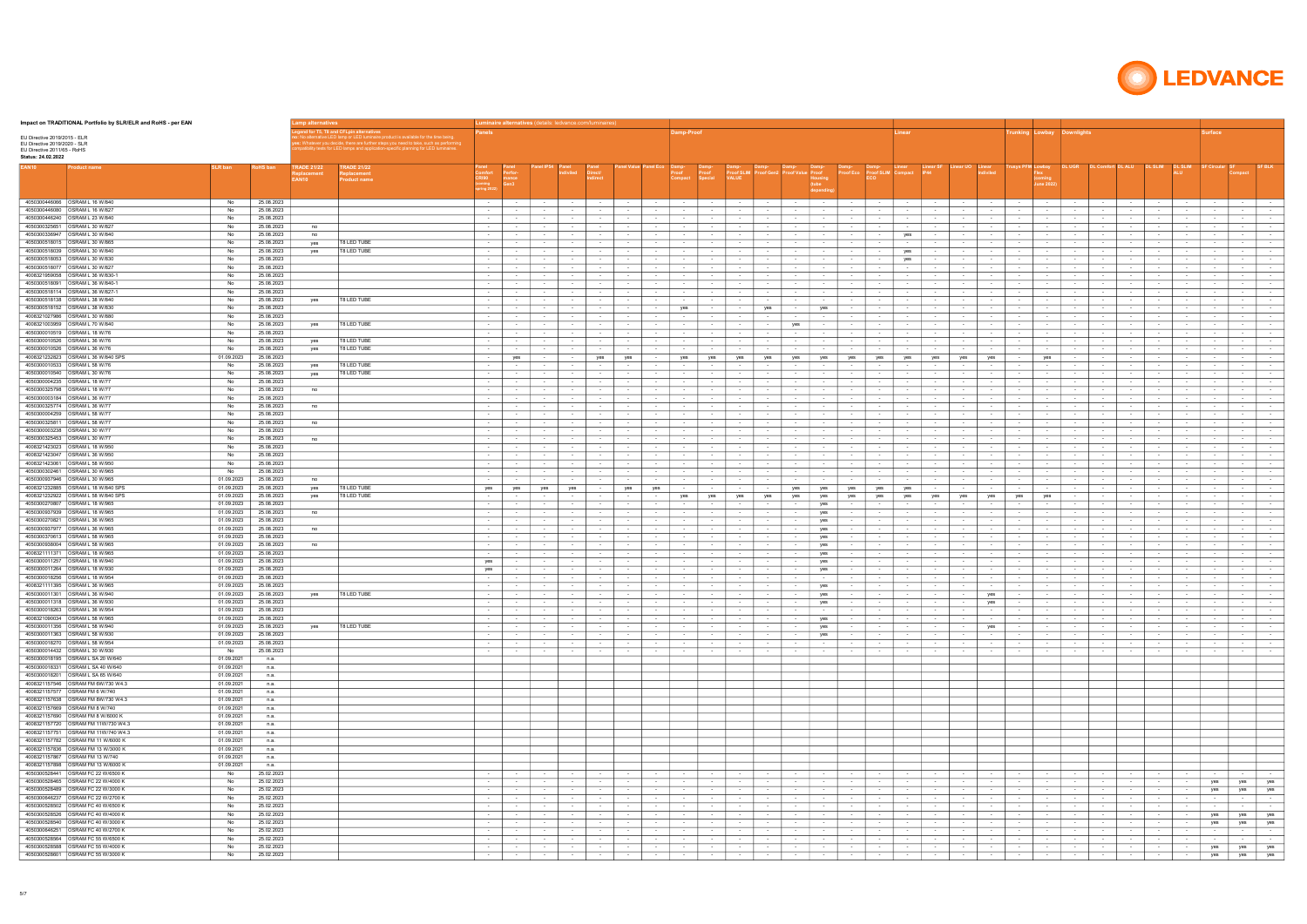| Impact on TRADITIONAL Portfolio by SLR/ELR and RoHS - per EAN                                |                 |                          |                                                |                                                                                                                                                                                                                                                                                                  |                                    |                                       |                            | <b>uminaire alternatives</b> (details: ledvance.com/luminaire. |                            |                                                          |                                            |                  |                      |                            |                          |                      |                                                        |                                    |                          |                                                 |                                      |                                     |                  |               |                  |                         |                  |                            |                   |                                      |
|----------------------------------------------------------------------------------------------|-----------------|--------------------------|------------------------------------------------|--------------------------------------------------------------------------------------------------------------------------------------------------------------------------------------------------------------------------------------------------------------------------------------------------|------------------------------------|---------------------------------------|----------------------------|----------------------------------------------------------------|----------------------------|----------------------------------------------------------|--------------------------------------------|------------------|----------------------|----------------------------|--------------------------|----------------------|--------------------------------------------------------|------------------------------------|--------------------------|-------------------------------------------------|--------------------------------------|-------------------------------------|------------------|---------------|------------------|-------------------------|------------------|----------------------------|-------------------|--------------------------------------|
| EU Directive 2019/2015 - ELR<br>EU Directive 2019/2020 - SLR<br>EU Directive 2011/65 - RoHS  |                 |                          |                                                | d for T5. T8 and CFLpin alternative<br>alternative LED lamp or LED luminaire product is available for the time being.<br>: Whatever you decide, there are further steps you need to take, such as performin<br>tibility tests for LED lamps and application-specific planning for LED luminaires |                                    |                                       |                            |                                                                |                            |                                                          | amp-Proof                                  |                  |                      |                            |                          |                      |                                                        |                                    |                          |                                                 |                                      | <b>Trunking Lowbay Downlights</b>   |                  |               |                  |                         |                  | urface                     |                   |                                      |
| Status: 24.02.2022<br>EAN <sub>10</sub><br>roduct name                                       |                 | <b>ໄoHS ban</b>          | <b>FRADE 21/22</b><br>placement<br><b>AN10</b> | <b>TRADE 21/22</b><br><b>Replacement</b><br><b>Product name</b>                                                                                                                                                                                                                                  | Comfort<br>CRI90                   |                                       |                            |                                                                |                            |                                                          |                                            | Proof            |                      |                            |                          | Proof                | roof Ed                                                | roof SLIM Compact                  |                          |                                                 |                                      | rusys PFM Lowbay<br>une 202         | DL UGR           |               |                  |                         |                  |                            |                   |                                      |
|                                                                                              |                 |                          |                                                |                                                                                                                                                                                                                                                                                                  |                                    |                                       |                            |                                                                |                            |                                                          |                                            |                  |                      |                            |                          |                      |                                                        |                                    |                          |                                                 |                                      |                                     |                  |               |                  |                         |                  |                            |                   |                                      |
| 4050300646275 OSRAM FC 55 W/2700 K                                                           | No              | 25.02.2023               |                                                |                                                                                                                                                                                                                                                                                                  | <b>Contract Contract Contract</b>  | $\sim$ 100 $\sim$                     | $\sim$                     | $\sim$                                                         | $\sim$                     | $\sim$<br>$\sim$                                         | <b>Contract Contract</b>                   | $\sim$           | $\sim$ 100 $\pm$     | $\sim$                     | $\sim$                   | $\sim$ 100 $\pm$     | $\sim$<br>$\sim$                                       | $\sim$ 100 $\pm$                   | <b>Service</b>           | $\sim$<br>$\sim$                                | $\sim$ 100 $\pm$                     | $\sim$                              | $\sim$           | $\sim$        | $\sim$           | $\sim$                  | $\sim$           | yes                        |                   | yes   yes                            |
| 4008321581105 OSRAM L 22 W/865 G10Q                                                          | No<br>No        | No<br>No                 | ves<br>ves                                     | T9 C LED<br>T9 C LED                                                                                                                                                                                                                                                                             | $\sim$<br>$\sim$                   | $\sim$<br>$\sim$                      | $\sim$<br>$\sim$           | $\sim$<br>$\sim$                                               | $\sim$                     | $\sim$<br>$\sim$<br>$\sim$                               | $\sim$<br>$\sim$                           | $\sim$           | $\sim$<br>$\sim$     | $\sim$<br>$\sim$           | $\sim$                   | $\sim$<br>$\sim$     | $\sim$                                                 | $\sim$<br>$\overline{\phantom{a}}$ | $\sim$<br>$\sim$         | $\sim$<br>$\sim$<br>$\sim$                      | $\sim$<br>$\sim$                     | $\sim$<br>$\sim$                    | $\sim$<br>$\sim$ |               | $\sim$<br>$\sim$ | $\sim$                  | $\sim$<br>$\sim$ | yes<br>$\sim$              | yes<br>$\sim$     | yes<br>$\sim$                        |
|                                                                                              | No              | No                       | yes                                            | T9 C LED                                                                                                                                                                                                                                                                                         |                                    |                                       |                            |                                                                |                            |                                                          | $\sim$                                     |                  |                      |                            |                          |                      |                                                        |                                    |                          |                                                 |                                      |                                     |                  |               |                  |                         |                  | yes                        | yes               | yes                                  |
| 4008321581167   OSRAM L 32 W/865 G10Q                                                        | No              | <b>No</b>                | yes                                            | T9 C LED                                                                                                                                                                                                                                                                                         |                                    |                                       | $\sim$                     |                                                                |                            |                                                          | $\sim$                                     |                  |                      |                            |                          |                      |                                                        |                                    |                          |                                                 |                                      |                                     |                  |               |                  |                         | $\sim$           |                            | $\sim$            | $\sim$                               |
| 4008321960139 OSRAM L 40 W/865 G10Q                                                          | No<br>No        | No<br>No                 | yes                                            | in development<br>in development                                                                                                                                                                                                                                                                 | $\sim$                             |                                       | $\sim$                     |                                                                |                            |                                                          | $\sim$                                     |                  |                      | $\sim$                     |                          | $\sim$               |                                                        | $\sim$                             |                          |                                                 |                                      | $\sim$                              | $\sim$           |               |                  |                         | $\sim$           |                            |                   | $\sim$<br>$\sim$                     |
| 4008321469168 OSRAM L 18 W/840 U                                                             | No              | 25.02.2023               | yes                                            |                                                                                                                                                                                                                                                                                                  | $\sim$                             | $\sim$                                | $\sim$<br>$\sim$           | $\sim$                                                         |                            | $\sim$                                                   | $\sim$<br>$\sim$                           | $\sim$           |                      | $\sim$<br>$\sim$           |                          | $\sim$               |                                                        | $\sim$                             |                          |                                                 |                                      | $\sim$<br>$\sim$                    | $\sim$           |               |                  |                         | $\sim$<br>$\sim$ | $\sim$                     |                   | $\sim$ 100 $\pm$                     |
| 4008321469182 OSRAM L 36 W/840 U                                                             | No              | 25.02.2023               |                                                |                                                                                                                                                                                                                                                                                                  |                                    |                                       |                            |                                                                |                            |                                                          |                                            |                  |                      |                            |                          |                      |                                                        |                                    |                          |                                                 |                                      |                                     |                  |               |                  |                         |                  |                            |                   | $\sim$                               |
| 4008321959911 <b>OSRAM L 36 W/830 U</b>                                                      | No              | 25.02.2023               |                                                |                                                                                                                                                                                                                                                                                                  | $\sim$                             |                                       | $\sim$                     | $\sim$                                                         |                            |                                                          | $\sim$                                     |                  |                      | $\sim$                     |                          |                      |                                                        | $\sim$                             |                          |                                                 |                                      | $\sim$                              | $\sim$           |               | $\sim$           |                         | $\sim$           | $\sim$ $-$                 |                   | $\sim$ 100 $\pm$                     |
| 4008321469205   OSRAM L 58 W/840 U<br>4008321959041 OSRAM L 58 W/830 U                       | No<br>No        | 25.02.2023<br>25.02.2023 |                                                |                                                                                                                                                                                                                                                                                                  | $\sim$ 100 $\pm$                   | $\sim$ $\sim$                         | $\sim$<br>$\sim$           | $\sim$<br>$\sim$                                               |                            | $\sim$<br>$\sim$<br>$\sim$ $-$                           | $\sim$ $-$                                 | $\sim$           |                      | $\sim$                     |                          | $\sim$<br>$\sim$     | $\sim$                                                 | $\sim$<br>$\sim$                   | $\sim$ $\sim$            |                                                 |                                      | $\sim$<br>$\sim$                    | $\sim$<br>$\sim$ |               | $\sim$<br>$\sim$ |                         | $\sim$<br>$\sim$ | $\sim$<br>$\sim$ 100 $\pm$ | $\sim$ $-$        | $\sim$ 100 $\pm$<br>$\sim$ 100 $\pm$ |
| 4050300008110   OSRAM DULUX D 10 W/827                                                       | No              | 25.02.2023               |                                                |                                                                                                                                                                                                                                                                                                  |                                    |                                       |                            |                                                                |                            |                                                          |                                            |                  |                      |                            |                          |                      |                                                        |                                    |                          |                                                 |                                      |                                     |                  |               |                  |                         |                  |                            |                   | $\sim$                               |
| 4050300010595   OSRAM DULUX D 10 W/840                                                       | No              | 25.02.2023               |                                                |                                                                                                                                                                                                                                                                                                  | $\sim$ 100 $\pm$                   | $\sim$ $-$                            | $\sim$                     | $\sim$                                                         |                            | $\sim$<br>$\sim$                                         | $\sim$                                     |                  |                      | $\sim$                     |                          |                      | $\sim$                                                 | $\sim$                             | $\sim$                   |                                                 |                                      | $\sim$                              | yes              | yes           | yes              | yes                     | yes              | yes                        | yes               | yes                                  |
| OSRAM DULUX D 10 W/830<br>4050300025681                                                      | No              | 25.02.2023               |                                                |                                                                                                                                                                                                                                                                                                  | $\sim$                             | $\sim$                                | $\sim$                     | $\sim$                                                         |                            | $\sim$<br>$\sim$                                         | $\sim$                                     | $\sim$           |                      | $\sim$                     | $\sim$                   | $\sim$               | $\sim$                                                 | $\sim$                             | $\sim$                   |                                                 | $\sim$                               | $\sim$                              | yes              | yes           | yes              | yes                     | yes              | yes                        | yes               | yes                                  |
| 4050300008127 OSRAM DULUX D 13 W/827<br>4050300010625   OSRAM DULUX D 13 W/840               | No.<br>No       | 25.02.2023<br>25.02.2023 | yes<br>yes                                     | <b>OSRAM DULUX LED</b><br><b>OSRAM DULUX LED</b>                                                                                                                                                                                                                                                 | $\sim$ 100 $\pm$                   | $\sim$<br>$\sim$ 100 $\mu$            | $\sim$ $-$<br>$\sim$       | $\sim$ 100 $\pm$                                               | $\sim$ 100 $\pm$           | $\sim$<br>$\sim$ $-$                                     | $\sim$ $-$<br>$\sim$                       | $\sim$           | $\sim$ 100 $\pm$     | $\sim$<br>$\sim$           | $\sim$                   | $\sim$<br>$\sim$     | $\sim$<br>$\sim$                                       | $\sim$                             | $\sim$                   | $\sim$ $-$<br>$\sim$                            | $\sim$ 100 $\pm$<br>$\sim$           | $\sim$<br>$\sim$                    | $\sim$<br>yes    | $\sim$<br>yes | $\sim$<br>yes    | $\sim$ 100 $\pm$<br>yes | $\sim$<br>yes    | $\sim$<br>yes              | $\sim$<br>yes     | $\sim$ 100 $\pm$<br>yes              |
| 4050300025698 <b>OSRAM DULUX D 13 W/830</b>                                                  | No              | 25.02.2023               | yes                                            | <b>OSRAM DULUX LED</b>                                                                                                                                                                                                                                                                           | $\sim$ 100 $\pm$                   | $\sim$                                | $\sim$                     | $\sim$ 100 $\pm$                                               | $\sim$                     | $\sim$<br>$\sim$ $-$                                     | $\sim$                                     | $\sim$           | $\sim$               | $\sim$                     |                          | $\sim$               | $\sim$<br>$\sim$                                       | $\sim$                             | $\sim$                   | $\sim$<br>$\sim$                                | $\sim$                               | $\sim$                              | yes              | yes           | yes              | yes                     | yes              | yes                        | yes               | yes                                  |
| 4050300487106   OSRAM DULUX D 13 W/865                                                       | No              | 25.02.2023               | yes                                            | <b>OSRAM DULUX LED</b>                                                                                                                                                                                                                                                                           | $\sim$                             | $\sim$ 100 $\mu$                      | $\sim$                     | $\sim$ 100 $\mu$                                               | $\sim$                     | $\sim$<br>$\sim$ 100 $\mu$                               | $\sim$                                     | $\sim$           |                      | $\sim$                     | $\sim$                   | $\sim$               | $\sim$<br>$\sim$                                       | $\sim$                             | $\sim$                   | $\sim$<br>$\sim$                                | $\sim$                               | $\sim$                              | $\sim$           | $\sim$        | yes              | yes                     | $\sim$           | $\sim$                     | $\sim$            | $\sim$ $-$                           |
|                                                                                              | No.             | 25.02.2023               | yes                                            | <b>OSRAM DULUX LED</b>                                                                                                                                                                                                                                                                           | $\sim$ 100 $\pm$                   | $\sim$ 100 $\mu$                      | $\sim$                     | $\sim$ 100 $\pm$                                               | $\sim$ 100 $\pm$           | $\sim$<br>$\sim$ 100 $\pm$                               | $\sim$                                     | $\sim$           | $\sim$               | $\sim$                     | $\sim$                   | $\sim$               | $\sim$<br>$\sim$                                       | $\sim$                             | $\sim$                   | $\sim$<br>$\sim$                                | $\sim$                               | $\sim$                              | $\sim$           |               | $\sim$           | $\sim$ 100 $\pm$        | $\sim$           | $\sim$                     | $\sim$            | $\sim$                               |
| 4050300012056 OSRAM DULUX D 18 W/840<br>4050300025704   OSRAM DULUX D 18 W/830               | No.<br>No       | 25.02.2023<br>25.02.2023 | yes<br>yes                                     | OSRAM DULUX LED<br>OSRAM DULUX LED                                                                                                                                                                                                                                                               | $\sim$ 100 $\pm$                   | $\sim$ 100 $\mu$<br>$\sim$            | $\sim$<br>$\sim$           | $\sim$                                                         | $\sim$<br>$\sim$           | $\sim$<br>$\sim$ 100 $\pm$                               | $\sim$<br>$\sim$                           | $\sim$           | $\sim$               | $\sim$<br>$\sim$           | $\sim$                   | $\sim$               | $\sim$<br>$\sim$                                       | $\sim$                             | $\sim$<br>$\sim$         | $\sim$<br>$\sim$                                | $\sim$<br>$\sim$                     | $\sim$<br>$\sim$                    | yes<br>yes       | yes<br>yes    | yes<br>yes       | yes<br>yes              | yes<br>yes       | yes<br>yes                 | yes<br>yes        | yes<br>yes                           |
| 4050300487120 OSRAM DULUX D 18 W/865                                                         | No              | 25.02.2023               | yes                                            | OSRAM DULUX LED                                                                                                                                                                                                                                                                                  | $\sim$                             | $\sim$ 100 $\mu$                      | $\sim$                     | $\sim$                                                         | $\sim$                     | $\sim$<br>$\sim$                                         | $\sim$                                     | $\sim$           |                      | $\sim$                     |                          | $\sim$               | $\sim$                                                 | $\sim$                             | $\sim$                   | $\sim$                                          | $\sim$                               | $\sim$                              | $\sim$           | $\sim$        | yes              | yes                     | $\sim$           | $\sim$                     | $\sim$            | $\sim$ $-$                           |
| 4050300011912 OSRAM DULUX D 26 W/827                                                         | No              | 25.02.2023               | ves                                            | OSRAM DULUX LED                                                                                                                                                                                                                                                                                  | $\sim$ 100 $\pm$                   | $\sim$                                | $\sim$                     | $\sim$                                                         | $\sim$                     | $\sim$<br>$\sim$ 100 $\pm$                               | $\sim$                                     | $\sim$           | $\sim$               | $\sim$                     | $\sim$                   | $\sim$               | $\sim$<br>$\sim$                                       | $\sim$                             | $\sim$                   | $\sim$<br>$\sim$                                | $\sim$                               | $\sim$                              | $\sim$           | $\sim$        | $\sim$           | $\sim$                  | $\sim$           | $\sim$                     | $\sim$            | $\sim$                               |
| 4050300012049   OSRAM DULUX D 26 W/840                                                       | No.             | 25.02.2023               | ves                                            | OSRAM DULUX LED                                                                                                                                                                                                                                                                                  |                                    | $\sim$                                | $\sim$                     |                                                                | $\sim$                     |                                                          | $\sim$                                     |                  |                      | $\overline{\phantom{a}}$   |                          |                      | $\sim$                                                 |                                    |                          |                                                 | $\sim$                               | $\sim$                              | yes              | yes           | yes              | yes                     | yes              | yes                        | yes               | yes                                  |
| 4050300025711 OSRAM DULUX D 26 W/830<br>4050300486987   OSRAM DULUX D 26 W/865               | No<br>No        | 25.02.2023<br>25.02.2023 | yes<br>yes                                     | OSRAM DULUX LED<br>OSRAM DULUX LED                                                                                                                                                                                                                                                               | $\sim$<br>$\sim$                   | $\sim$<br>$\sim$ 100 $\mu$            | $\sim$<br>$\sim$           | $\sim$<br>$\sim$                                               | $\sim$<br>$\sim$           | $\sim$<br>$\sim$                                         | $\sim$<br>$\sim$                           | $\sim$           | $\sim$               | $\sim$<br>$\sim$           |                          | $\sim$<br>$\sim$     | $\sim$<br>$\sim$<br>$\sim$                             | $\sim$<br>$\sim$                   | $\sim$<br>$\sim$         | $\sim$<br>$\sim$                                | $\sim$<br>$\sim$                     | $\sim$<br>$\sim$                    | yes<br>$\sim$    | yes           | yes<br>yes       | yes<br>yes              | yes<br>$\sim$    | yes<br>$\sim$              | yes<br>$\sim$     | yes<br>$\sim$ $\sim$                 |
| 4050300012124   OSRAM DULUX D/E 10 W/827                                                     | No              | 25.02.2023               |                                                |                                                                                                                                                                                                                                                                                                  | $\sim$                             | $\sim$                                | $\sim$                     | $\sim$                                                         |                            |                                                          | $\sim$                                     |                  |                      | $\sim$                     |                          | $\sim$               |                                                        | $\sim$                             |                          |                                                 |                                      | $\sim$                              |                  |               | $\sim$           |                         | $\sim$           | $\sim$                     |                   | $\sim$                               |
| 4050300017587   OSRAM DULUX D/E 10 W/840                                                     | No              | 25.02.2023               |                                                |                                                                                                                                                                                                                                                                                                  |                                    |                                       | $\sim$                     |                                                                |                            |                                                          | $\sim$                                     |                  |                      |                            |                          |                      |                                                        |                                    |                          |                                                 | $\sim$                               | $\sim$                              | yes              | yes           | yes              | yes                     | yes              | yes                        | yes               | yes                                  |
| 4050300419435   OSRAM DULUX D/E 10 W/830                                                     | No              | 25.02.2023               |                                                |                                                                                                                                                                                                                                                                                                  | $\sim$                             | $\sim$                                | $\sim$                     | $\sim$                                                         | $\sim$                     | $\sim$                                                   | $\sim$                                     |                  | $\sim$               | $\sim$                     |                          | $\sim$               | $\sim$                                                 | $\sim$                             |                          | $\sim$                                          |                                      | $\sim$                              | yes              | yes           | yes              | yes                     | yes              | yes                        | yes               | yes                                  |
| 4050300012131   OSRAM DULUX D/E 13 W/827<br>4050300017594   OSRAM DULUX D/E 13 W/840         | No<br>No        | 25.02.2023<br>25.02.2023 | yes<br>yes                                     | OSRAM DULUX LED<br>OSRAM DULUX LED                                                                                                                                                                                                                                                               | $\sim$<br>$\sim$                   | $\sim$                                | $\sim$<br>$\sim$           |                                                                |                            | $\sim$                                                   | $\sim$<br>$\sim$                           |                  |                      | $\sim$                     |                          | $\sim$<br>$\sim$     |                                                        | $\sim$<br>$\sim$                   |                          |                                                 |                                      | $\sim$<br>$\sim$                    | yes              | yes           | yes              | yes                     | $\sim$<br>yes    | yes                        | yes               | $\sim$<br>yes                        |
|                                                                                              | No              | 25.02.2023               | yes                                            | OSRAM DULUX LED                                                                                                                                                                                                                                                                                  |                                    |                                       | $\sim$                     |                                                                |                            |                                                          | $\sim$                                     |                  |                      |                            |                          |                      |                                                        |                                    |                          |                                                 |                                      | $\sim$                              | yes              | yes           | yes              | yes                     | yes              | yes                        | yes               | yes                                  |
| 4050300012148   OSRAM DULUX D/E 18 W/827                                                     | No              | 25.02.2023               | yes                                            | <b>OSRAM DULUX LED</b>                                                                                                                                                                                                                                                                           | $\sim$                             | $\sim$                                | $\sim$                     |                                                                |                            | $\sim$                                                   | $\sim$                                     |                  |                      | $\sim$                     |                          | $\sim$               |                                                        | $\sim$                             |                          | $\sim$                                          |                                      | $\sim$                              |                  |               | $\sim$           |                         | $\sim$           |                            | $\sim$            | $\sim$                               |
| OSRAM DULUX D/E 18 W/840<br>4050300017617                                                    | No              | 25.02.2023               | yes                                            | <b>OSRAM DULUX LED</b>                                                                                                                                                                                                                                                                           |                                    | $\sim$ $-$                            | $\sim$                     | $\sim$                                                         |                            | $\sim$ 100 $\pm$                                         | $\sim$                                     |                  |                      | $\sim$                     |                          | $\sim$               |                                                        | $\sim$                             | $\sim$                   |                                                 |                                      | $\sim$                              | yes              | yes           | yes              | yes                     | yes              | yes                        | yes               | yes                                  |
| OSRAM DULUX D/E 18 W/830<br>4050300327211<br>4050300564944   OSRAM DULUX D/E 18 W/865        | No<br>No        | 25.02.2023<br>25.02.2023 | yes<br>yes                                     | <b>OSRAM DULUX LED</b><br><b>OSRAM DULUX LED</b>                                                                                                                                                                                                                                                 | $\sim$                             |                                       | $\sim$                     | $\sim$                                                         |                            | $\sim$                                                   | $\sim$                                     |                  |                      | $\sim$                     |                          |                      | $\sim$                                                 | $\sim$                             |                          |                                                 |                                      | $\sim$                              | yes              | yes           | yes              | yes                     | yes<br>$\sim$    | yes<br>$\sim$              | yes<br>$\sim$     | yes<br>$\sim$ 100 $\pm$              |
| 4008321185877   OSRAM DULUX D/E 26 W/865                                                     | No              | 25.02.2023               | yes                                            | <b>OSRAM DULUX LED</b>                                                                                                                                                                                                                                                                           |                                    |                                       | $\sim$                     |                                                                |                            |                                                          |                                            |                  |                      |                            |                          |                      |                                                        |                                    |                          |                                                 |                                      |                                     |                  |               | yes<br>yes       | yes<br>yes              | $\sim$           |                            |                   | $\sim$ 100 $\pm$                     |
| 4050300012230 <b>OSRAM DULUX D/E 26 W/827</b>                                                | No              | 25.02.2023               | yes                                            | <b>OSRAM DULUX LED</b>                                                                                                                                                                                                                                                                           | $\sim$ 100 $\pm$                   | $\sim$ 100 $\mu$                      | $\sim$ 100 $\pm$           | $\sim$ 100 $\mu$                                               | $\sim$ $-$                 | $\sim$<br>$\sim$ 100 $\pm$                               | $\sim$ $-$                                 | $\sim$           | $\sim$ $-$           | $\sim$                     | $\sim$ 100 $\mu$         | $\sim$               | $\sim$<br>$\sim$ $-$                                   | $\sim$ 100 $\pm$                   | $\sim$ $-$               | $\sim$<br>$\sim$                                | $\sim$ $-$                           | $\sim$ 100 $\pm$                    | $\sim$           |               | $\sim$           | $\sim$ 100 $\pm$        | $\sim$           | $\sim$                     | $\sim$ $-$        | $\sim$ 100 $\pm$                     |
| 4050300020303 <b>OSRAM DULUX D/E 26 W/840</b>                                                | No              | 25.02.2023               | yes                                            | OSRAM DULUX LED                                                                                                                                                                                                                                                                                  |                                    |                                       |                            |                                                                |                            |                                                          |                                            |                  |                      |                            |                          |                      |                                                        |                                    |                          |                                                 |                                      |                                     | yes              | yes           | yes              | yes                     | yes              | yes                        | yes               | yes                                  |
| 4050300446905   OSRAM DULUX T PLUS 13 W/840                                                  | - No<br>No      | 25.02.2023<br>25.02.2023 | yes                                            | OSRAM DULUX LED                                                                                                                                                                                                                                                                                  | $\sim$ 100 $\pm$                   | $\sim$<br>$\sim$                      | $\sim$<br>$\sim$           | $\sim$<br>$\sim$                                               | $\sim$ 100 $\pm$<br>$\sim$ | $\sim$<br>$\sim$ $-$<br>$\sim$                           | $\sim$<br>$\sim$                           | $\sim$<br>$\sim$ | $\sim$               | $\sim$<br>$\sim$           | $\sim$                   | $\sim$<br>$\sim$     | $\sim$<br>$\sim$<br>$\sim$                             | $\sim$<br>$\sim$                   | $\sim$<br>$\sim$         | $\sim$<br>$\sim$                                | $\sim$<br>$\sim$                     | $\sim$<br>$\sim$                    | yes              | yes           | yes              | yes                     | yes              | yes                        | yes               | yes                                  |
| 4050300446929 OSRAM DULUX T PLUS 13 W/830                                                    | - No            | 25.02.2023               |                                                |                                                                                                                                                                                                                                                                                                  | $\sim$ 100 $\pm$                   | $\sim$ 100 $\pm$                      | $\sim$ $-$                 | $\sim$ 100 $\mu$                                               | $\sim$                     | $\sim$<br>$\sim$ 100 $\pm$                               | $\sim$ $-$                                 | $\sim$           | $\sim$               | $\sim$                     | $\sim$                   | $\sim$               | $\sim$<br>$\sim$                                       | $\sim$                             | $\sim$                   | $\sim$<br>$\sim$                                | $\sim$ 100 $\mu$                     | $\sim$                              | yes<br>yes       | yes<br>yes    | yes<br>yes       | yes<br>yes              | yes<br>yes       | yes<br>yes                 | yes<br>yes        | yes<br>yes                           |
| 4050300333465   OSRAM DULUX T PLUS 18 W/840                                                  | No              | 25.02.2023               |                                                |                                                                                                                                                                                                                                                                                                  | $\sim$                             | $\sim$ 100 $\mu$                      | $\sim$                     | $\sim$                                                         |                            | $\sim$<br>$\sim$                                         | $\sim$                                     | $\sim$           |                      | $\sim$                     | $\sim$                   | $\sim$               | $\sim$                                                 | $\sim$                             |                          |                                                 | $\sim$                               | $\sim$                              | yes              | yes           | yes              | yes                     | yes              | yes                        | yes               | yes                                  |
| 4050300333489 OSRAM DULUX T PLUS 18 W/830                                                    | No              | 25.02.2023               |                                                |                                                                                                                                                                                                                                                                                                  | $\sim$ 100 $\pm$                   | $\sim$                                | $\sim$                     | $\sim$ 100 $\pm$                                               | $\sim$ 100 $\pm$           | $\sim$<br>$\sim$ $-$                                     | $\sim$                                     | $\sim$           | $\sim$               | $\sim$                     | $\sim$                   | $\sim$               | $\sim$<br>$\sim$                                       | $\sim$                             | $\sim$                   | $\sim$<br>$\sim$                                | $\sim$                               | $\sim$                              | yes              | yes           | yes              | yes                     | yes              | yes                        | yes               | yes                                  |
| 4050300342047 CSRAM DUI UX T PLUS 26 W/840                                                   | - No<br>- No    | 25.02.2023               |                                                |                                                                                                                                                                                                                                                                                                  | $\sim$                             | $\sim$ 100 $\mu$                      | $\sim$                     | $\sim$                                                         | $\sim$ 100 $\pm$           | $\sim$                                                   | $\sim$ $-$                                 | $\sim$           |                      | $\sim$                     | $\sim$                   | $\sim$               | $\sim$                                                 | $\sim$                             | $\sim$                   | $\sim$                                          | $\sim$                               | $\sim$                              | $\sim$           |               |                  |                         | $\sim$           |                            | $\sim$            | $\sim$                               |
| 4050300342061   OSRAM DULUX T PLUS 26 W/830                                                  |                 | 25.02.2023<br>25.02.2023 |                                                |                                                                                                                                                                                                                                                                                                  | $\sim$ 100 $\pm$                   | $\sim$ 100 $\pm$<br>$\sim$            | $\sim$<br>$\sim$           | $\sim$ 100 $\pm$                                               | $\sim$<br>$\sim$           | $\sim$<br>$\sim$ $-$<br>$\sim$                           | $\sim$ $-$<br>$\sim$                       | $\sim$           | $\sim$               | $\sim$<br>$\sim$           | $\sim$                   | $\sim$<br>$\sim$     | $\sim$<br>$\sim$<br>$\sim$                             | $\sim$<br>$\sim$                   | $\sim$<br>$\sim$         | $\sim$ $-$<br>$\sim$<br>$\sim$<br>$\sim$        | $\sim$<br>$\sim$                     | $\sim$<br>$\sim$                    | yes<br>yes       | yes<br>yes    | yes<br>yes       | yes<br>yes              | yes<br>yes       | yes<br>yes                 | yes<br>yes        | yes<br>yes                           |
| 4050300342085   OSRAM DULUX T PLUS 26 W/827                                                  | - No            | 25.02.2023               |                                                |                                                                                                                                                                                                                                                                                                  | $\sim$ 100 $\pm$                   | $\sim$                                | $\sim$                     | $\sim$                                                         | $\sim$                     | $\sim$<br>$\sim$ 100 $\pm$                               | $\sim$                                     | $\sim$           | $\sim$               | $\sim$                     | $\sim$                   | $\sim$               | $\sim$<br>$\sim$                                       | $\sim$                             | $\sim$                   | $\sim$ 100 $\pm$<br>$\sim$                      | $\sim$ 100 $\pm$                     | $\sim$                              | $\sim$           | $\sim$        | $\sim$           | $\sim$                  | $\sim$           | $\sim$                     | $\sim$ $-$        | $\sim$                               |
| 4050300446967 OSRAM DULUX T/E PLUS 13 W/840                                                  | No              | 25.02.2023               | yes                                            | <b>OSRAM DULUX LED</b>                                                                                                                                                                                                                                                                           | $\sim 100$                         | $\sim$ 100 $\sim$                     | $\sim 100$                 | $\sim$ 100 $\pm$                                               | $\sim 100$                 | $\sim$ 100 $\pm$<br>$\sim$ 100 $\mu$                     | <b>Contract Contract</b>                   | $\sim$           | $\sim$               | $\sim$ 100 $\pm$           | $\sim$ 100 $\mu$         | $\sim$ $-$           | $\sim$ 100 $\pm$<br>$\sim$ $-$                         | $\sim$ 100 $\pm$                   | $\sim 100$               | <b>Contract Contract</b><br>$\sim$ 100 $\pm$    | $\sim$ $-$                           | <b>State Street</b>                 | yes              | yes           | yes              | yes                     | yes              | yes                        | yes               | yes                                  |
| 4050300446981 OSRAM DULUX T/E PLUS 13 W/830<br>4050300447001 OSRAM DULUX T/E PLUS 13 W/827   | <b>NO</b><br>No | 25.02.2023<br>25.02.2023 | ves                                            | <b>JOSRAM DULUX LED</b><br>OSRAM DULUX LED                                                                                                                                                                                                                                                       |                                    | $\sim$                                |                            |                                                                |                            |                                                          |                                            |                  |                      | $\sim$                     |                          |                      |                                                        |                                    |                          |                                                 |                                      |                                     | yes              | yes           | yes              | yes                     | yes<br>$\sim$    | yes                        | yes l             | yes l<br>$\sim 10^{-1}$              |
| 4050300342221 OSRAM DULUX T/E PLUS 18 W/840                                                  | No              | 25.02.2023               | yes<br>yes                                     | OSRAM DULUX LED                                                                                                                                                                                                                                                                                  | $\sim$<br><b>Contract Contract</b> | $\sim$ 100 $\mu$<br>$\sim$ 100 $\sim$ | $\sim$                     | $\sim$<br>$\sim$                                               | $\sim$                     | $\sim$ 100 $\mu$<br>$\sim$ 100 $\mu$<br>$\sim$           | $\sim$<br>$\sim$ $-$                       | $\sim$           | $\sim$<br>$\sim$     | $\sim$<br>$\sim$           | $\sim$                   | $\sim$<br>$\sim$     | $\sim$ 100 $\mu$<br>$\sim$ $-$                         | $\sim$<br>$\sim$                   | $\sim$<br>$\sim$ $-$     | $\sim$<br>$\sim$<br>$\sim$ 100 $\sim$<br>$\sim$ | $\sim$ 100 $\pm$<br>$\sim$ 100 $\pm$ | $\sim$<br>$\sim$ 100 $\pm$          | $\sim$<br>yes    | yes           | yes              | $\sim$<br>yes           | yes              | $\sim$<br>yes              | $\sim$<br>yes     | yes                                  |
| 4050300342245   OSRAM DULUX T/E PLUS 18 W/830                                                | No              | 25.02.2023               | yes                                            | OSRAM DULUX LED                                                                                                                                                                                                                                                                                  | $\sim$                             | $\sim$                                | $\sim$                     |                                                                |                            |                                                          | $\sim$                                     |                  |                      | $\sim$                     |                          |                      |                                                        |                                    |                          |                                                 |                                      | $\sim$                              | yes              | yes           | yes              | yes                     | yes              | yes                        | yes               | yes                                  |
|                                                                                              | No              | 25.02.2023               | yes                                            | OSRAM DULUX LED                                                                                                                                                                                                                                                                                  | $\sim$                             | $\sim$                                | $\sim$                     |                                                                | $\sim$                     |                                                          | <b>Service</b>                             |                  |                      | $\sim$                     |                          | $\sim$               | $\sim$                                                 | $\sim$                             |                          | $\sim$                                          |                                      | $\sim$                              | $\sim$           |               | $\sim$           | $\sim$                  | $\sim$           | $\sim$                     | $\sim$            | $\sim$                               |
|                                                                                              | No              | 25.02.2023               | yes                                            | OSRAM DULUX LED                                                                                                                                                                                                                                                                                  | $\sim$                             | $\sim$                                | $\sim$                     | $\sim$                                                         |                            | $\sim$                                                   | $\sim$                                     |                  | $\sim$               | $\sim$                     |                          | $\sim$               | $\sim$                                                 | $\sim$                             | $\sim$ $\sim$            | $\sim$                                          | $\sim$                               | $\sim$                              | yes              | yes           | yes              | yes                     | yes              | yes                        | yes               | yes                                  |
| 4050300342306 OSRAM DULUX T/E PLUS 26 W/830<br>4050300342320 OSRAM DULUX T/E PLUS 26 W/827   | No<br>No        | 25.02.2023<br>25.02.2023 | yes<br>yes                                     | OSRAM DULUX LED<br>OSRAM DULUX LED                                                                                                                                                                                                                                                               | $\sim$<br>$\sim$                   | $\sim$<br>$\sim$ $-$                  | $\sim$<br>$\sim$           | $\sim$                                                         | $\sim$                     | $\sim$<br>$\sim$                                         | <b>Service</b><br>$\sim$                   | $\sim$           | $\sim$               | $\sim$<br>$\sim$           | $\sim$                   | $\sim$<br>$\sim$     | $\sim$<br>$\sim$ $-$<br>$\sim$                         | $\sim$<br>$\sim$                   | $\sim$<br>$\sim$ $\sim$  | $\sim$<br>$\sim$                                | $\sim$                               | <b>Contractor</b><br>$\sim$         | yes              | yes           | yes              | yes<br>$\sim$           | yes  <br>$\sim$  | yes                        | yes               | yes  <br>$\sim$ $-$                  |
| 4050300425443 OSRAM DULUX T/E CONSTANT 26 W/840                                              | No              | 25.02.2023               | yes                                            | OSRAM DULUX LED                                                                                                                                                                                                                                                                                  | $\sim$                             | $\sim$                                | $\sim$                     |                                                                |                            | $\sim$                                                   | <b>Service</b>                             |                  |                      | $\sim$                     |                          | $\sim$               |                                                        | $\sim$                             |                          |                                                 |                                      | $\sim$                              | yes              | yes           | yes              | yes                     | yes              | yes                        | yes               | yes                                  |
|                                                                                              | No              | 25.02.2023               | yes                                            | OSRAM DULUX LED                                                                                                                                                                                                                                                                                  | $\sim$                             | $\sim$ $-$                            | $\sim$                     | $\sim$                                                         |                            | $\sim$<br>$\sim$ 100 $\mu$                               | $\sim$                                     |                  | $\sim$               | $\sim$                     |                          | $\sim$               | $\sim$                                                 | $\sim$                             | $\sim$ $\sim$            |                                                 | $\sim$                               | $\sim$                              | yes              | yes           | yes              | yes                     | yes              | yes                        | yes               | yes                                  |
|                                                                                              | No              | 25.02.2023               | yes                                            | OSRAM DULUX LED                                                                                                                                                                                                                                                                                  |                                    |                                       | $\sim$                     | $\sim$                                                         |                            | $\sim$                                                   | $\sim$                                     | $\sim$           |                      | $\sim$                     |                          | $\sim$               |                                                        | $\sim$                             |                          |                                                 |                                      | $\sim$                              | yes              | yes           | yes              | yes                     | yes              | yes                        | yes               | yes                                  |
| 4050300348605   OSRAM DULUX T/E PLUS 32 W/827                                                | No<br>No        | 25.02.2023<br>25.02.2023 | yes<br>yes                                     | <b>OSRAM DULUX LED</b><br><b>OSRAM DULUX LED</b>                                                                                                                                                                                                                                                 | $\sim$ 100 $\pm$                   | $\sim$ $-$                            | $\sim$ 100 $\pm$<br>$\sim$ | $\sim$ 100 $\pm$                                               |                            | $\sim$<br>$\sim$                                         | <b>Contract Contract</b><br><b>Service</b> | $\sim$ $-$       | $\sim$ $-$           | $\sim$ 100 $\pm$           | $\sim$ $-$               | $\sim$               | $\sim$<br>$\sim$ $-$                                   | $\sim$                             | $\sim$ $\sim$            |                                                 | $\sim$                               | $\sim$ 100 $\pm$<br>$\sim$          | yes              | yes           | yes              | yes                     | yes<br>$\sim$    | yes                        | yes               | yes<br>$\sim$ 100 $\pm$              |
| 4050300425504   OSRAM DULUX T/E CONSTANT 32 W/840                                            | No              | 25.02.2023               | yes                                            | <b>OSRAM DULUX LED</b>                                                                                                                                                                                                                                                                           | $\sim$ 100 $\pm$                   | $\sim$ $-$                            | $\sim$ 100 $\pm$           | $\sim$ 100 $\pm$                                               | $\sim$ 100 $\pm$           | $\sim$<br>$\sim$ 100 $\pm$                               | $\sim$ $-$                                 | $\sim$           | $\sim$               | $\sim$ 100 $\pm$           | $\sim$ 100 $\mu$         | $\sim$               | $\sim$<br>$\sim$ 100 $\pm$                             | $\sim$ 100 $\pm$                   | $\sim$ $-$               | $\sim$<br>$\sim$                                | $\sim$ $-$                           | $\sim 10^{-1}$                      | yes              | yes           | yes              | yes                     | yes              | yes                        | yes               | yes                                  |
| 4050300425528 OSRAM DULUX T/E CONSTANT 32 W/830                                              | No              | 25.02.2023               | yes                                            | <b>OSRAM DULUX LED</b>                                                                                                                                                                                                                                                                           | $\sim$                             |                                       | $\sim$                     | $\sim$ 100 $\pm$                                               |                            | $\sim$<br>$\sim$                                         | $\sim$                                     | $\sim$           |                      | $\sim$                     | $\sim$                   | $\sim$               | $\sim$<br>$\sim$                                       | $\sim$                             | $\sim$                   | $\sim$                                          | $\sim$                               | <b>Contract</b>                     | yes              | yes           | yes              | yes                     | yes              | yes                        | yes               | yes                                  |
| 4050300425627 OSRAM DULUX T/E PLUS 42 W/840                                                  | No              | 25.02.2023               | yes                                            | <b>OSRAM DULUX LED</b>                                                                                                                                                                                                                                                                           | $\sim 10^{-1}$                     | $\sim$ 100 $\pm$                      | $\sim$ 100 $\pm$           | $\sim$ 100 $\pm$                                               | $\sim 100$                 | $\sim$ $-$<br>$\sim$ 100 $\pm$                           | <b>Contract</b>                            | $\sim$ $-$       | $\sim$ $-$           | $\sim$ 100 $\pm$           | $\sim$ 100 $\mu$         | $\sim$ $-$           | $\sim$ $-$<br><b>Contract</b>                          | $\sim$ 100 $\pm$                   | $\sim$ 100 $\pm$         | $\sim$ $-$<br>$\sim$                            | $\sim$ $-$                           | $\sim 10^{-1}$                      | yes              | yes           | yes              | yes                     | yes              | yes                        | yes               | yes                                  |
| 4050300425641   OSRAM DULUX T/E PLUS 42 W/830<br>4050300425665 OSRAM DULUX T/E PLUS 42 W/827 | No<br>No        | 25.02.2023<br>25.02.2023 | yes<br>yes                                     | <b>OSRAM DULUX LED</b><br>OSRAM DULUX LED                                                                                                                                                                                                                                                        | $\sim$ 100 $\pm$                   | $\sim$                                | $\sim$<br>$\sim$           | $\sim$                                                         | $\sim$                     | $\sim$ $-$<br>$\sim$ 100 $\pm$                           | <b>Service</b><br><b>Contract Contract</b> | $\sim$           | $\sim$               | $\sim$ 100 $\pm$           | $\sim$                   | $\sim$               | $\sim$<br>$\sim$ $-$                                   | $\sim$                             | $\sim$                   | $\sim$<br>$\sim$                                | $\sim$                               | $\sim$ $-$<br><b>Contract</b>       | yes<br>$\sim$    | yes<br>$\sim$ | yes<br>$\sim$    | yes<br>$\sim$ 100 $\pm$ | yes<br>$\sim$    | yes<br>$\sim$              | yes<br>$\sim$ $-$ | yes<br>$\sim$ 100 $\pm$              |
| 4050300425566   OSRAM DULUX T/E CONSTANT 42 W/840                                            | No              | 25.02.2023               | yes                                            | OSRAM DULUX LED                                                                                                                                                                                                                                                                                  | $\sim$ $-$                         | $\sim$                                | $\sim$ 100 $\pm$           | $\sim$ 100 $\pm$                                               | $\sim$                     | $\sim$<br>$\sim$ $-$                                     | $\sim$                                     | $\sim$           | $\sim$               | $\sim$                     | $\sim$ $-$               | $\sim$               | $\sim$<br>$\sim$                                       | $\sim$                             | $\sim$ $\sim$            | $\sim$ 100 $\pm$<br>$\sim$                      | $\sim$                               | $\sim$                              | yes              | yes           | yes              | yes                     | yes              | yes                        | yes               | yes                                  |
| 4050300425580 OSRAM DULUX T/E CONSTANT 42 W/830                                              | No              | 25.02.2023               |                                                |                                                                                                                                                                                                                                                                                                  | $\sim$ 100 $\pm$                   | $\sim$ 100 $\sim$                     | the control of             | $\sim$ 100 $\pm$                                               | $\sim$ 100 $\sim$          | $\sim$ $-$<br>$\sim$ 100 $\pm$                           | <b>Contract Contract</b>                   | $\sim$           | $\sim$ $-$           | $\sim$                     | $\sim$ 100 $\sim$        | $\sim$               | $\sim$<br>$\sim$                                       | $\sim$                             | $\sim$ 100 $\pm$         | $\sim$<br>$\sim$                                | $\sim$ 100 $\pm$                     | <b>Contract</b>                     | yes              | yes           | yes              | yes                     | yes              | yes                        | yes               | yes                                  |
| 4050300006130   OSRAM DULUX S 5 W/827                                                        | No              | 25.02.2023               |                                                |                                                                                                                                                                                                                                                                                                  | $\sim$                             | $\sim$                                | $\sim$ $-$                 | $\sim$                                                         | $\sim$                     | $\sim$                                                   | <b>Service</b>                             |                  |                      | $\sim$                     |                          | $\sim$               | $\sim$ 100 $\mu$<br>$\sim$                             | $\sim$                             | $\sim$                   |                                                 | $\sim$ 100 $\mu$                     | $\sim$                              | $\sim$           | $\sim$        |                  | $\sim$ $-$              | $\sim$           |                            | $\sim$            | $\sim$ 100 $\pm$                     |
| 4050300010564   OSRAM DULUX S 5 W/840<br>4050300005997   OSRAM DULUX S 7 W/827               | No<br>No        | 25.02.2023<br>25.02.2023 |                                                |                                                                                                                                                                                                                                                                                                  | $\sim 10^{-1}$<br>$\sim$ $-$       | $\sim$ 100 $\pm$<br>$\sim$ $-$        | $\sim$<br>$\sim$           | $\sim$ 100 $\pm$<br>$\sim$ 100 $\mu$                           | $\sim$<br>$\sim$ $-$       | $\sim$<br>$\sim$ 100 $\pm$<br>$\sim$<br>$\sim$ 100 $\pm$ | $\sim$ 100 $\pm$<br>$\sim$ $-$             | $\sim$<br>$\sim$ | $\sim$<br>$\sim$     | $\sim$ 100 $\pm$<br>$\sim$ | $\sim$ $-$<br>$\sim$ $-$ | $\sim$<br>$\sim$     | $\sim$ $-$<br>$\sim$ $-$<br>$\sim$<br>$\sim$           | $\sim$<br>$\sim$                   | $\sim$ $-$<br>$\sim$ $-$ | $\sim$<br>$\sim$<br>$\sim$ $-$<br>$\sim$        | $\sim$ 100 $\pm$<br>$\sim$ 100 $\mu$ | <b>Contract</b><br>$\sim$ 100 $\mu$ | yes<br>$\sim$    | yes<br>$\sim$ | yes<br>$\sim$    | yes<br>$\sim$           | yes<br>$\sim$    | yes<br>$\sim$              | yes               | yes<br>$\sim$ 100 $\pm$              |
| 4050300010571   OSRAM DULUX S 7 W/840                                                        | No              | 25.02.2023               |                                                |                                                                                                                                                                                                                                                                                                  | <b>State Street</b>                | $\sim$ 100 $\sim$                     | <b>Service</b>             | $\sim$ 100 $\mu$                                               | <b>Service</b>             | $\sim$<br>$\sim$ 100 $\mu$                               | <b>Contract Contract</b>                   | $\sim$           | $\sim$               | <b>State Street</b>        | $\sim$                   | $\sim$ $-$           | $\sim$ 100 $\mu$<br><b>Service</b>                     | $\sim$                             | <b>State Street</b>      | $\sim$ 100 $\sim$<br>$\sim$                     | $\sim$ $-$                           | $\sim$ 100 $\sim$                   | yes              | yes           | yes              | yes                     | yes              | yes                        | yes               | yes                                  |
|                                                                                              | No              | 25.02.2023               | yes                                            | <b>OSRAM DULUX LED</b>                                                                                                                                                                                                                                                                           | $\sim$                             | $\sim$                                | $\sim$ $-$                 | $\sim$                                                         | $\sim$ 100 $\pm$           | $\sim$<br>$\sim$                                         | <b>Contract Contract</b>                   | $\sim$           | $\sim$               | $\sim$                     | $\sim$                   | $\sim$               | $\sim$<br>$\sim$                                       | $\sim$                             | $\sim$                   | $\sim$<br>$\sim$                                | $\sim$                               | $\sim$ 100 $\pm$                    | yes              | yes           | yes              | yes                     | yes              | yes                        | yes               | yes                                  |
| 4050300006000 OSRAM DULUX S 9 W/827                                                          | No              | 25.02.2023               | yes                                            | OSRAM DULUX LED                                                                                                                                                                                                                                                                                  | $\sim$ 100 $\pm$                   | $\sim$ 100 $\sim$                     | $\sim$ $-$                 | $\sim$ 100 $\mu$                                               | $\sim$ 100 $\pm$           | $\sim$<br>$\sim$ 100 $\pm$                               | <b>Contract Contract</b>                   | $\sim$           | $\sim$               | <b>State Street</b>        | $\sim$                   | $\sim$ $-$           | $\sim$ 100 $\mu$<br>$\sim$ $-$                         | $\sim$                             | $\sim$ $-$               | $\sim$ $-$<br>$\sim$ 100 $\pm$                  | $\sim$ $-$                           | $\sim$ 100 $\pm$                    | $\sim$           | $\sim$        | $\sim$ 100 $\pm$ | $\sim$ 100 $\mu$        | $\sim$           | $\sim$ 100 $\pm$           | $\sim$ $-$        | <b>Service</b>                       |
| 4050300010588 OSRAM DULUX S 9 W/840<br>4050300025742 <b>OSRAM DULUX S 9 W/830</b>            | No<br>No        | 25.02.2023<br>25.02.2023 | yes<br>ves                                     | <b>OSRAM DULUX LED</b><br><b>OSRAM DULUX LED</b>                                                                                                                                                                                                                                                 | $\sim$<br><b>State Street</b>      | $\sim$<br>$\sim$ 100 $\pm$            | $\sim$<br>$\sim$           | $\sim$<br>$\sim$ 100 $\mu$                                     | $\sim$ 100 $\mu$<br>$\sim$ | $\sim$<br>$\sim$ 100 $\pm$<br>$\sim$ 100 $\mu$<br>$\sim$ | $\sim$<br><b>Service</b>                   | $\sim$<br>$\sim$ | $\sim$<br>$\sim$ $-$ | $\sim$<br>$\sim$ 100 $\pm$ | $\sim$<br>$\sim$         | $\sim$<br>$\sim$ $-$ | $\sim$<br>$\sim$<br>$\sim$ 100 $\mu$<br><b>Service</b> | $\sim$<br>$\sim$                   | $\sim$<br><b>Service</b> | $\sim$<br>$\sim$<br>$\sim$ 100 $\sim$<br>$\sim$ | $\sim$<br>$\sim$ $-$                 | $\sim$ $-$<br><b>Contractor</b>     | yes<br>yes       | yes<br>yes    | yes<br>yes       | yes<br>yes              | yes<br>yes       | yes<br>yes                 | yes<br>yes        | yes<br>yes                           |
| 4050300355320 OSRAM DULUX S 9 W/865 G23                                                      | No              | 25.02.2023               | yes                                            | OSRAM DULUX LED                                                                                                                                                                                                                                                                                  | $\sim$                             | $\sim$ 100 $\mu$                      | $\sim$                     | $\sim$                                                         | $\sim$ 100 $\mu$           | $\sim$<br>$\sim$                                         | $\sim$ $-$                                 | $\sim$           | $\sim$               | $\sim$                     |                          | $\sim$               | $\sim$<br>$\sim$                                       | $\sim$                             | $\sim$ 100 $\sim$        | $\sim$<br>$\sim$                                | $\sim$ 100 $\mu$                     | $\sim$                              | $\sim$           | $\sim$        | yes              | yes                     | $\sim$           |                            | $\sim$ $-$        | <b>Contract</b>                      |
| 4050300006017   OSRAM DULUX S 11 W/827                                                       | No              | 25.02.2023               | yes                                            | OSRAM DULUX LED                                                                                                                                                                                                                                                                                  | <b>State Street</b>                | $\sim$                                | $\sim$                     | $\sim$ 100 $\pm$                                               | $\sim$ 100 $\pm$           | $\sim$ $-$<br>$\sim$ 100 $\mu$                           | <b>Contract Contract</b>                   | $\sim$           | $\sim$               | <b>State Street</b>        | $\sim$ $-$               | $\sim$ $-$           | $\sim$ 100 $\mu$<br>$\sim$ 100 $\sim$                  | $\sim$                             | $\sim$ 100 $\pm$         | $\sim$ 100 $\sim$<br>$\sim$ 100 $\pm$           | $\sim$ $-$                           | <b>Contract Contract</b>            | $\sim$ 100 $\mu$ | $\sim$        | $\sim$ 100 $\pm$ | <b>Contract</b>         | $\sim$           | $\sim$                     | <b>Contractor</b> | <b>State Street</b>                  |
| 4050300010618 OSRAM DULUX S 11 W/840                                                         | No              | 25.02.2023               | yes                                            | OSRAM DULUX LED                                                                                                                                                                                                                                                                                  | $\sim$                             | $\sim$                                | $\sim$                     | $\sim$ 100 $\pm$                                               | $\sim$ $-$                 | $\sim$<br>$\sim$ 100 $\pm$                               | $\sim$ $-$                                 | $\sim$           | $\sim$               | $\sim$                     | $\sim$                   | $\sim$               | $\sim$<br>$\sim$ 100 $\pm$                             | $\sim$                             | $\sim$                   | $\sim$ $-$<br>$\sim$                            | $\sim$ $-$                           | <b>Contract</b>                     | yes              | yes           | yes              | yes                     |                  | yes yes                    | yes               | yes                                  |